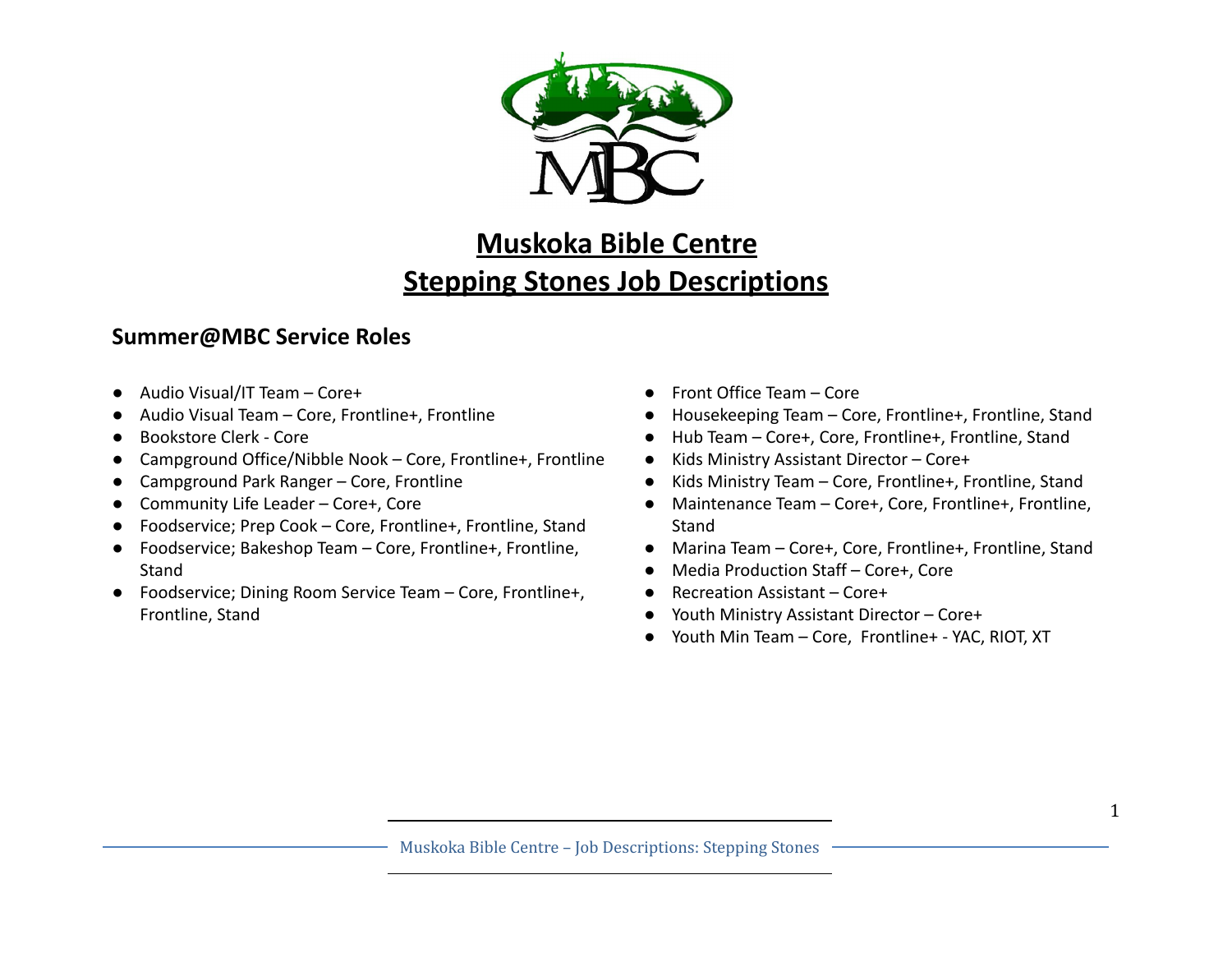| <b>Title</b>             | <b>Status</b>                                           | <b>Roles</b>                 | <b>Reports to</b>              | <b>Direct Reports</b> |
|--------------------------|---------------------------------------------------------|------------------------------|--------------------------------|-----------------------|
| <b>Audio Visual Team</b> | Seasonal                                                | Providing support for        | <b>Audio Visual Manager</b>    | N/A                   |
| - CORE+, CORE            | Spring & Summer                                         | various events in the chapel | <b>Adult Ministry Director</b> |                       |
|                          |                                                         | and around the MBC facility  |                                |                       |
| <b>Benefits</b>          | Meal and program benefits as per the staff handbook     |                              |                                |                       |
|                          | See Stepping Stones application website for pay details |                              |                                |                       |

To support the ministry of Muskoka Bible Centre through professional A/V services. The Audio Visual department plays an important role in helping various programs look and sound the best they can

| <b>Accountabilities</b> | <b>Performance Standards</b>                                                                                      | Tasks (not limited to)                                                |
|-------------------------|-------------------------------------------------------------------------------------------------------------------|-----------------------------------------------------------------------|
| Providing support for   | • Providing support for various events in the chapel and around                                                   | • Staff supervision and management                                    |
| various events in the   | the MBC facility                                                                                                  | Developing and leading godly leaders                                  |
| chapel and around the   | . You will bring technical skill and leadership to this                                                           | Event set up of a/v equipment                                         |
| <b>MBC facility</b>     | department, working alongside the AV Manager                                                                      | Audio mixing, video slides, live streaming, video recording           |
|                         | • Service with excellence every time                                                                              | and lighting                                                          |
|                         |                                                                                                                   | • Ready to meet the needs of all user groups – internal &<br>external |
|                         |                                                                                                                   | • Gear on hand and in good repair, ready to go                        |
|                         |                                                                                                                   | Dress and look professional                                           |
|                         |                                                                                                                   | • Maintain all room A/V set-ups in good order                         |
|                         |                                                                                                                   | Delivering a consistent, solid A/V experience in chapel               |
|                         |                                                                                                                   | and other areas                                                       |
| Qualifications          | • Strong organizational skills, a keen eye and strong ear to run and delegate the many A/V activities             |                                                                       |
|                         | • Overseeing the operation of AV in the absence of the AV Supervisor as well as operating the various AV Stations |                                                                       |
|                         | • Teachable and humble                                                                                            |                                                                       |
|                         | • Eager to learn                                                                                                  |                                                                       |
|                         | • Able to operate PC or Mac                                                                                       |                                                                       |
|                         | • Audio and video mixing experience an asset                                                                      |                                                                       |
|                         | • Being a musician is helpful                                                                                     |                                                                       |
|                         |                                                                                                                   |                                                                       |
|                         |                                                                                                                   |                                                                       |
|                         |                                                                                                                   |                                                                       |

Muskoka Bible Centre – Job Descriptions: Stepping Stones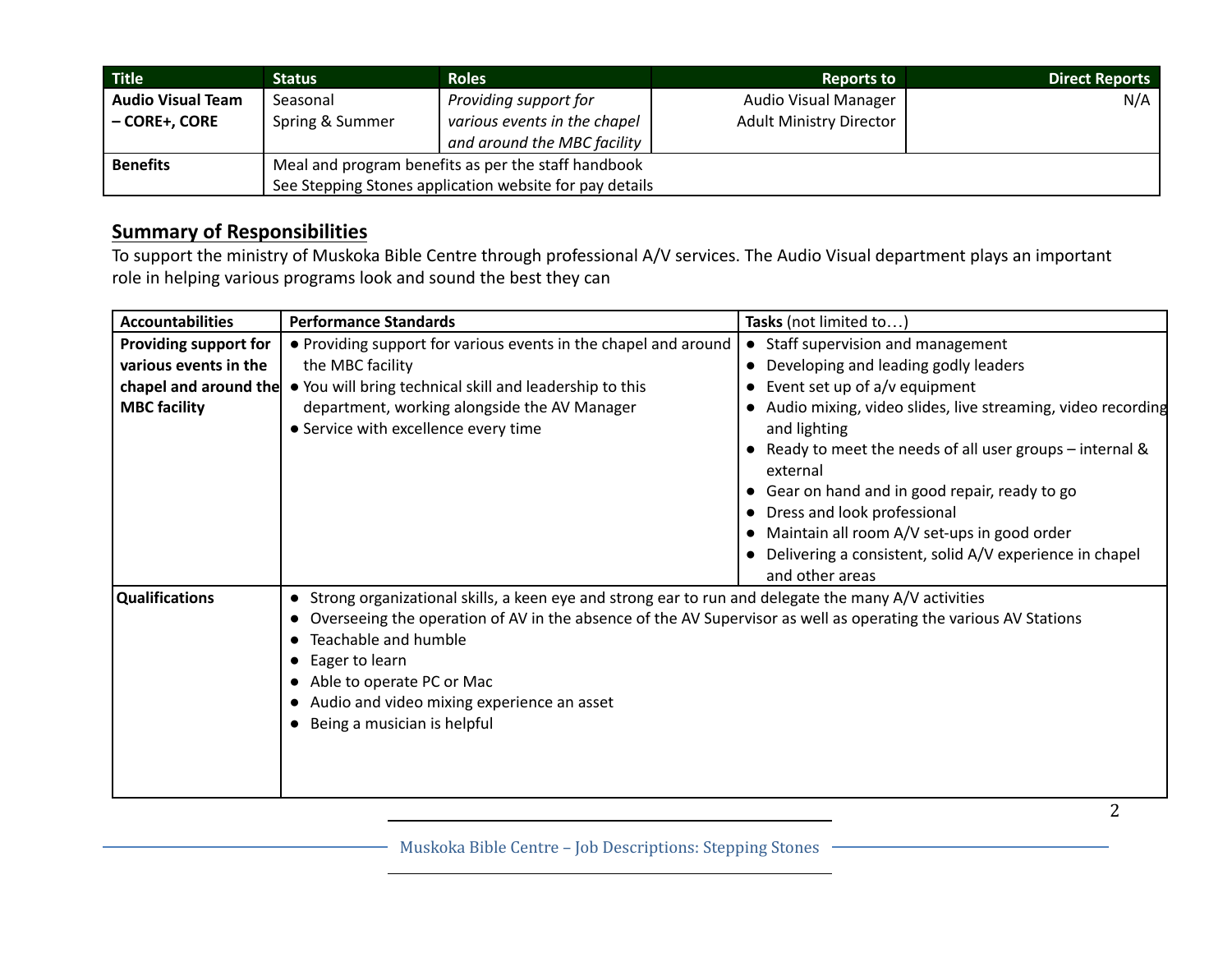| <b>Additional</b>                    | Compliance with:                                                                                                                                          |
|--------------------------------------|-----------------------------------------------------------------------------------------------------------------------------------------------------------|
| <b>Responsibilities</b>              | • All relevant government regulations                                                                                                                     |
|                                      | • The MBC Child and Youth Protection Policy (Working with children)                                                                                       |
|                                      | • Staff Handbook policies and procedure                                                                                                                   |
|                                      | • Occupational Health and Safety Policy: be aware of your responsibilities and act accordingly                                                            |
|                                      | Other Duties as required                                                                                                                                  |
| <b>Other Requirements</b>            | • Mature in Conduct; Professional in communication, conduct and appearance; Problem Solver; Guest Focused                                                 |
|                                      | • Quick on feet, quick responding and can handle crises                                                                                                   |
|                                      | • Able to liaison effectively with guests and program participants                                                                                        |
|                                      | • A heart for influencing youth & young adults to be passionate followers of Jesus Christ                                                                 |
|                                      | • Maintain a safe and clean environment by developing, enforcing procedures, rules and regulations                                                        |
|                                      | • Be a connected member of the MBC staff team, supporting all departments as team members, extending grace and                                            |
|                                      | responding with respect                                                                                                                                   |
|                                      | Working Conditions (hours, environment, etc.)                                                                                                             |
|                                      | • Working in a Christian service ministry requires a high standard of personal integrity and lifestyle. Each staff member working at MBC will be expected |
|                                      | to adhere to the Code of Conduct as described in the Staff Manual. All staff members are expected to share in the vision, mission and ministry of MBC     |
| regardless of their role or position |                                                                                                                                                           |
|                                      | . Weekend and evening work will be required from all staff                                                                                                |
|                                      | . Physical Demands General physical working conditions include lifting and moving equipment. High stress conditions are likely to exist during peak       |
| seasons                              |                                                                                                                                                           |
| · Work hours:                        |                                                                                                                                                           |
|                                      | You can expect to work 6 days per week                                                                                                                    |
| $\bullet$                            | You can expect to work 40 total hours (on average) per week                                                                                               |
| $\bullet$                            | Early, late and split shifts should be expected                                                                                                           |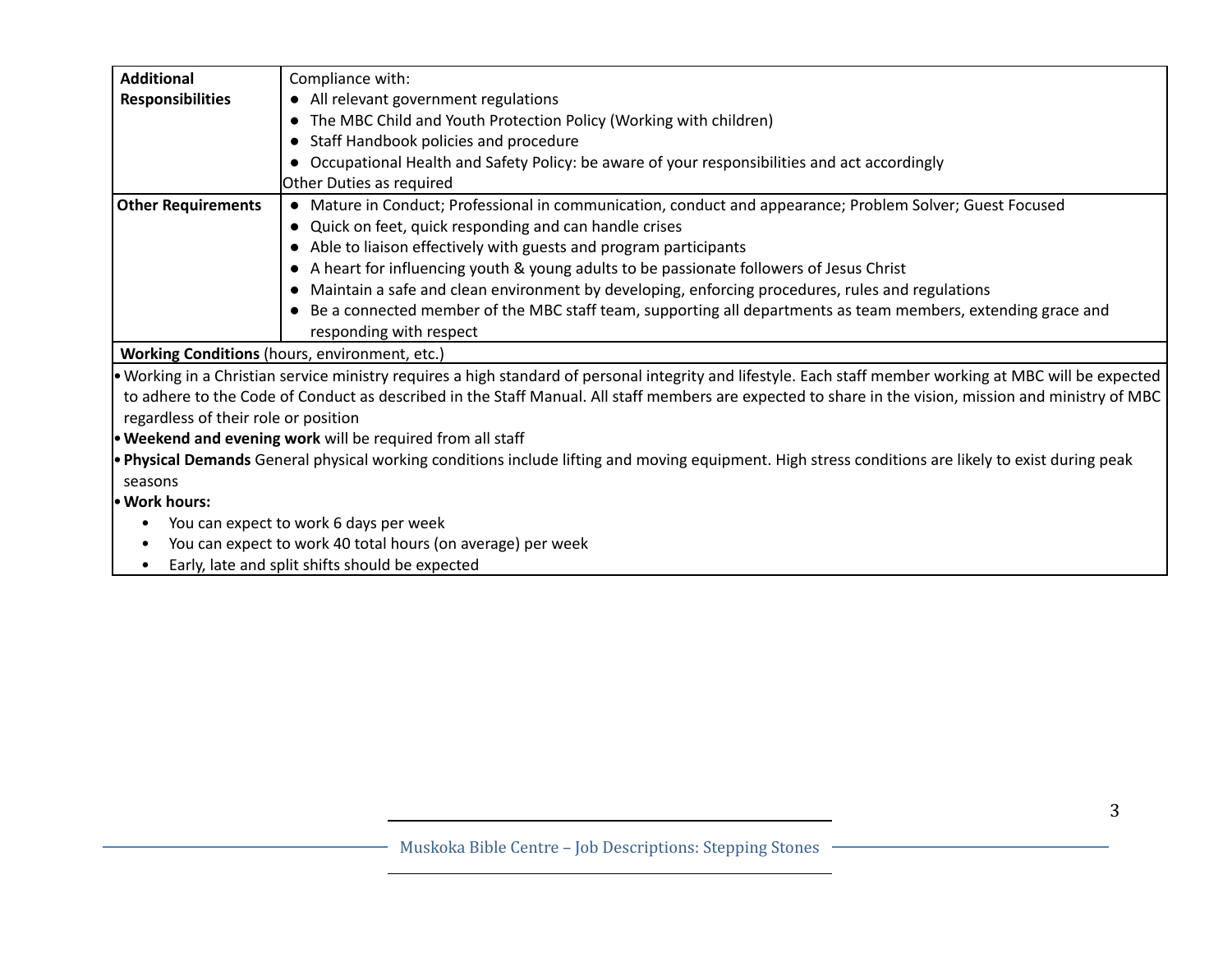| <b>Title</b>        | <b>Status</b>                                           | <b>Roles</b>                            | <b>Reports to</b>              | <b>Direct Reports</b> |
|---------------------|---------------------------------------------------------|-----------------------------------------|--------------------------------|-----------------------|
| Audio Visual Team - | Seasonal                                                | Providing support for various events in | Head Audio Visual Technician   | N/A                   |
| <b>FRONTLINE+,</b>  | Summer                                                  | the chapel and around the MBC           | <b>Adult Ministry Director</b> |                       |
| <b>FRONTLINE</b>    |                                                         | facility                                |                                |                       |
| <b>Benefits</b>     | Meal and program benefits as per the staff handbook     |                                         |                                |                       |
|                     | See Stepping Stones application website for pay details |                                         |                                |                       |

To support the ministry of Muskoka Bible Centre through professional A/V services. The Audio Visual department plays an important role in helping various programs look and sound the best they can

| <b>Accountabilities</b> | <b>Performance Standards</b>                                                                   | Tasks (not limited to                                                |  |
|-------------------------|------------------------------------------------------------------------------------------------|----------------------------------------------------------------------|--|
| Providing support for   | • Providing support for various events in the chapel and around                                | • Event set up of a/v equipment                                      |  |
| various events in the   | the MBC facility                                                                               | • Audio mixing, video slides, live streaming, video recording        |  |
| chapel and around the   | • Service with excellence every time                                                           | and lighting                                                         |  |
| <b>MBC facility</b>     |                                                                                                | • Ready to meet the needs of all user groups - internal/<br>external |  |
|                         |                                                                                                | • Gear on hand and in good repair, ready to go                       |  |
|                         |                                                                                                | • Dress and look professional                                        |  |
|                         |                                                                                                | • Maintain all room A/V set-ups in good order                        |  |
|                         |                                                                                                | • Delivering a consistent, solid A/V experience in chapel            |  |
|                         |                                                                                                | and other areas                                                      |  |
| <b>Qualifications</b>   | • Teachable and humble                                                                         |                                                                      |  |
|                         | • Eager to learn                                                                               |                                                                      |  |
|                         | • Able to operate PC or Mac                                                                    |                                                                      |  |
|                         | • Audio and video mixing experience an asset                                                   |                                                                      |  |
|                         | • Being a musician is helpful                                                                  |                                                                      |  |
| <b>Additional</b>       | Compliance with:                                                                               |                                                                      |  |
| <b>Responsibilities</b> | • All relevant government regulations                                                          |                                                                      |  |
|                         | • The MBC Child and Youth Protection Policy (Working with children)                            |                                                                      |  |
|                         | • Staff Handbook policies and procedure                                                        |                                                                      |  |
|                         | • Occupational Health and Safety Policy: be aware of your responsibilities and act accordingly |                                                                      |  |
|                         | Other Duties as required                                                                       |                                                                      |  |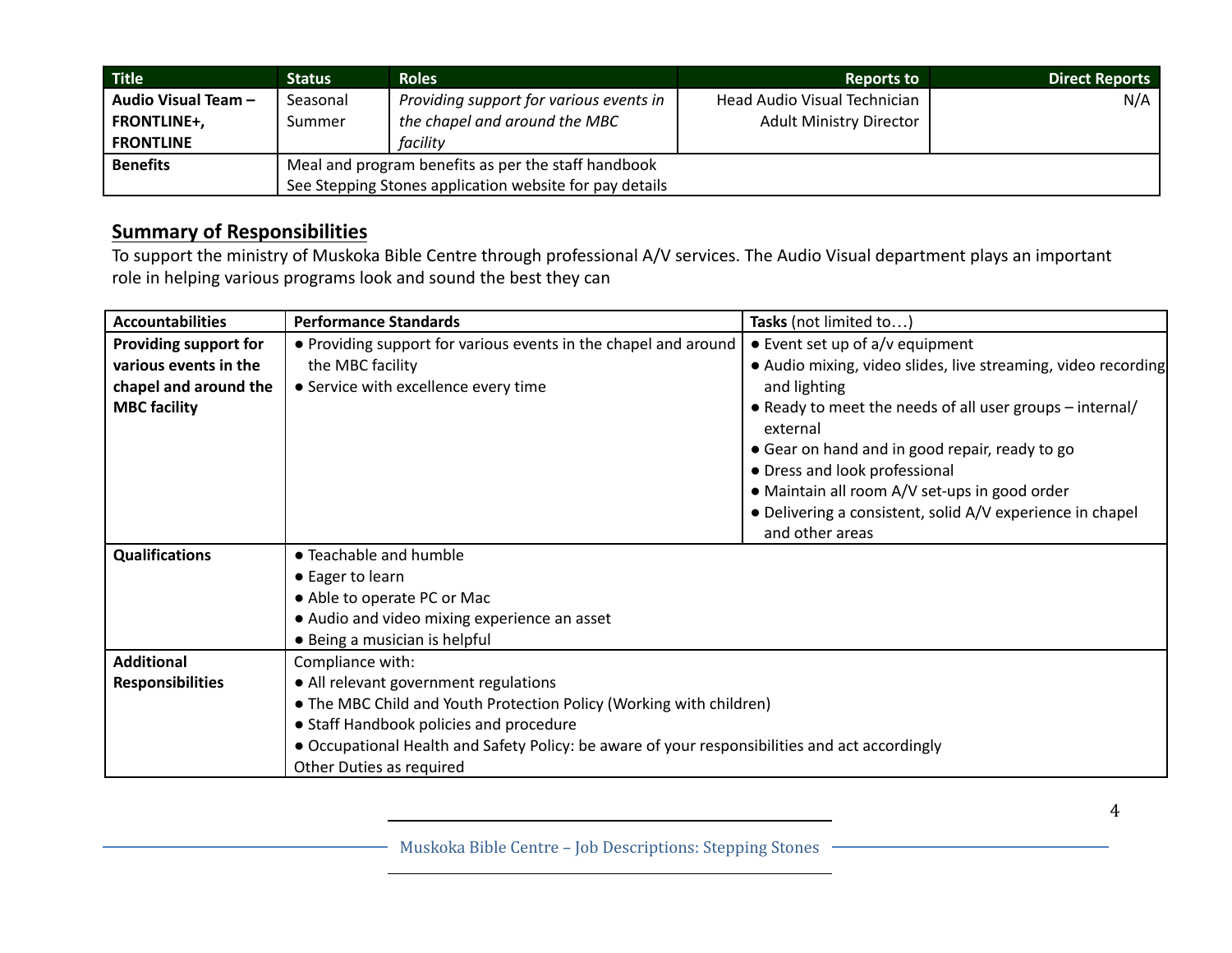| <b>Other Requirements</b><br>• Mature in Conduct; Professional in communication, conduct and appearance; Problem Solver; Guest Focused<br>• Quick on feet, quick responding and can handle crises<br>• Able to liaison effectively with guests and program participants<br>• A heart for influencing youth & young adults to be passionate followers of Jesus Christ<br>• Maintain a safe and clean environment by developing, enforcing procedures, rules and regulations<br>• Be a connected member of the MBC staff team, supporting all departments as team members, extending grace and<br>responding with respect<br><b>Working Conditions</b> (hours, environment, etc.)<br>• Working in a Christian service ministry requires a high standard of personal integrity and lifestyle. Each staff member working at MBC will be expected |  |  |
|----------------------------------------------------------------------------------------------------------------------------------------------------------------------------------------------------------------------------------------------------------------------------------------------------------------------------------------------------------------------------------------------------------------------------------------------------------------------------------------------------------------------------------------------------------------------------------------------------------------------------------------------------------------------------------------------------------------------------------------------------------------------------------------------------------------------------------------------|--|--|
|                                                                                                                                                                                                                                                                                                                                                                                                                                                                                                                                                                                                                                                                                                                                                                                                                                              |  |  |
|                                                                                                                                                                                                                                                                                                                                                                                                                                                                                                                                                                                                                                                                                                                                                                                                                                              |  |  |
|                                                                                                                                                                                                                                                                                                                                                                                                                                                                                                                                                                                                                                                                                                                                                                                                                                              |  |  |
|                                                                                                                                                                                                                                                                                                                                                                                                                                                                                                                                                                                                                                                                                                                                                                                                                                              |  |  |
|                                                                                                                                                                                                                                                                                                                                                                                                                                                                                                                                                                                                                                                                                                                                                                                                                                              |  |  |
|                                                                                                                                                                                                                                                                                                                                                                                                                                                                                                                                                                                                                                                                                                                                                                                                                                              |  |  |
|                                                                                                                                                                                                                                                                                                                                                                                                                                                                                                                                                                                                                                                                                                                                                                                                                                              |  |  |
|                                                                                                                                                                                                                                                                                                                                                                                                                                                                                                                                                                                                                                                                                                                                                                                                                                              |  |  |
| to adhere to the Code of Conduct as described in the Staff Manual. All staff members are expected to share in the vision, mission and ministry of MBC                                                                                                                                                                                                                                                                                                                                                                                                                                                                                                                                                                                                                                                                                        |  |  |
| regardless of their role or position                                                                                                                                                                                                                                                                                                                                                                                                                                                                                                                                                                                                                                                                                                                                                                                                         |  |  |
| <b>• Weekend and evening work</b> will be required from all staff                                                                                                                                                                                                                                                                                                                                                                                                                                                                                                                                                                                                                                                                                                                                                                            |  |  |
| <b>• Physical Demands</b> General physical working conditions include lifting and moving equipment. High stress conditions are likely to exist during peak                                                                                                                                                                                                                                                                                                                                                                                                                                                                                                                                                                                                                                                                                   |  |  |
| seasons                                                                                                                                                                                                                                                                                                                                                                                                                                                                                                                                                                                                                                                                                                                                                                                                                                      |  |  |
| • Work hours:                                                                                                                                                                                                                                                                                                                                                                                                                                                                                                                                                                                                                                                                                                                                                                                                                                |  |  |
| You can expect to work 6 days per week                                                                                                                                                                                                                                                                                                                                                                                                                                                                                                                                                                                                                                                                                                                                                                                                       |  |  |
| You can expect to work 40 total hours (on average) per week                                                                                                                                                                                                                                                                                                                                                                                                                                                                                                                                                                                                                                                                                                                                                                                  |  |  |
| Early, late and split shifts should be expected<br>$\bullet$                                                                                                                                                                                                                                                                                                                                                                                                                                                                                                                                                                                                                                                                                                                                                                                 |  |  |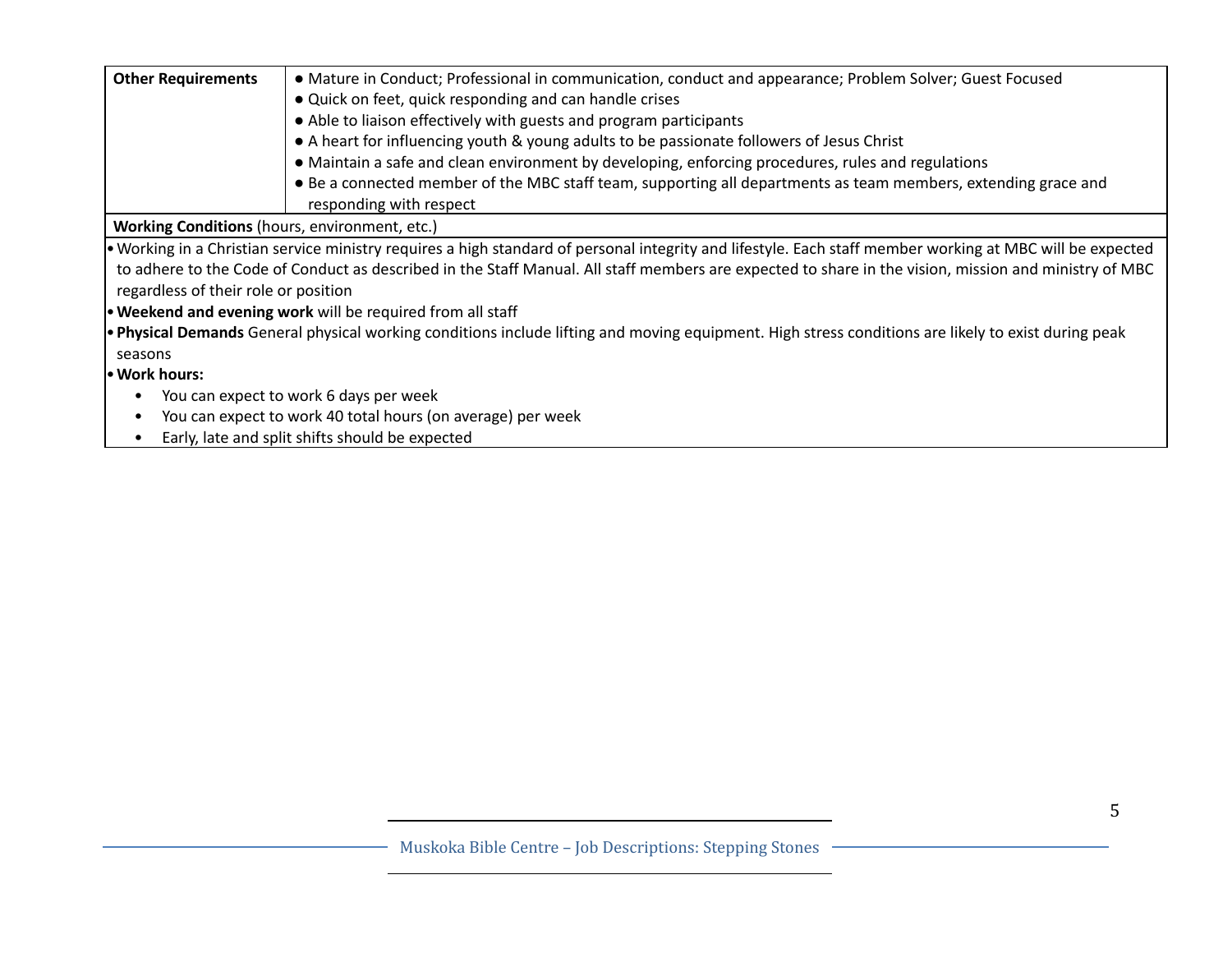| <b>Title</b>      | <b>Status</b>                                           | <b>Roles</b>                | <b>Reports to</b>  | Direct Reports |
|-------------------|---------------------------------------------------------|-----------------------------|--------------------|----------------|
| IT / Audio Visual | Seasonal                                                | Providing AV and IT support | AV and IT Managers | N/A            |
| Team – CORE /     | Spring & Summer                                         |                             |                    |                |
| <b>CORE+</b>      |                                                         |                             |                    |                |
| <b>Benefits</b>   | Meal and program benefits as per the staff handbook     |                             |                    |                |
|                   | See Stepping Stones application website for pay details |                             |                    |                |

To support the ministry of Muskoka Bible Centre through professional Audio/Visual and Information Technology services. In May and June, your focus will be primarily in supporting MBC's information technology infrastructure - networks, wifi, personal computers, etc. Projects may include optimizing our wifi infrastructure around the grounds, and setting up a new network-based security camera system around the grounds of MBC. In July and August, your emphasis will shift to supporting AV needs for chapel and other user groups at MBC

| <b>Accountabilities</b>               | Performance Standards                                                                                                                                                                                                                                                                                  | <b>Tasks</b> (not limited to)                                                                                                                                                                                                                                                                                                                                                     |
|---------------------------------------|--------------------------------------------------------------------------------------------------------------------------------------------------------------------------------------------------------------------------------------------------------------------------------------------------------|-----------------------------------------------------------------------------------------------------------------------------------------------------------------------------------------------------------------------------------------------------------------------------------------------------------------------------------------------------------------------------------|
| Providing AV and IT<br><b>Support</b> | • Ensuring high quality sound, video and lighting for events in<br>the chapel and other locations at MBC.<br>• Ensuring wifi infrastructure is functioning at peak levels<br>• Video camera system set up and tested, using existing<br>network infrastructure<br>• Service with excellence every time | • Set up of AV equipment - chapel, various sites at MBC<br>• Audio, video, lighting and supporting network<br>infrastructure<br>Audio mixing, video slides, live streaming, video<br>recording and lighting<br>• Optimize our wifi infrastructure - wired, point-to-point,<br>networking<br>• Set up a new video camera system - cameras and<br>supporting network infrastructure |
| <b>Qualifications</b>                 | • Teachable and humble<br>• Eager to learn<br>• Knowledge of networking an asset<br>• Audio and video mixing experience an asset<br>• Being a musician is helpful                                                                                                                                      |                                                                                                                                                                                                                                                                                                                                                                                   |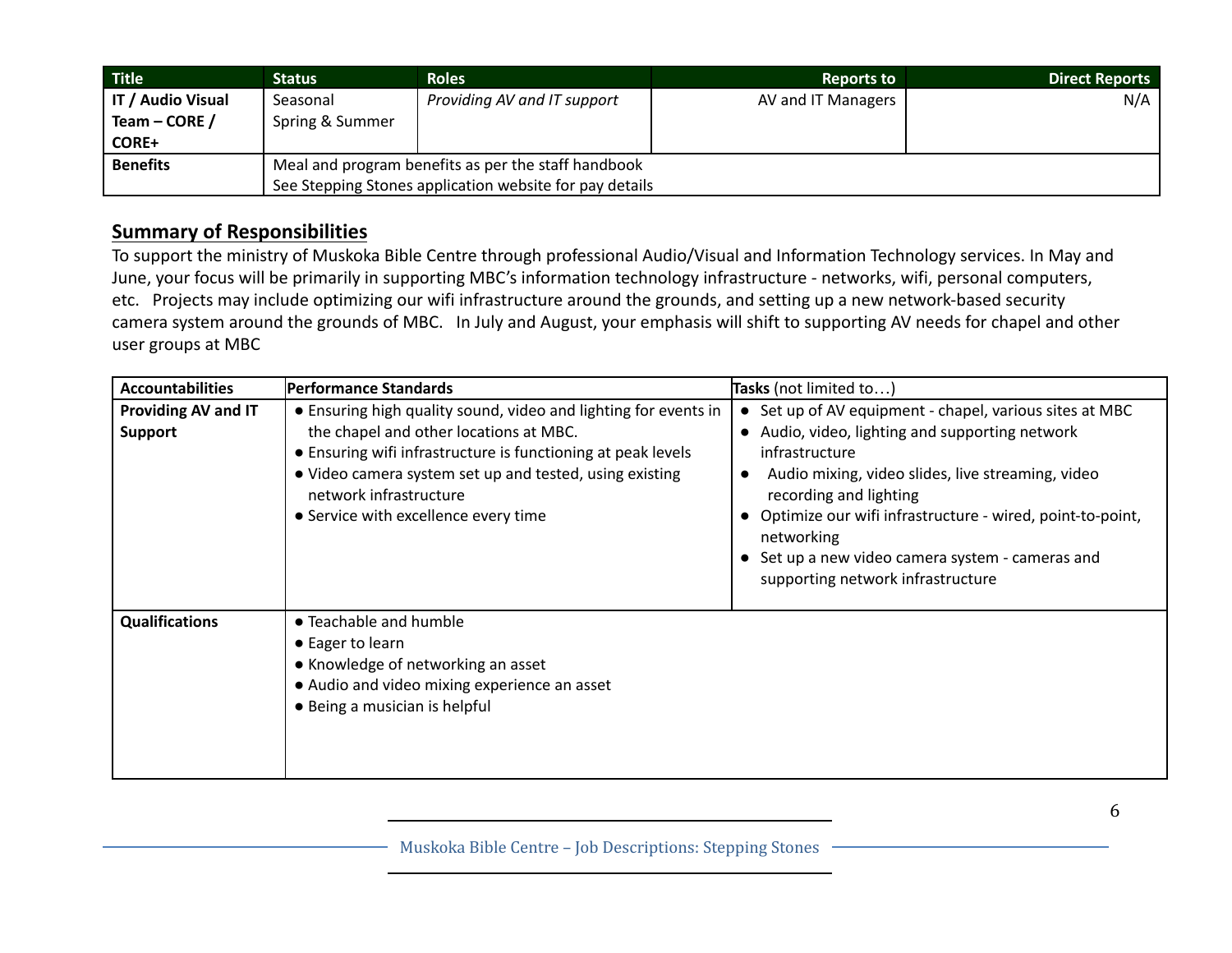| <b>Additional</b>                                          | Compliance with:                                                                                                                                          |  |  |
|------------------------------------------------------------|-----------------------------------------------------------------------------------------------------------------------------------------------------------|--|--|
| <b>Responsibilities</b>                                    | • All relevant government regulations                                                                                                                     |  |  |
|                                                            | • The MBC Child and Youth Protection Policy (Working with children)                                                                                       |  |  |
|                                                            | • Staff Handbook policies and procedure                                                                                                                   |  |  |
|                                                            | • Occupational Health and Safety Policy: be aware of your responsibilities and act accordingly                                                            |  |  |
|                                                            | Other Duties as required                                                                                                                                  |  |  |
| <b>Other Requirements</b>                                  | • Mature in Conduct; Professional in communication, conduct and appearance; Problem Solver; Guest Focused                                                 |  |  |
|                                                            | • Quick on feet, quick responding and can handle crises                                                                                                   |  |  |
|                                                            | • Able to liaison effectively with guests and program participants                                                                                        |  |  |
|                                                            | • A heart for influencing youth & young adults to be passionate followers of Jesus Christ                                                                 |  |  |
|                                                            | • Maintain a safe and clean environment by developing, enforcing procedures, rules and regulations                                                        |  |  |
|                                                            | • Be a connected member of the MBC staff team, supporting all departments as team members, extending grace and                                            |  |  |
|                                                            | responding with respect                                                                                                                                   |  |  |
|                                                            | Working Conditions (hours, environment, etc.)                                                                                                             |  |  |
|                                                            | • Working in a Christian service ministry requires a high standard of personal integrity and lifestyle. Each staff member working at MBC will be expected |  |  |
|                                                            | to adhere to the Code of Conduct as described in the Staff Manual. All staff members are expected to share in the vision, mission and ministry of MBC     |  |  |
|                                                            | regardless of their role or position                                                                                                                      |  |  |
| • Weekend and evening work will be required from all staff |                                                                                                                                                           |  |  |
|                                                            | . Physical Demands General physical working conditions include lifting and moving equipment. High stress conditions are likely to exist during peak       |  |  |
|                                                            | seasons. Working outside                                                                                                                                  |  |  |
| • Work hours:                                              |                                                                                                                                                           |  |  |
|                                                            | You can expect to work 5-6 days per week                                                                                                                  |  |  |
| $\bullet$                                                  | You can expect to work 40-44 total hours (on average) per week                                                                                            |  |  |
| $\bullet$                                                  | Early, late and split shifts should be expected                                                                                                           |  |  |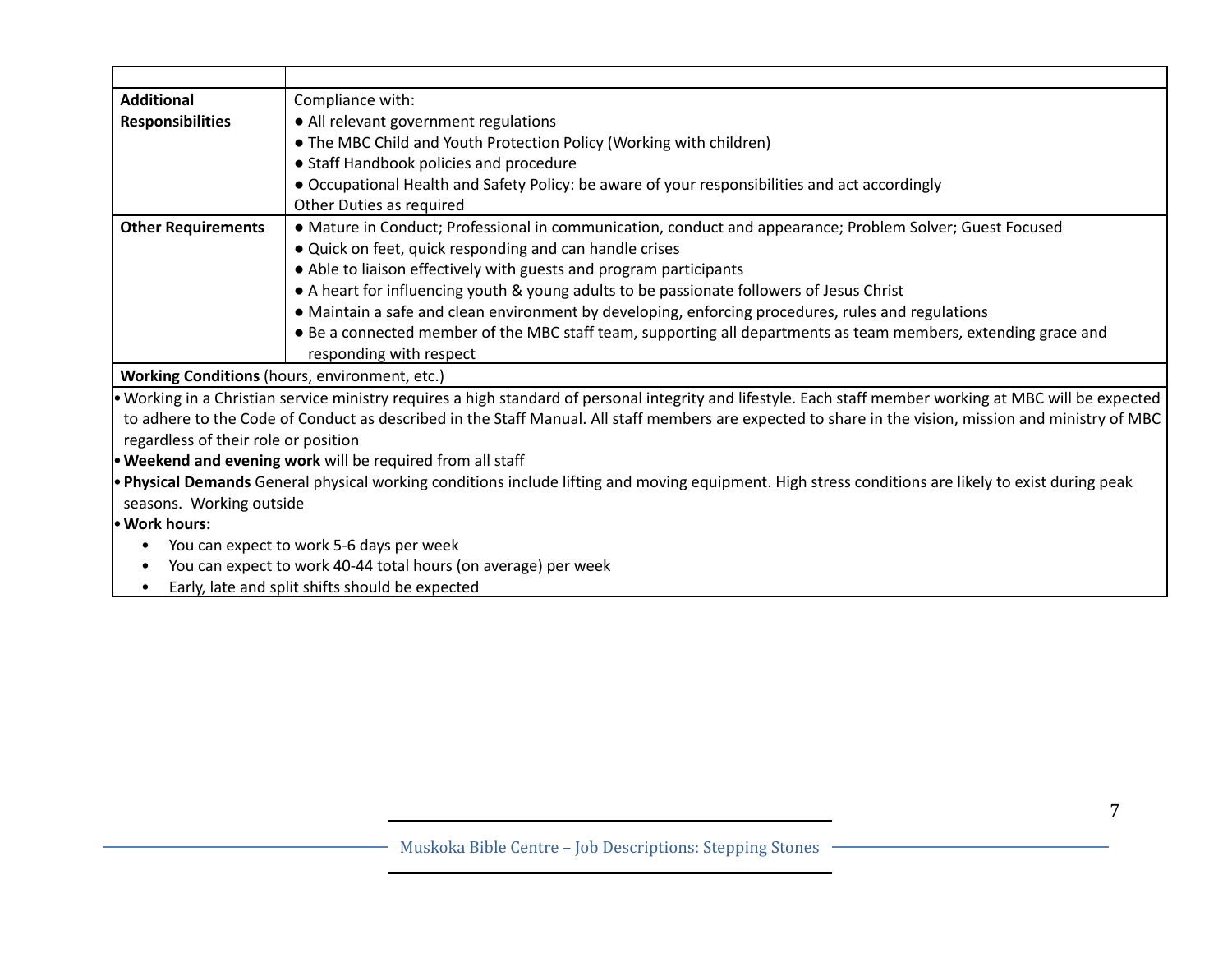| <b>Title</b>                   | <b>Status</b>                                           | <b>Roles</b>                          | <b>Reports to</b>         | <b>Direct Reports</b> |
|--------------------------------|---------------------------------------------------------|---------------------------------------|---------------------------|-----------------------|
| <b>Campground Office &amp;</b> | Seasonal                                                | Provide a high quality experience for | <b>Campground Manager</b> | N/A                   |
| Nibble Nook - CORE,            | Spring &/or                                             | our weekly and seasonal               |                           |                       |
| <b>FRONTLINE+,</b>             | Summer                                                  | campground quests                     |                           |                       |
| <b>FRONTLINE</b>               |                                                         |                                       |                           |                       |
| <b>Benefits</b>                | Meal and program benefits as per the staff handbook     |                                       |                           |                       |
|                                | See Stepping Stones application website for pay details |                                       |                           |                       |

To support the ministry of Muskoka Bible Centre. Our campground set on Mary Lake in the heart of Muskoka is home to 230 seasonal trailer sites and 50 nightly tent and trailer sites. At our camp store, the Nibble Nook, you will find everything you need to make your stay complete, including grocery items, fresh baked goods, delicious Kawartha Dairy ice cream, ice and firewood

| <b>Accountabilities</b>                      | <b>Performance Standards</b>                                                                                                                                                                                                                                                                                     | Tasks (not limited to)                                                                                                                                                                                                                                                                                                                                               |
|----------------------------------------------|------------------------------------------------------------------------------------------------------------------------------------------------------------------------------------------------------------------------------------------------------------------------------------------------------------------|----------------------------------------------------------------------------------------------------------------------------------------------------------------------------------------------------------------------------------------------------------------------------------------------------------------------------------------------------------------------|
| Provide a high quality<br>experience for our | • Provide a high quality experience for our weekly and<br>seasonal campground guests                                                                                                                                                                                                                             | . Booking campsites and meal reservations in the MBC<br>reservation system including communication with families                                                                                                                                                                                                                                                     |
| weekly and seasonal<br>campground guests     | • Service with excellence every time                                                                                                                                                                                                                                                                             | by phone and email, generate and send out invoices<br>• Warmly greet visitors to our facility<br>• Answer and direct phone calls and emails promptly,<br>• Maintain office efficiency and arrange necessary repairs<br>• Daily deposits for registrations<br>• General office processes, filing<br>• Retail store procedures<br>• Grounds and camp site inspections. |
| <b>Qualifications</b>                        | • Gate Procedures<br>• Thrive in a busy environment, quick to learn new tasks, be a self-starter, be able to complete tasks in a timely manner and<br>be prepared to interact with guests to handle and solve customer service concerns<br>• Experience using Microsoft Office, and good customer service skills |                                                                                                                                                                                                                                                                                                                                                                      |

Muskoka Bible Centre – Job Descriptions: Stepping Stones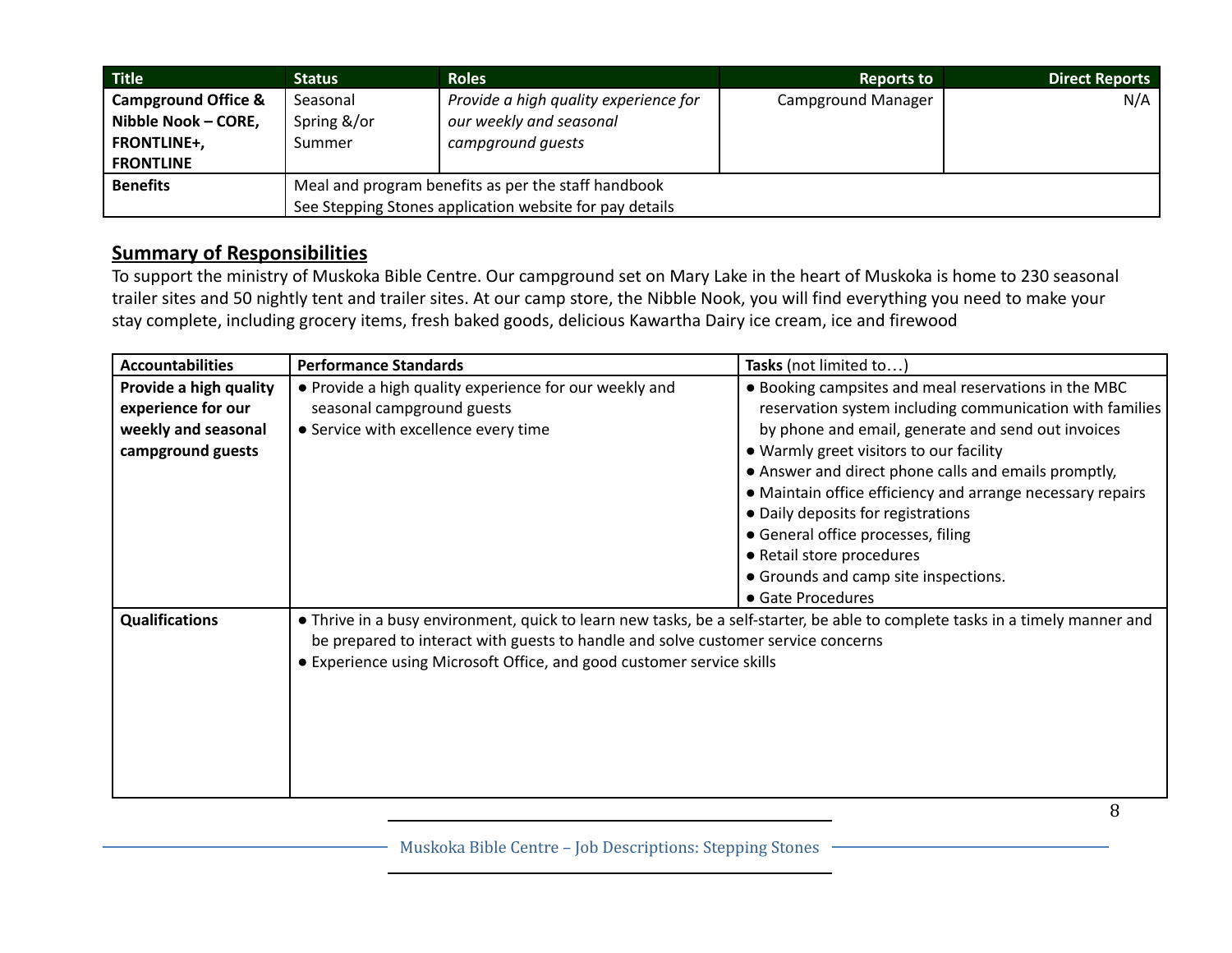| <b>Additional</b>                                                                                                                                    | Compliance with:                                                                                                                                          |  |  |
|------------------------------------------------------------------------------------------------------------------------------------------------------|-----------------------------------------------------------------------------------------------------------------------------------------------------------|--|--|
|                                                                                                                                                      |                                                                                                                                                           |  |  |
| <b>Responsibilities</b>                                                                                                                              | • All relevant government regulations                                                                                                                     |  |  |
|                                                                                                                                                      | • The MBC Child and Youth Protection Policy (Working with children)                                                                                       |  |  |
|                                                                                                                                                      | • Staff Handbook policies and procedure                                                                                                                   |  |  |
|                                                                                                                                                      | • Occupational Health and Safety Policy: be aware of your responsibilities and act accordingly                                                            |  |  |
|                                                                                                                                                      | Other Duties as required                                                                                                                                  |  |  |
| <b>Other Requirements</b>                                                                                                                            | • Mature in Conduct; Professional in communication, conduct and appearance; Problem Solver; Guest Focused                                                 |  |  |
|                                                                                                                                                      | • Quick on feet, quick responding and can handle crises                                                                                                   |  |  |
|                                                                                                                                                      | • Able to liaison effectively with guests and program participants                                                                                        |  |  |
|                                                                                                                                                      | • A heart for influencing youth & young adults to be passionate followers of Jesus Christ                                                                 |  |  |
|                                                                                                                                                      | • Maintain a safe and clean environment by developing, enforcing procedures, rules and regulations                                                        |  |  |
|                                                                                                                                                      | • Be a connected member of the MBC staff team, supporting all departments as team members, extending grace and                                            |  |  |
|                                                                                                                                                      | responding with respect                                                                                                                                   |  |  |
| Working Conditions (hours, environment, etc.)                                                                                                        |                                                                                                                                                           |  |  |
|                                                                                                                                                      | . Working in a Christian service ministry requires a high standard of personal integrity and lifestyle. Each staff member working at MBC will be expected |  |  |
|                                                                                                                                                      | to adhere to the Code of Conduct as described in the Staff Manual. All staff members are expected to share in the vision, mission and ministry of MBC     |  |  |
| regardless of their role or position                                                                                                                 |                                                                                                                                                           |  |  |
|                                                                                                                                                      | . Weekend and evening work will be required from all staff                                                                                                |  |  |
| . Physical Demands General office environment and physical working conditions like lifting and moving firewood. High stress conditions are likely to |                                                                                                                                                           |  |  |
| exist during peak seasons                                                                                                                            |                                                                                                                                                           |  |  |
| · Work hours:                                                                                                                                        |                                                                                                                                                           |  |  |
| You can expect to work 5 days per week                                                                                                               |                                                                                                                                                           |  |  |
| $\bullet$                                                                                                                                            | You can expect to work 7-9 hours per day                                                                                                                  |  |  |
|                                                                                                                                                      | You can expect to work 40-42 total hours (on average) per week                                                                                            |  |  |
|                                                                                                                                                      | Early, late and split shifts should be expected                                                                                                           |  |  |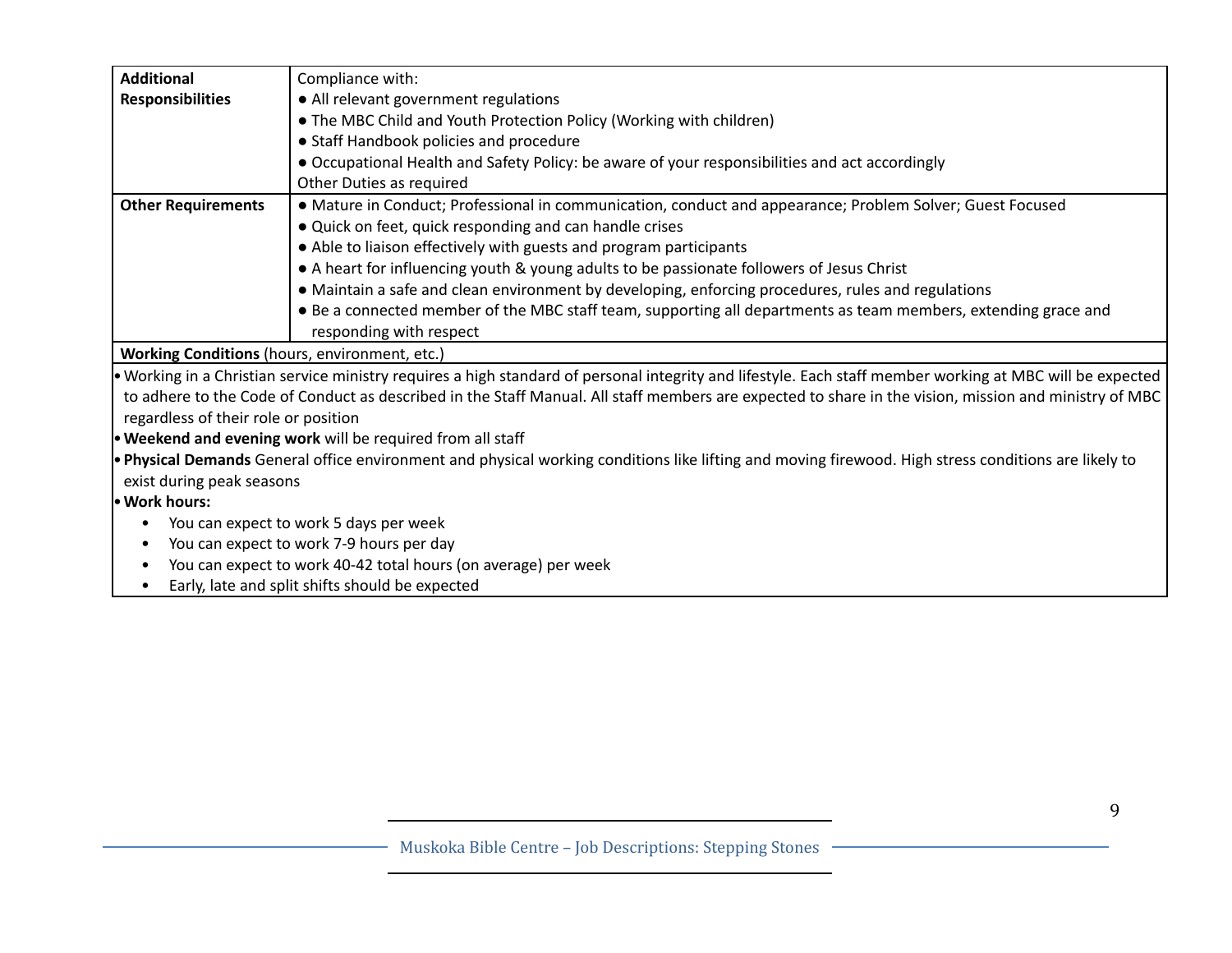| <b>Title</b>           | <b>Status</b>                                           | <b>Roles</b>                              | <b>Reports to</b>         | <b>Direct Reports</b> |
|------------------------|---------------------------------------------------------|-------------------------------------------|---------------------------|-----------------------|
| <b>Campground Park</b> | Seasonal                                                | Provide a high quality experience for our | <b>Campground Manager</b> | N/A                   |
| Ranger – CORE,         | Spring & Summer                                         | weekly and seasonal campground quests     |                           |                       |
| <b>FRONTLINE</b>       |                                                         | <b>Duty Manager/Security Staff</b>        |                           |                       |
| <b>Benefits</b>        | Meal and program benefits as per the staff handbook     |                                           |                           |                       |
|                        | See Stepping Stones application website for pay details |                                           |                           |                       |

To support the ministry of Muskoka Bible Centre. Our campground set on Mary Lake in the heart of Muskoka is home to 230 seasonal trailer sites and 50 nightly tent and trailer sites. At our camp store, the Nibble Nook, you will find everything you need to make your stay complete, including grocery items, fresh baked goods, delicious Kawartha Dairy ice cream, ice and firewood.

| <b>Accountabilities</b>                  | <b>Performance Standards</b>                                                                 | Tasks (not limited to)                                                       |  |
|------------------------------------------|----------------------------------------------------------------------------------------------|------------------------------------------------------------------------------|--|
| Provide a high quality                   | • Provide a high quality experience for our weekly and                                       | • Warmly greet visitors to our facility                                      |  |
| experience for our                       | seasonal campground guests                                                                   | • Assisting guests upon arrival and departure                                |  |
| weekly and seasonal<br>campground guests | • Service with excellence every time                                                         | • Making sure sites and common areas are clean and tidy<br>and ready for use |  |
|                                          |                                                                                              | • Patrolling the Campground and observing by-law<br>compliance and safety    |  |
|                                          |                                                                                              | • Answering any questions or concerns directly                               |  |
|                                          |                                                                                              | • Referring guests to the Campground Office as needed                        |  |
|                                          |                                                                                              | • Assist with golf cart rentals                                              |  |
|                                          |                                                                                              | • Grounds and camp site inspections                                          |  |
| <b>Qualifications</b>                    | Self-motivated and like being in the outdoors<br>$\bullet$                                   |                                                                              |  |
|                                          | Good organizational and communication skills are necessary for this role                     |                                                                              |  |
|                                          | This role may meet internship requirements for your college program                          |                                                                              |  |
| <b>Additional</b>                        | Compliance with:                                                                             |                                                                              |  |
| <b>Responsibilities</b>                  | • All relevant government regulations                                                        |                                                                              |  |
|                                          | The MBC Child and Youth Protection Policy (Working with children)<br>$\bullet$               |                                                                              |  |
|                                          | Staff Handbook policies and procedure                                                        |                                                                              |  |
|                                          | Occupational Health and Safety Policy: be aware of your responsibilities and act accordingly |                                                                              |  |
|                                          | Other Duties as required                                                                     |                                                                              |  |
|                                          |                                                                                              |                                                                              |  |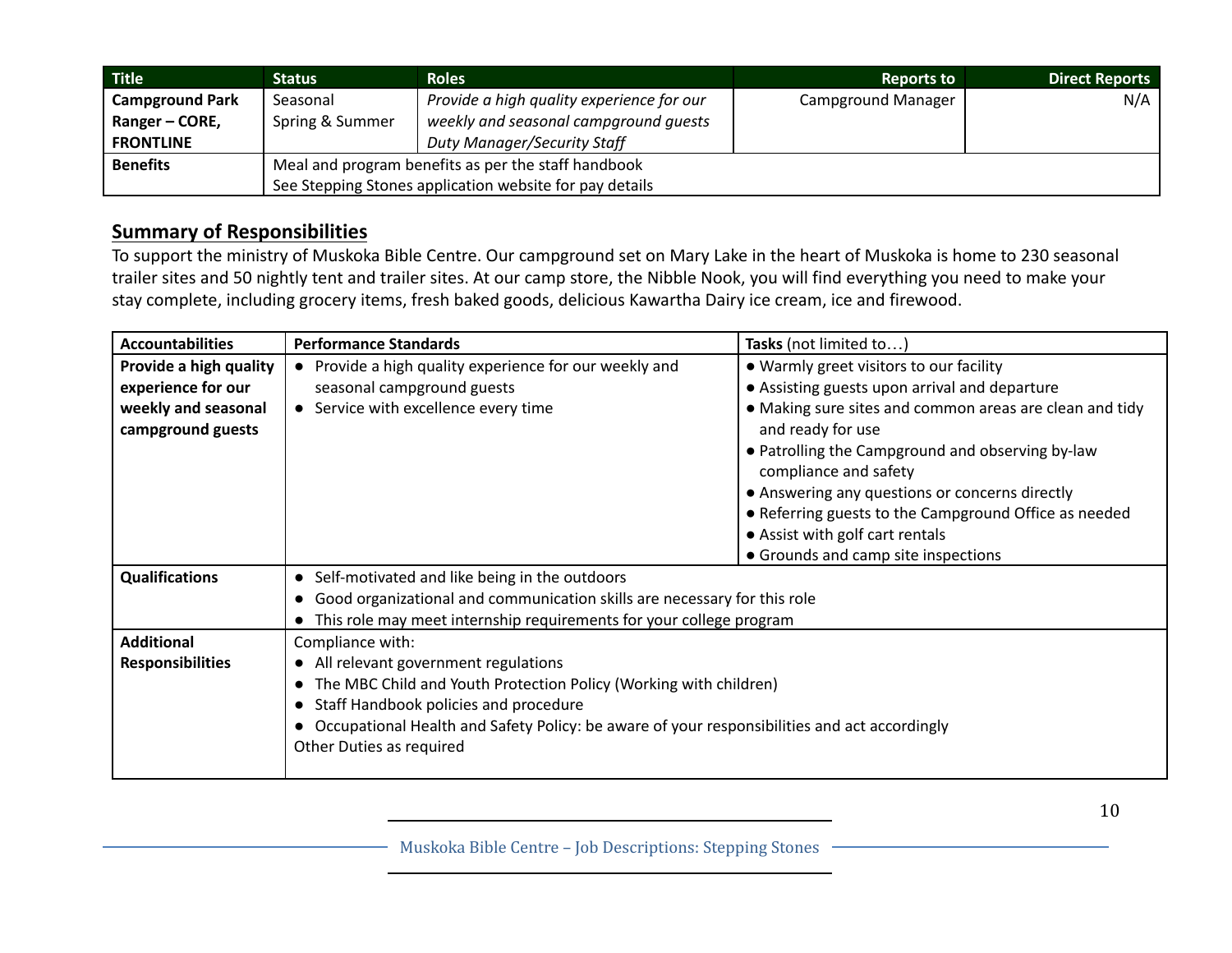| <b>Other Requirements</b>                                                   | • Mature in Conduct; Professional in communication, conduct and appearance; Problem Solver; Guest Focused                                                 |  |  |
|-----------------------------------------------------------------------------|-----------------------------------------------------------------------------------------------------------------------------------------------------------|--|--|
|                                                                             | • Quick on feet, quick responding and can handle crises                                                                                                   |  |  |
|                                                                             | • Able to liaison effectively with guests and program participants                                                                                        |  |  |
|                                                                             | • A heart for influencing youth & young adults to be passionate followers of Jesus Christ                                                                 |  |  |
|                                                                             | • Maintain a safe and clean environment by developing, enforcing procedures, rules and regulations                                                        |  |  |
|                                                                             | • Be a connected member of the MBC staff team, supporting all departments as team members, extending grace and                                            |  |  |
|                                                                             | responding with respect                                                                                                                                   |  |  |
|                                                                             | Working Conditions (hours, environment, etc.)                                                                                                             |  |  |
|                                                                             | • Working in a Christian service ministry requires a high standard of personal integrity and lifestyle. Each staff member working at MBC will be expected |  |  |
|                                                                             | to adhere to the Code of Conduct as described in the Staff Manual. All staff members are expected to share in the vision, mission and ministry of MBC     |  |  |
|                                                                             | regardless of their role or position                                                                                                                      |  |  |
|                                                                             | • Weekend and evening work will be required from all staff                                                                                                |  |  |
|                                                                             | . Physical Demands General outdoor and physical working conditions including lifting and moving firewood. High stress conditions are likely to exist      |  |  |
| during peak seasons                                                         |                                                                                                                                                           |  |  |
| • Work hours:                                                               |                                                                                                                                                           |  |  |
| You can expect to work 5 days per week                                      |                                                                                                                                                           |  |  |
| You can expect to work 7-9 hours per day<br>$\bullet$                       |                                                                                                                                                           |  |  |
| You can expect to work 40-42 total hours (on average) per week<br>$\bullet$ |                                                                                                                                                           |  |  |
| $\bullet$                                                                   | Early, late and split shifts should be expected                                                                                                           |  |  |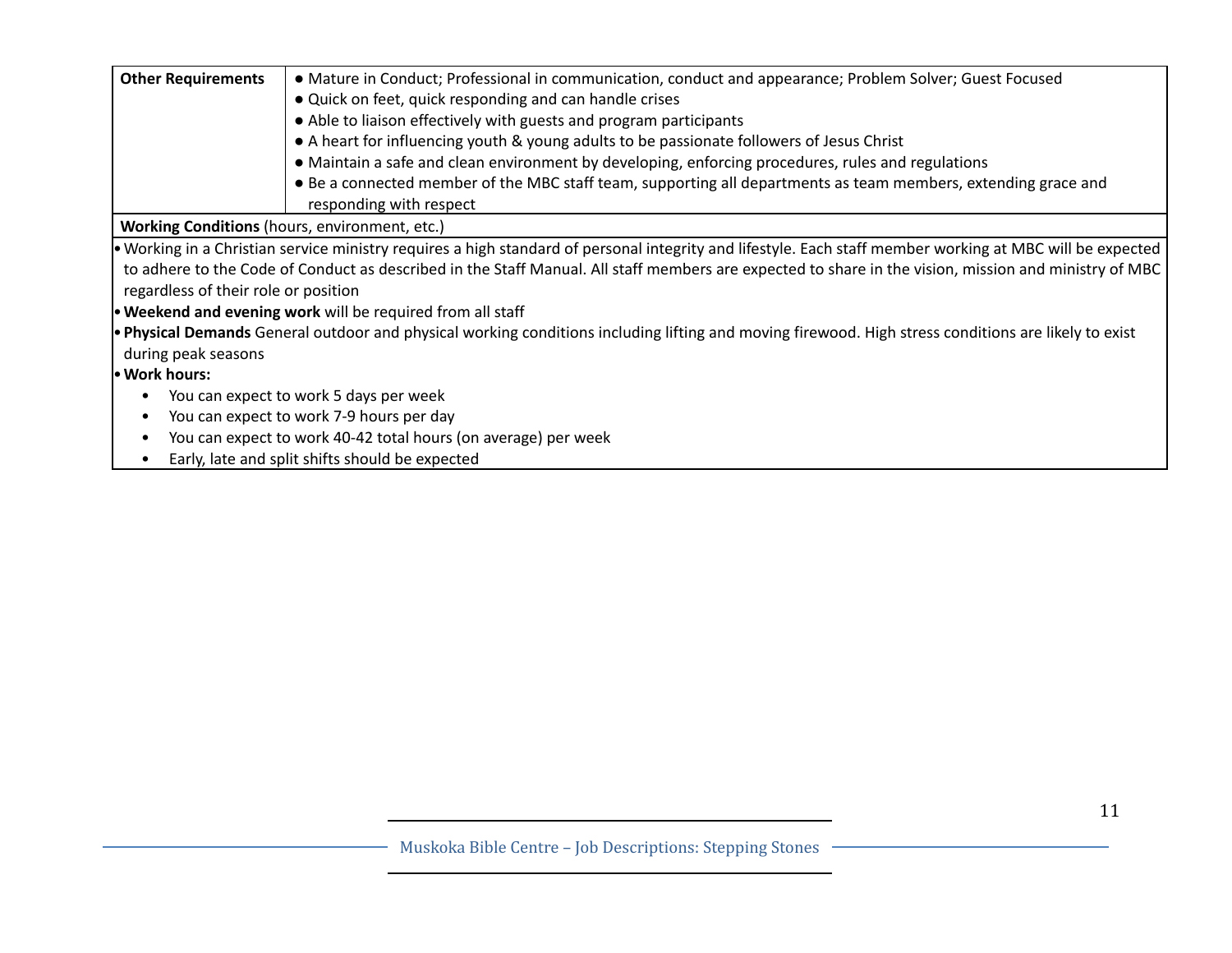| Title <sup>1</sup>    | Status                                                  | <b>Roles</b>                              | <b>Reports to</b>              | <b>Direct Reports</b> |
|-----------------------|---------------------------------------------------------|-------------------------------------------|--------------------------------|-----------------------|
| <b>Community Life</b> | Seasonal                                                | Creating a safe/fun staff community       | Director of Youth Discipleship | N/A                   |
| Leader - CORE+,       | Spring & Summer                                         | environment with an emphasis on spiritual |                                |                       |
| <b>CORE</b>           |                                                         | growth Leader/Mentor                      |                                |                       |
|                       |                                                         | Duty Manager                              |                                |                       |
| <b>Benefits</b>       | Meal and program benefits as per the staff handbook     |                                           |                                |                       |
|                       | See Stepping Stones application website for pay details |                                           |                                |                       |

To support the ministry of Muskoka Bible Centre by developing its youth in three areas:

- **Spiritual Formation** (Bible studies, teaching sessions, spiritual disciplines and more)
- **Community Life** (fellowship with a healthy community of believers and implementing accountability)
- **Work Excellence** (liaising with various departments to achieve servanthood hearts and mindsets at MBC)

| <b>Accountabilities</b> | <b>Performance Standards</b>         | Tasks (not limited to)                                                            |
|-------------------------|--------------------------------------|-----------------------------------------------------------------------------------|
| Creating a safe/fun     | • The role of Community Life         | • Staff supervision and management                                                |
| staff community         | Leaders is to build a great staff    | Developing and leading godly leaders by example                                   |
| environment with an     | community and intentionally          | Promoting, planning & executing staff events/activities                           |
| emphasis on spiritual   | disciple/minister/mentor summer      | • Creating and leading Bible studies and devotionals                              |
| growth Leader/Mentor    | staff students                       | Training and supporting Cores to lead those in their dorm rooms in a godly manner |
| <b>Duty Manager</b>     | • S.W.E.E.T. Service with Excellence | Ensuring the cleanliness of staff accommodation facilities                        |
|                         | <b>Every Time</b>                    | Weekly one-on-ones with students                                                  |
|                         | • Servanthood                        | Leading weekly small group Bible studies                                          |
|                         |                                      | Continually praying for, encouraging and mentoring students and helping them grow |
|                         |                                      | spiritually                                                                       |
|                         |                                      | • Conflict resolution in community                                                |
|                         |                                      | • Assisting departments when necessary                                            |
|                         |                                      | • Strives to build and maintain strong team relationships                         |
|                         |                                      | • Attend regular meetings with Director of Youth Discipleship                     |
|                         |                                      | • Run/assist in Staff Chapel and Praise & Prayer events                           |
|                         |                                      | Complete weekly Duty Manager shift                                                |
|                         |                                      | • H.O.W. Honest, Open and Willing to grow spiritually and in leadership through   |
|                         |                                      | regular meetings, prayer/devo times and constructive feedback                     |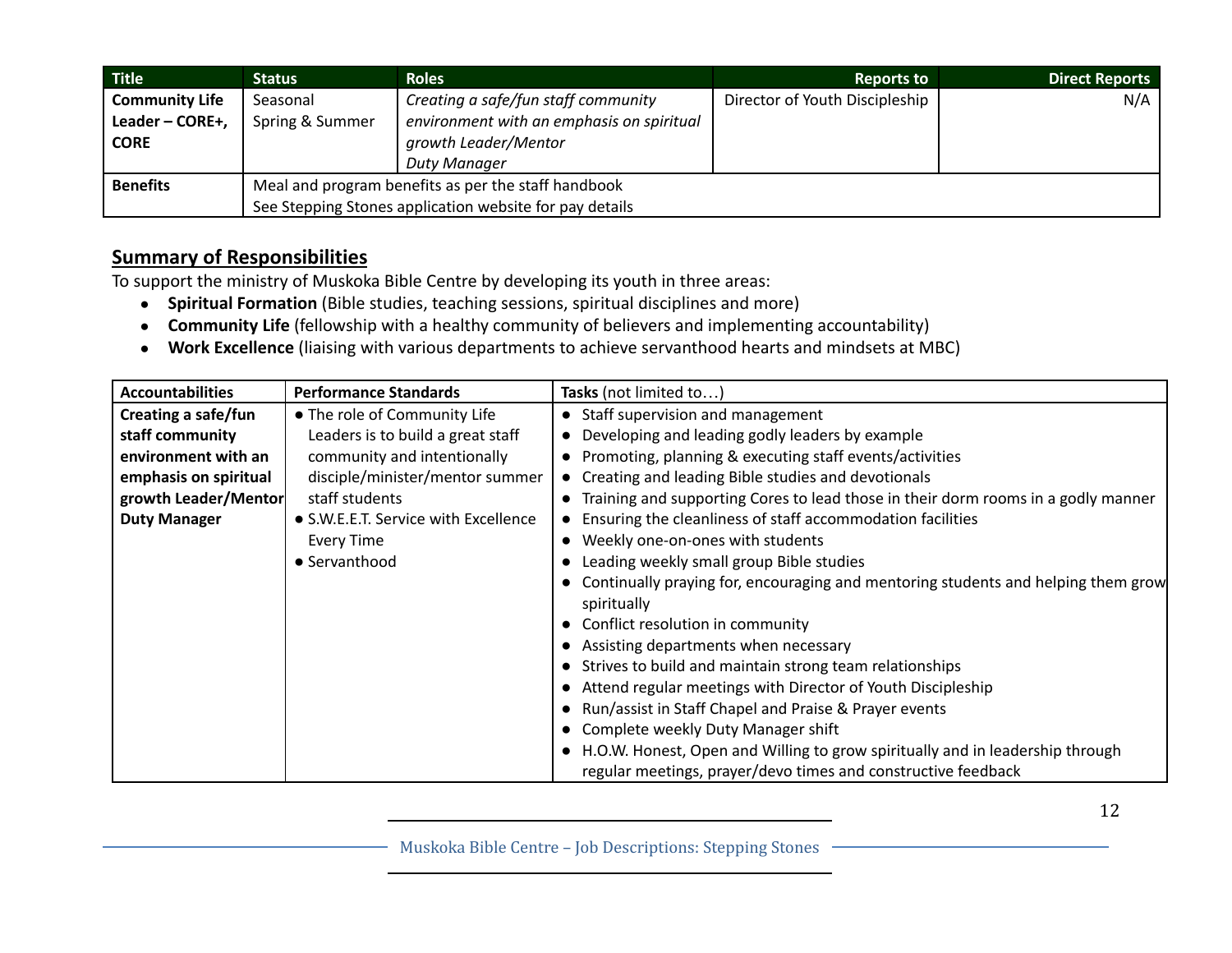| <b>Qualifications</b>                         | $\bullet$ 18+ years of age                                                                                                                                |  |  |
|-----------------------------------------------|-----------------------------------------------------------------------------------------------------------------------------------------------------------|--|--|
|                                               | • G2 license with personal vehicle or a G license with or without a personal vehicle                                                                      |  |  |
|                                               | A passion for student ministry, a leader, able to exhort and correct students<br>$\bullet$                                                                |  |  |
|                                               | Creative, energetic, responsible and fun<br>$\bullet$                                                                                                     |  |  |
|                                               | Organized, disciplined, compassionate and approachable                                                                                                    |  |  |
|                                               | • Standard First Aid training is an asset                                                                                                                 |  |  |
| <b>Additional</b>                             | Compliance with:                                                                                                                                          |  |  |
| <b>Responsibilities</b>                       | • All relevant government regulations                                                                                                                     |  |  |
|                                               | The MBC Child and Youth Protection Policy (Working with children)                                                                                         |  |  |
|                                               | • Staff Handbook policies and procedure                                                                                                                   |  |  |
|                                               | Occupational Health and Safety Policy: be aware of your responsibilities and act accordingly                                                              |  |  |
|                                               | Ensure curfews are followed<br>$\bullet$                                                                                                                  |  |  |
|                                               | Other Duties as required                                                                                                                                  |  |  |
| <b>Other Requirements</b>                     | • A heart for influencing youth & young adults to be passionate followers of Jesus Christ                                                                 |  |  |
|                                               | • Mature in Conduct; professional in communication, conduct and appearance, problem solver, guest focused                                                 |  |  |
|                                               | • Quick on feet, quick responding and can handle crises                                                                                                   |  |  |
|                                               | • Able to liaise effectively with guests, various departments and program participants                                                                    |  |  |
|                                               | Maintain a safe and clean environment by developing, enforcing procedures, rules and regulations<br>$\bullet$                                             |  |  |
|                                               | Be a connected member of the MBC staff team, supporting all departments as team members, extending grace and                                              |  |  |
|                                               | responding with respect                                                                                                                                   |  |  |
| Working Conditions (hours, environment, etc.) |                                                                                                                                                           |  |  |
|                                               | . Working in a Christian service ministry requires a high standard of personal integrity and lifestyle. Each staff member working at MBC will be expected |  |  |
|                                               | to adhere to the Code of Conduct as described in the Staff Manual. All staff members are expected to share in the vision, mission and ministry of MBC     |  |  |
| regardless of their role or position          |                                                                                                                                                           |  |  |
|                                               | . Weekend and evening work will be required from all staff                                                                                                |  |  |
|                                               | . Physical Demands General office environment and physical working conditions. High stress conditions are likely to exist during peak seasons             |  |  |
| · Work hours:                                 |                                                                                                                                                           |  |  |
| ٠                                             | You can expect to work 5 days per week                                                                                                                    |  |  |
| $\bullet$                                     | You can expect to work a minimum of 8 hours per day                                                                                                       |  |  |
|                                               | You can expect to work a minimum 40 total hours per week                                                                                                  |  |  |
| $\bullet$                                     | Early, late and split shifts should be expected                                                                                                           |  |  |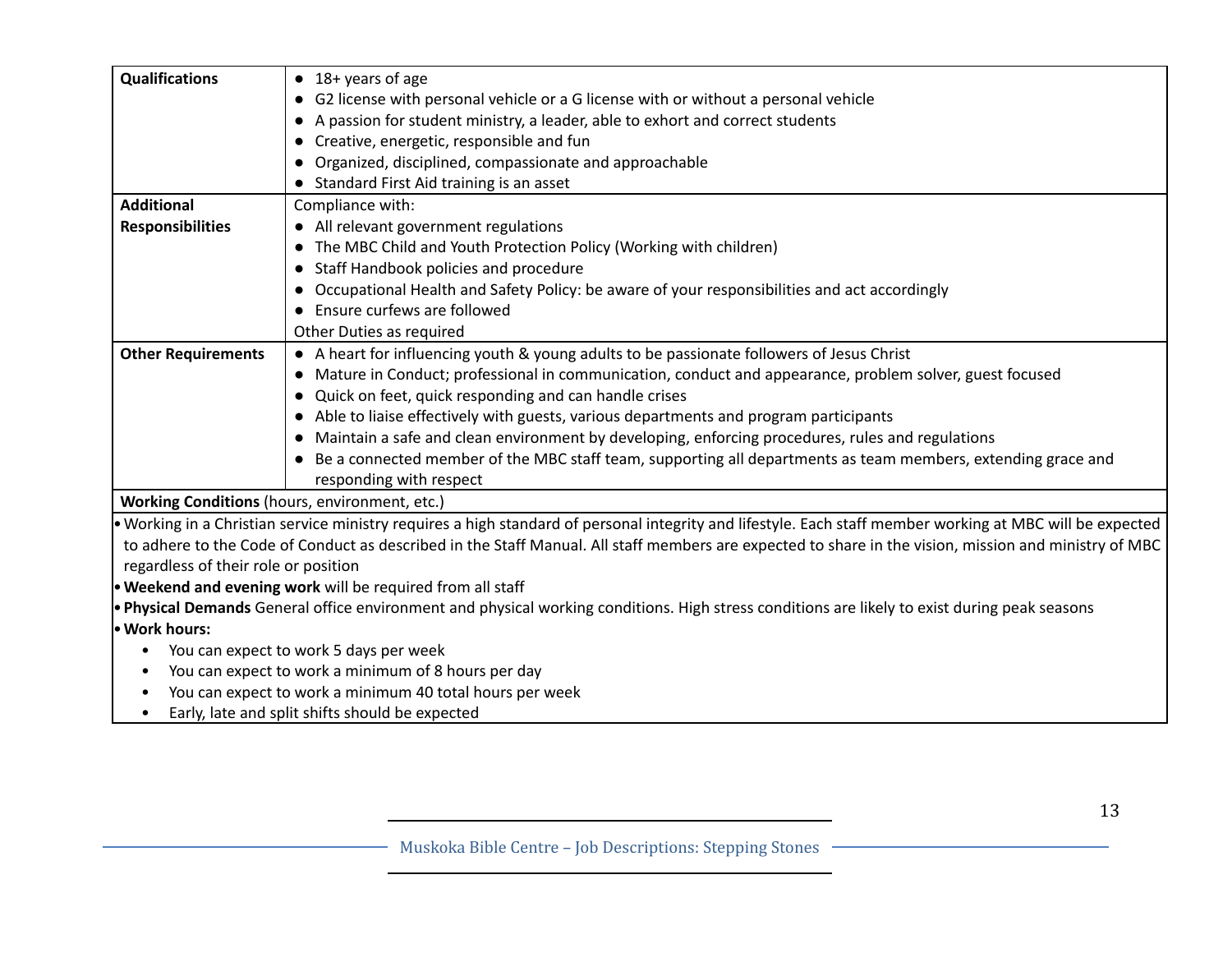| Title                    | <b>Status</b>                                           | <b>Roles</b>                              | <b>Reports to</b> | <b>Direct Reports</b> |
|--------------------------|---------------------------------------------------------|-------------------------------------------|-------------------|-----------------------|
| Foodservice; Prep Cook - | Seasonal                                                | Ensure that guests are provided with      | Head Chef         | N/A                   |
| <b>CORE, FRONTLINE+,</b> | Spring &/or Summer                                      | outstanding dining experiences: hot,      |                   |                       |
| <b>FRONTLINE, STAND</b>  |                                                         | fresh, delicious, and well-presented food |                   |                       |
| <b>Benefits</b>          | Meal and program benefits as per the staff handbook     |                                           |                   |                       |
|                          | See Stepping Stones application website for pay details |                                           |                   |                       |

To support the ministry of Muskoka Bible Centre through outstanding dining experiences.

| <b>Accountabilities</b>                                                                                       | <b>Performance Standards</b>                                                                                                                                                                                                                                                                                                                                                                                               | Tasks (not limited to)                                                                                                                                                                                                                                                                                                                                                                                                                                       |
|---------------------------------------------------------------------------------------------------------------|----------------------------------------------------------------------------------------------------------------------------------------------------------------------------------------------------------------------------------------------------------------------------------------------------------------------------------------------------------------------------------------------------------------------------|--------------------------------------------------------------------------------------------------------------------------------------------------------------------------------------------------------------------------------------------------------------------------------------------------------------------------------------------------------------------------------------------------------------------------------------------------------------|
| <b>Ensure that guests are</b><br>provided with<br>outstanding dining<br>delicious, and<br>well-presented food | • The Foodservice department works to ensure that guests<br>are provided with outstanding dining experiences: hot,<br>fresh, delicious, and well-presented food<br><b>experiences: hot, fresh, <math>\bullet</math></b> Maintain food quality and appearance as per the MBC<br>Guest Foodservice Standards including fresh baking, salad<br>bar, soups, main buffet, & staff meals<br>• Service with excellence every time | • Cooking breakfast, baking homemade bread, preparing<br>soups and salads<br>• Maintain a clean and tidy kitchen including all cook/baking<br>equipment and dishes<br>• Assisting the chef in preparing the legendary meals that<br>MBC is known for<br>• Ensure creative and attractive presentations of all food in<br>the dining room<br>• Maintain food safety<br>• Handling of food in a safe manner with the health of all<br>guests and staff in mind |
|                                                                                                               |                                                                                                                                                                                                                                                                                                                                                                                                                            | • Follow MBC recipes in the preparation of food<br>• Everything done with a special touch                                                                                                                                                                                                                                                                                                                                                                    |
| <b>Qualifications</b>                                                                                         | • A person who loves to cook, has some food service experience and is ready to learn from the best<br>• Completion of food handler's course preferred<br>• Willingness to learn in a fast paced environment                                                                                                                                                                                                                |                                                                                                                                                                                                                                                                                                                                                                                                                                                              |
| <b>Additional</b><br><b>Responsibilities</b>                                                                  | Compliance with:<br>• All relevant government regulations<br>• The MBC Child and Youth Protection Policy (Working with children)<br>Staff Handbook policies and procedure<br>Occupational Health and Safety Policy: be aware of your responsibilities and act accordingly<br>Other Duties as required                                                                                                                      |                                                                                                                                                                                                                                                                                                                                                                                                                                                              |

Muskoka Bible Centre – Job Descriptions: Stepping Stones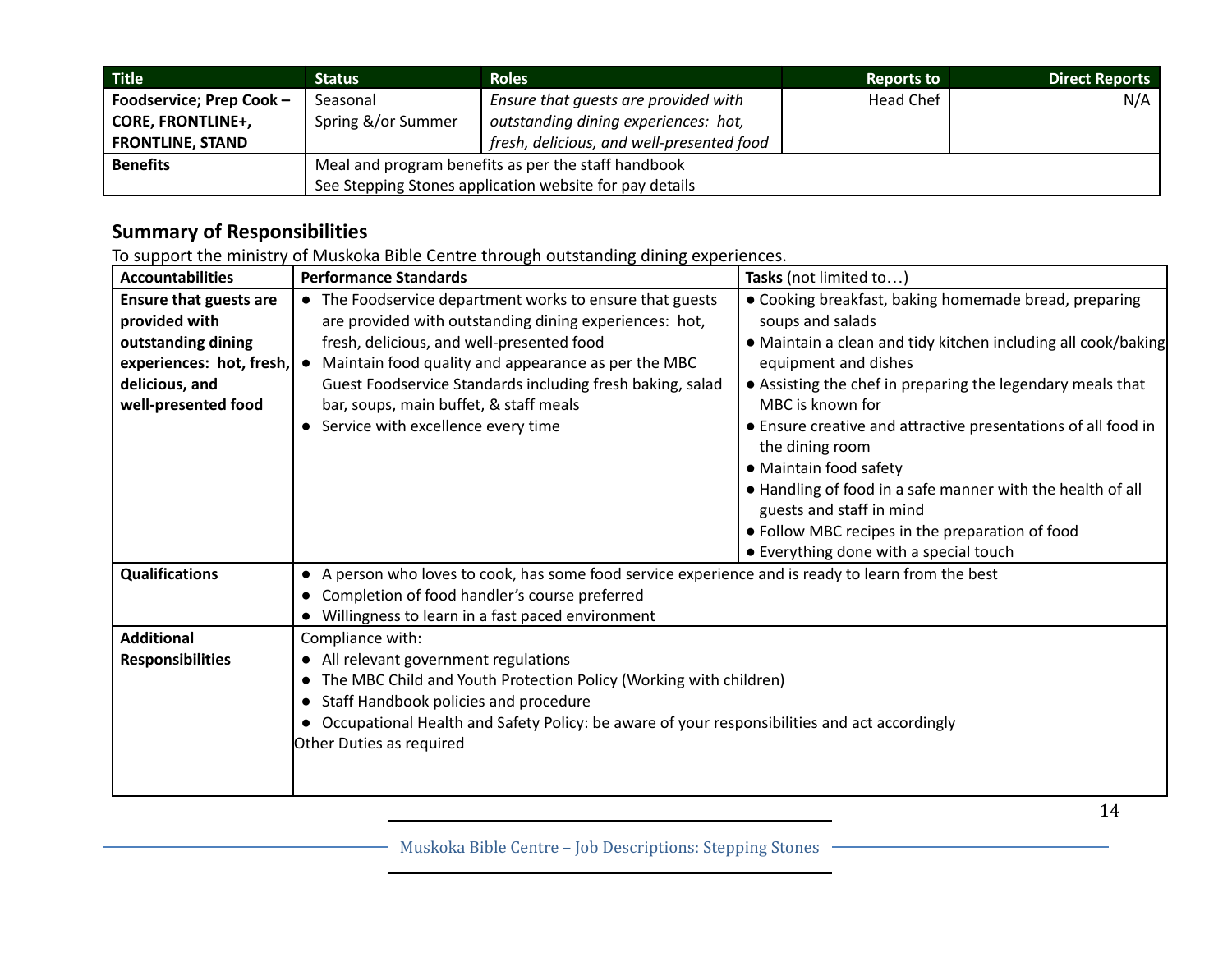| <b>Other Requirements</b>                     | • Mature in Conduct; Professional in communication, conduct and appearance; Problem Solver; Guest Focused                                                   |  |
|-----------------------------------------------|-------------------------------------------------------------------------------------------------------------------------------------------------------------|--|
|                                               | • Quick on feet, quick responding and can handle crises                                                                                                     |  |
|                                               | • Able to liaison effectively with guests and program participants                                                                                          |  |
|                                               | • A heart for influencing youth & young adults to be passionate followers of Jesus Christ                                                                   |  |
|                                               | • Maintain a safe and clean environment by developing, enforcing procedures, rules and regulations                                                          |  |
|                                               | • Be a connected member of the MBC staff team, supporting all departments as team members, extending grace and                                              |  |
|                                               | responding with respect                                                                                                                                     |  |
| Working Conditions (hours, environment, etc.) |                                                                                                                                                             |  |
|                                               | • Working in a Christian service ministry requires a high standard of personal integrity and lifestyle. Each staff member working at MBC will be expected   |  |
|                                               | to adhere to the Code of Conduct as described in the Staff Manual. All staff members are expected to share in the vision, mission and ministry of MBC       |  |
| regardless of their role or position          |                                                                                                                                                             |  |
|                                               | <b>• Weekend and evening work</b> will be required from all staff                                                                                           |  |
|                                               | • Physical Demands - physical working conditions including lifting and moving bags of flour. High stress conditions are likely to exist during peak seasons |  |
| • Work hours:                                 |                                                                                                                                                             |  |
|                                               | You can expect to work 5 days per week                                                                                                                      |  |
| You can expect to work 8 hours per day        |                                                                                                                                                             |  |
| ٠                                             | You can expect to work 40 total hours (on average) per week                                                                                                 |  |
| ٠                                             | Early, late and split shifts should be expected                                                                                                             |  |
|                                               |                                                                                                                                                             |  |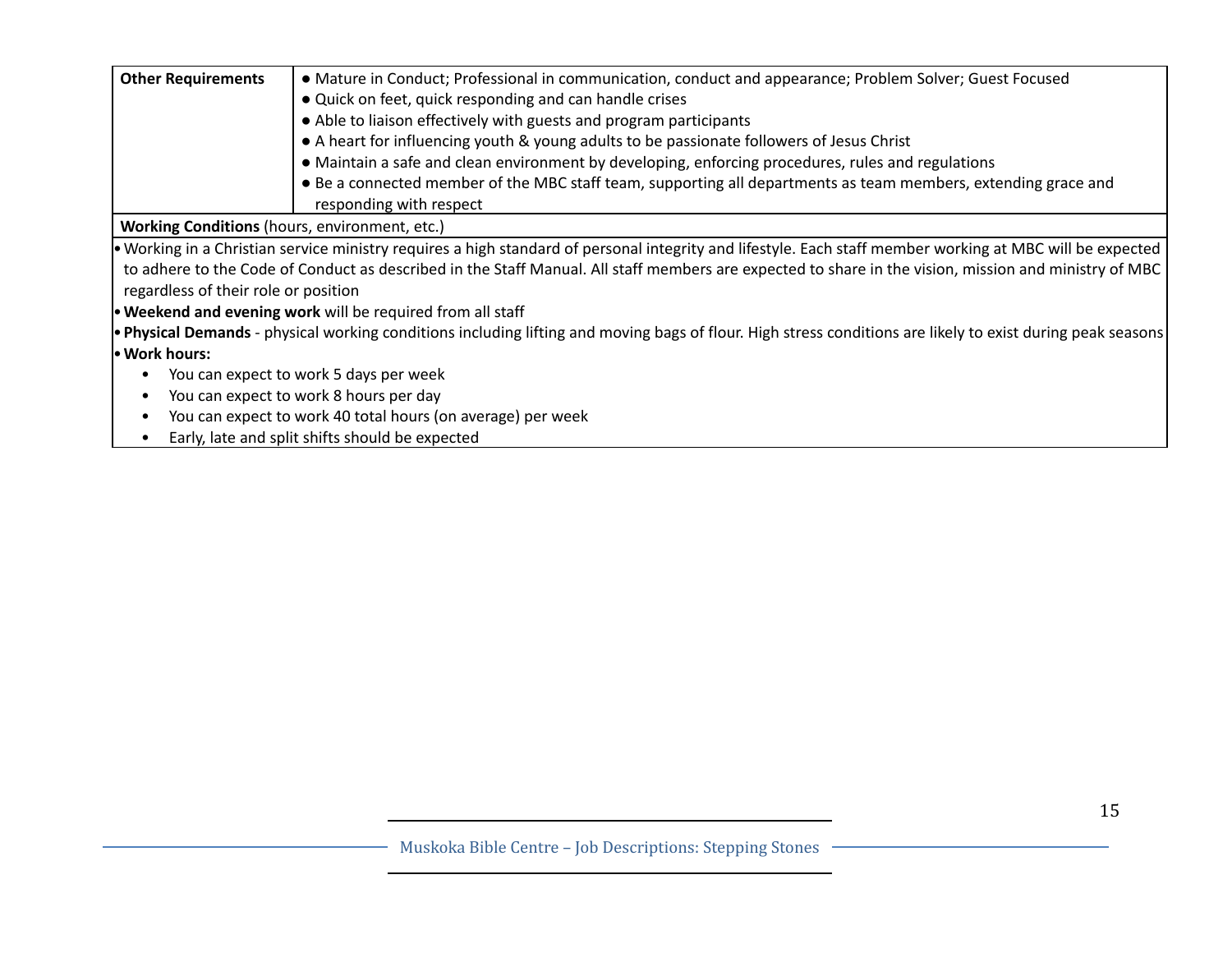| <b>Title</b>                 | <b>Status</b>                                           | <b>Roles</b>                                | <b>Reports to</b> | <b>Direct Reports</b> |
|------------------------------|---------------------------------------------------------|---------------------------------------------|-------------------|-----------------------|
| <b>Foodservice; Bakeshop</b> | Seasonal                                                | Ensure that guests are provided with        | Head Chef         | N/A                   |
| Team - CORE, FRONTLINE+,     | Spring &/or Summer                                      | outstanding dining experiences: hot, fresh, |                   |                       |
| <b>FRONTLINE, STAND</b>      |                                                         | delicious, and well-presented food          |                   |                       |
| <b>Benefits</b>              | Meal and program benefits as per the staff handbook     |                                             |                   |                       |
|                              | See Stepping Stones application website for pay details |                                             |                   |                       |

To support the ministry of Muskoka Bible Centre through outstanding dining experiences.

| • The Foodservice department works to ensure that guests are<br>• Creating desserts and fresh-baked breads, homemade<br><b>Ensure that guests are</b><br>provided with outstanding dining experiences: hot, fresh,<br>pies, breads, cakes, cinnamon buns, etc<br>provided with<br>delicious, and well-presented food<br>outstanding dining<br>• Maintain a clean and tidy bakeshop including all baking<br>experiences: hot,<br>• Maintain food quality and appearance as per the MBC Guest<br>equipment and dishes<br>Foodservice Standards including fresh baking, salad bar,<br>fresh, delicious, and<br>• Assisting the chef in preparing the legendary meals that<br>MBC is known for<br>well-presented food<br>soups, main buffet, & staff meals<br>• Service with excellence every time<br>• Ensure creative and attractive presentations of all food in<br>the dining room<br>• Maintain food safety<br>• Handling of food in a safe manner with the health of all<br>guests and staff in mind<br>• Follow MBC recipes in the preparation of food<br>• To clean, store, and handle pots, utensils, dishes and<br>cutlery in accordance with the Health Department<br>regulations and kitchen standards<br>• Self-motivated, dedicated to quality and having a passion for desserts that make people happy<br><b>Qualifications</b><br>• Completion of food handler's course preferred<br>• Willingness to learn in a fast paced environment<br><b>Additional</b><br>Compliance with:<br>• All relevant government regulations<br><b>Responsibilities</b><br>• The MBC Child and Youth Protection Policy (Working with children)<br>• Staff Handbook policies and procedure<br>• Occupational Health and Safety Policy: be aware of your responsibilities and act accordingly | <b>Accountabilities</b> | <b>Performance Standards</b> | Tasks (not limited to) |  |
|--------------------------------------------------------------------------------------------------------------------------------------------------------------------------------------------------------------------------------------------------------------------------------------------------------------------------------------------------------------------------------------------------------------------------------------------------------------------------------------------------------------------------------------------------------------------------------------------------------------------------------------------------------------------------------------------------------------------------------------------------------------------------------------------------------------------------------------------------------------------------------------------------------------------------------------------------------------------------------------------------------------------------------------------------------------------------------------------------------------------------------------------------------------------------------------------------------------------------------------------------------------------------------------------------------------------------------------------------------------------------------------------------------------------------------------------------------------------------------------------------------------------------------------------------------------------------------------------------------------------------------------------------------------------------------------------------------------------------------------------------------------------------------------|-------------------------|------------------------------|------------------------|--|
|                                                                                                                                                                                                                                                                                                                                                                                                                                                                                                                                                                                                                                                                                                                                                                                                                                                                                                                                                                                                                                                                                                                                                                                                                                                                                                                                                                                                                                                                                                                                                                                                                                                                                                                                                                                      |                         |                              |                        |  |
|                                                                                                                                                                                                                                                                                                                                                                                                                                                                                                                                                                                                                                                                                                                                                                                                                                                                                                                                                                                                                                                                                                                                                                                                                                                                                                                                                                                                                                                                                                                                                                                                                                                                                                                                                                                      |                         |                              |                        |  |
|                                                                                                                                                                                                                                                                                                                                                                                                                                                                                                                                                                                                                                                                                                                                                                                                                                                                                                                                                                                                                                                                                                                                                                                                                                                                                                                                                                                                                                                                                                                                                                                                                                                                                                                                                                                      |                         |                              |                        |  |
|                                                                                                                                                                                                                                                                                                                                                                                                                                                                                                                                                                                                                                                                                                                                                                                                                                                                                                                                                                                                                                                                                                                                                                                                                                                                                                                                                                                                                                                                                                                                                                                                                                                                                                                                                                                      |                         |                              |                        |  |
|                                                                                                                                                                                                                                                                                                                                                                                                                                                                                                                                                                                                                                                                                                                                                                                                                                                                                                                                                                                                                                                                                                                                                                                                                                                                                                                                                                                                                                                                                                                                                                                                                                                                                                                                                                                      |                         |                              |                        |  |
|                                                                                                                                                                                                                                                                                                                                                                                                                                                                                                                                                                                                                                                                                                                                                                                                                                                                                                                                                                                                                                                                                                                                                                                                                                                                                                                                                                                                                                                                                                                                                                                                                                                                                                                                                                                      |                         |                              |                        |  |
|                                                                                                                                                                                                                                                                                                                                                                                                                                                                                                                                                                                                                                                                                                                                                                                                                                                                                                                                                                                                                                                                                                                                                                                                                                                                                                                                                                                                                                                                                                                                                                                                                                                                                                                                                                                      |                         |                              |                        |  |
|                                                                                                                                                                                                                                                                                                                                                                                                                                                                                                                                                                                                                                                                                                                                                                                                                                                                                                                                                                                                                                                                                                                                                                                                                                                                                                                                                                                                                                                                                                                                                                                                                                                                                                                                                                                      |                         |                              |                        |  |
|                                                                                                                                                                                                                                                                                                                                                                                                                                                                                                                                                                                                                                                                                                                                                                                                                                                                                                                                                                                                                                                                                                                                                                                                                                                                                                                                                                                                                                                                                                                                                                                                                                                                                                                                                                                      |                         |                              |                        |  |
|                                                                                                                                                                                                                                                                                                                                                                                                                                                                                                                                                                                                                                                                                                                                                                                                                                                                                                                                                                                                                                                                                                                                                                                                                                                                                                                                                                                                                                                                                                                                                                                                                                                                                                                                                                                      |                         |                              |                        |  |
|                                                                                                                                                                                                                                                                                                                                                                                                                                                                                                                                                                                                                                                                                                                                                                                                                                                                                                                                                                                                                                                                                                                                                                                                                                                                                                                                                                                                                                                                                                                                                                                                                                                                                                                                                                                      |                         |                              |                        |  |
|                                                                                                                                                                                                                                                                                                                                                                                                                                                                                                                                                                                                                                                                                                                                                                                                                                                                                                                                                                                                                                                                                                                                                                                                                                                                                                                                                                                                                                                                                                                                                                                                                                                                                                                                                                                      |                         |                              |                        |  |
|                                                                                                                                                                                                                                                                                                                                                                                                                                                                                                                                                                                                                                                                                                                                                                                                                                                                                                                                                                                                                                                                                                                                                                                                                                                                                                                                                                                                                                                                                                                                                                                                                                                                                                                                                                                      |                         |                              |                        |  |
|                                                                                                                                                                                                                                                                                                                                                                                                                                                                                                                                                                                                                                                                                                                                                                                                                                                                                                                                                                                                                                                                                                                                                                                                                                                                                                                                                                                                                                                                                                                                                                                                                                                                                                                                                                                      |                         |                              |                        |  |
|                                                                                                                                                                                                                                                                                                                                                                                                                                                                                                                                                                                                                                                                                                                                                                                                                                                                                                                                                                                                                                                                                                                                                                                                                                                                                                                                                                                                                                                                                                                                                                                                                                                                                                                                                                                      |                         |                              |                        |  |
|                                                                                                                                                                                                                                                                                                                                                                                                                                                                                                                                                                                                                                                                                                                                                                                                                                                                                                                                                                                                                                                                                                                                                                                                                                                                                                                                                                                                                                                                                                                                                                                                                                                                                                                                                                                      |                         |                              |                        |  |
|                                                                                                                                                                                                                                                                                                                                                                                                                                                                                                                                                                                                                                                                                                                                                                                                                                                                                                                                                                                                                                                                                                                                                                                                                                                                                                                                                                                                                                                                                                                                                                                                                                                                                                                                                                                      |                         |                              |                        |  |
|                                                                                                                                                                                                                                                                                                                                                                                                                                                                                                                                                                                                                                                                                                                                                                                                                                                                                                                                                                                                                                                                                                                                                                                                                                                                                                                                                                                                                                                                                                                                                                                                                                                                                                                                                                                      |                         |                              |                        |  |
|                                                                                                                                                                                                                                                                                                                                                                                                                                                                                                                                                                                                                                                                                                                                                                                                                                                                                                                                                                                                                                                                                                                                                                                                                                                                                                                                                                                                                                                                                                                                                                                                                                                                                                                                                                                      |                         |                              |                        |  |
|                                                                                                                                                                                                                                                                                                                                                                                                                                                                                                                                                                                                                                                                                                                                                                                                                                                                                                                                                                                                                                                                                                                                                                                                                                                                                                                                                                                                                                                                                                                                                                                                                                                                                                                                                                                      |                         |                              |                        |  |
|                                                                                                                                                                                                                                                                                                                                                                                                                                                                                                                                                                                                                                                                                                                                                                                                                                                                                                                                                                                                                                                                                                                                                                                                                                                                                                                                                                                                                                                                                                                                                                                                                                                                                                                                                                                      |                         |                              |                        |  |
|                                                                                                                                                                                                                                                                                                                                                                                                                                                                                                                                                                                                                                                                                                                                                                                                                                                                                                                                                                                                                                                                                                                                                                                                                                                                                                                                                                                                                                                                                                                                                                                                                                                                                                                                                                                      |                         |                              |                        |  |
|                                                                                                                                                                                                                                                                                                                                                                                                                                                                                                                                                                                                                                                                                                                                                                                                                                                                                                                                                                                                                                                                                                                                                                                                                                                                                                                                                                                                                                                                                                                                                                                                                                                                                                                                                                                      |                         |                              |                        |  |
|                                                                                                                                                                                                                                                                                                                                                                                                                                                                                                                                                                                                                                                                                                                                                                                                                                                                                                                                                                                                                                                                                                                                                                                                                                                                                                                                                                                                                                                                                                                                                                                                                                                                                                                                                                                      |                         | Other Duties as required     |                        |  |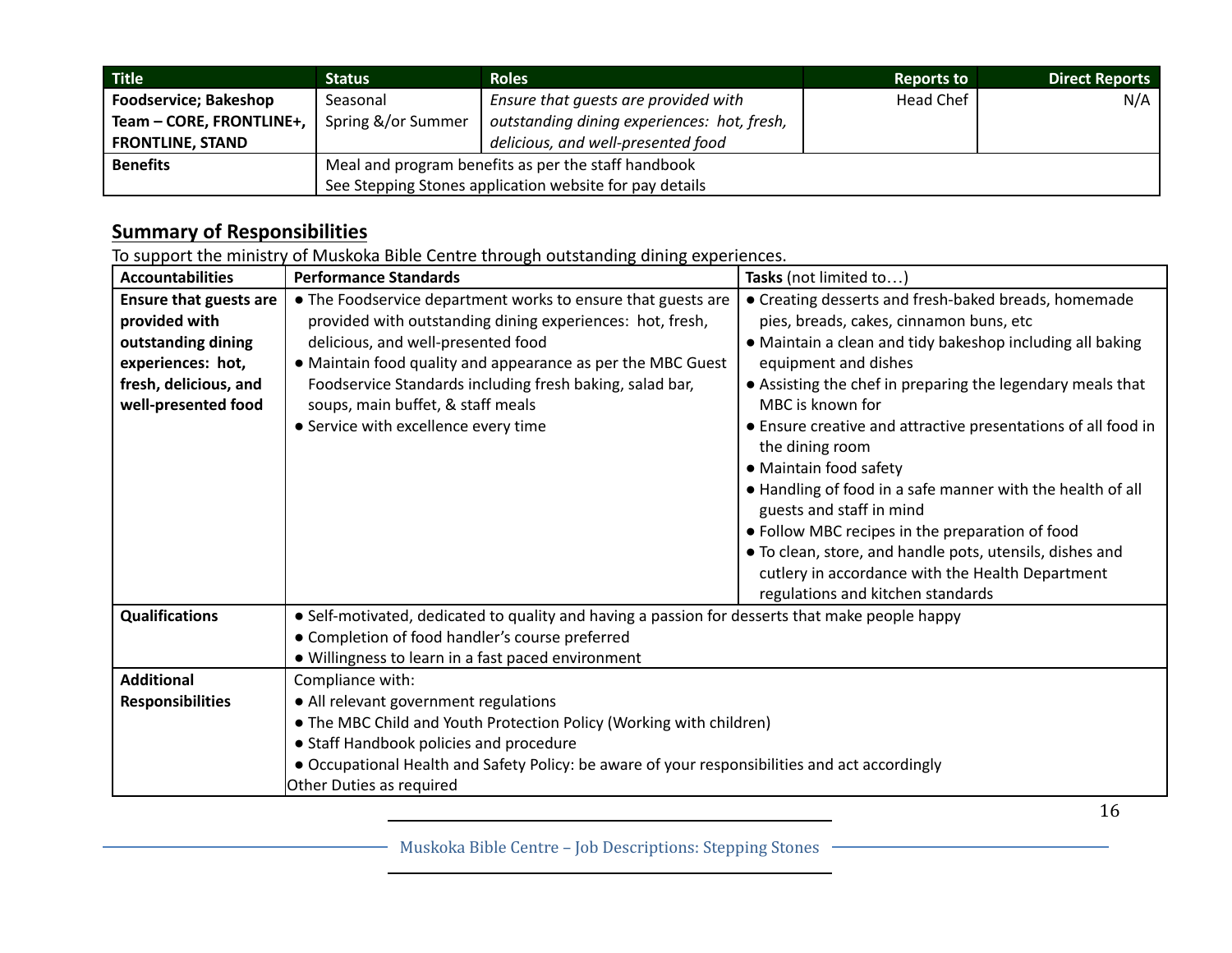| <b>Other Requirements</b>                            | • Mature in Conduct; Professional in communication, conduct and appearance; Problem Solver; Guest Focused<br>• Quick on feet, quick responding and can handle crises |  |  |
|------------------------------------------------------|----------------------------------------------------------------------------------------------------------------------------------------------------------------------|--|--|
|                                                      |                                                                                                                                                                      |  |  |
|                                                      | • Able to liaison effectively with guests and program participants                                                                                                   |  |  |
|                                                      | • A heart for influencing youth & young adults to be passionate followers of Jesus Christ                                                                            |  |  |
|                                                      | • Maintain a safe and clean environment by developing, enforcing procedures, rules and regulations                                                                   |  |  |
|                                                      | • Be a connected member of the MBC staff team, supporting all departments as team members, extending grace and                                                       |  |  |
|                                                      | responding with respect                                                                                                                                              |  |  |
| <b>Working Conditions</b> (hours, environment, etc.) |                                                                                                                                                                      |  |  |
|                                                      | • Working in a Christian service ministry requires a high standard of personal integrity and lifestyle. Each staff member working at MBC will be expected            |  |  |
|                                                      | to adhere to the Code of Conduct as described in the Staff Manual. All staff members are expected to share in the vision, mission and ministry of MBC                |  |  |
| regardless of their role or position                 |                                                                                                                                                                      |  |  |
|                                                      | <b>• Weekend and evening work</b> will be required from all staff                                                                                                    |  |  |
|                                                      | • Physical Demands - physical working conditions including lifting and moving bags of flour. High stress conditions are likely to exist during peak seasons          |  |  |
| • Work hours:                                        |                                                                                                                                                                      |  |  |
|                                                      | You can expect to work 5 days per week                                                                                                                               |  |  |
| You can expect to work 8 hours per day               |                                                                                                                                                                      |  |  |
|                                                      | You can expect to work 40 total hours (on average) per week                                                                                                          |  |  |
| $\bullet$                                            | Early, late and split shifts should be expected                                                                                                                      |  |  |
|                                                      |                                                                                                                                                                      |  |  |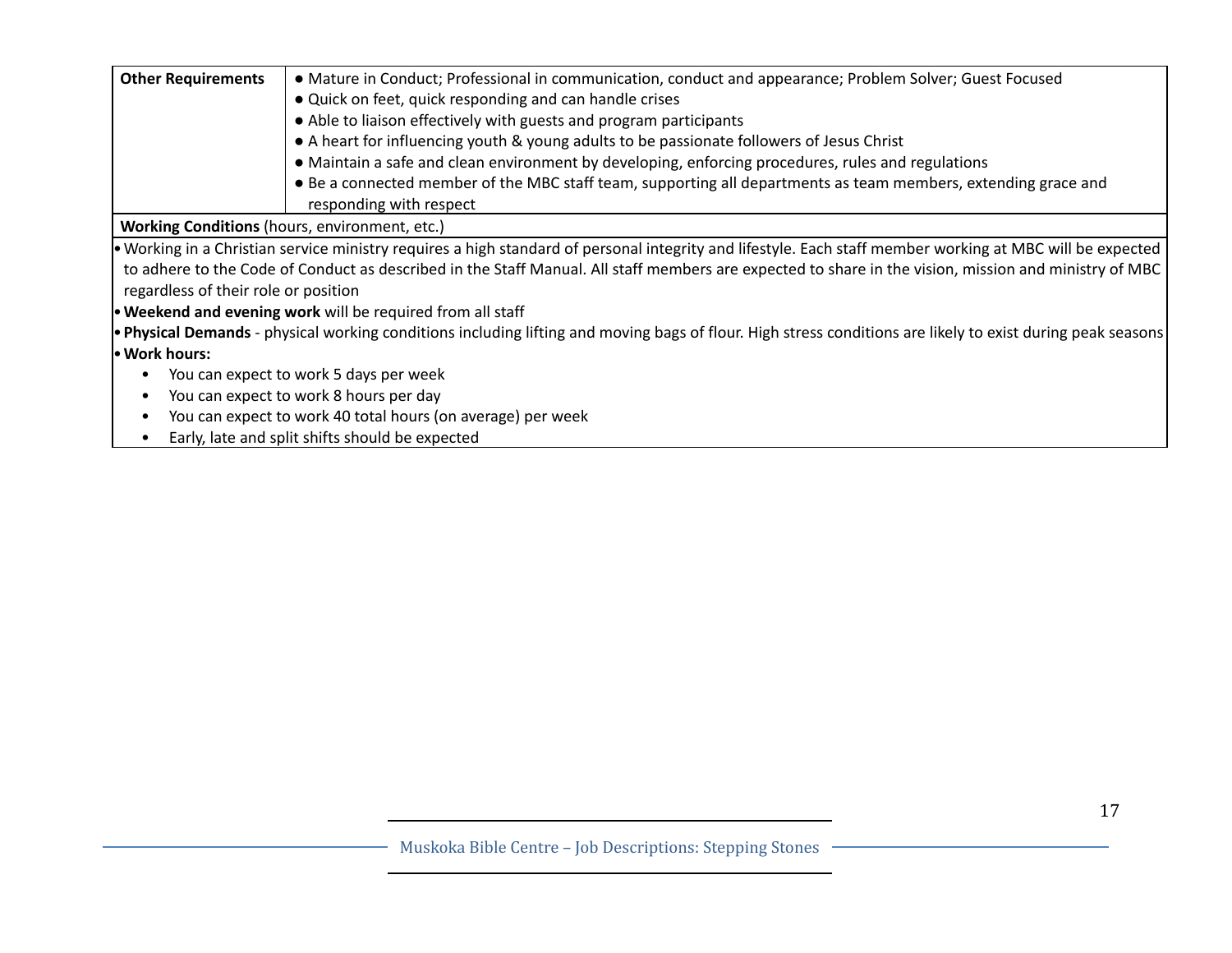| Title <sup>1</sup>                                               | <b>Status</b>                                                                                                  | <b>Roles</b>                                                                         | <b>Reports to</b>                           | <b>Direct Reports</b>          |
|------------------------------------------------------------------|----------------------------------------------------------------------------------------------------------------|--------------------------------------------------------------------------------------|---------------------------------------------|--------------------------------|
| <b>Foodservice; Dining</b><br><b>Room Service Team</b><br>– CORE | Seasonal<br>Spring & Summer                                                                                    | <b>Ensuring the Dining Room</b><br>service continues to live up to<br>its reputation | Head Chef<br><b>Guest Services Director</b> | Dining Room Staff & Volunteers |
| <b>Benefits</b>                                                  | Meal and program benefits as per the staff handbook<br>See Stepping Stones application website for pay details |                                                                                      |                                             |                                |

To support the ministry of Muskoka Bible Centre through outstanding dining experiences.

| <b>Accountabilities</b>    | <b>Performance Standards</b>                    | Tasks (not limited to)                                                     |
|----------------------------|-------------------------------------------------|----------------------------------------------------------------------------|
| <b>Ensuring the Dining</b> | • Ensuring the Dining Room service continues to | • Staff supervision and management                                         |
| <b>Room service</b>        | live up to its reputation                       | • Developing and leading godly leaders.                                    |
| continues to live up to    | • Service with excellence every time            | • Maintaining high standards of cleanliness and guest service              |
| its reputation             |                                                 | • Serving food to our guests                                               |
|                            |                                                 | • Assisting our kitchen crew with dishes                                   |
|                            |                                                 | • Anticipate guest needs and ensure that service meets/exceeds             |
|                            |                                                 | expectations to ensure a memorable and pleasant dining experience          |
|                            |                                                 | • Maintain communication with and support the Guest Services Director      |
|                            |                                                 | • Inspect dining room, table settings, chairs, floors, proper maintenance, |
|                            |                                                 | cleanliness and safety. Take immediate action to correct any issues        |
|                            |                                                 | • Receive and greets members and guests; assist with seating               |
|                            |                                                 | • Check tables throughout service times for guest satisfaction, and        |
|                            |                                                 | resolve guest complaints                                                   |
|                            |                                                 | • Maintain uniform service standards                                       |
|                            |                                                 | • Ensure side work is completed every day and dining room supplies are     |
|                            |                                                 | stocked. Reports any supply shortages to the Chef                          |
|                            |                                                 | • Train new-hires in service standards                                     |
|                            |                                                 | • Coordinates food service between kitchen and service staff               |
|                            |                                                 | • To clean, store, and handle pots, utensils, dishes and cutlery in        |
|                            |                                                 | accordance with the Health Department regulations and kitchen              |
|                            |                                                 | standards                                                                  |
|                            |                                                 | . Review daily and weekly functions with Guest Services Director           |
|                            |                                                 |                                                                            |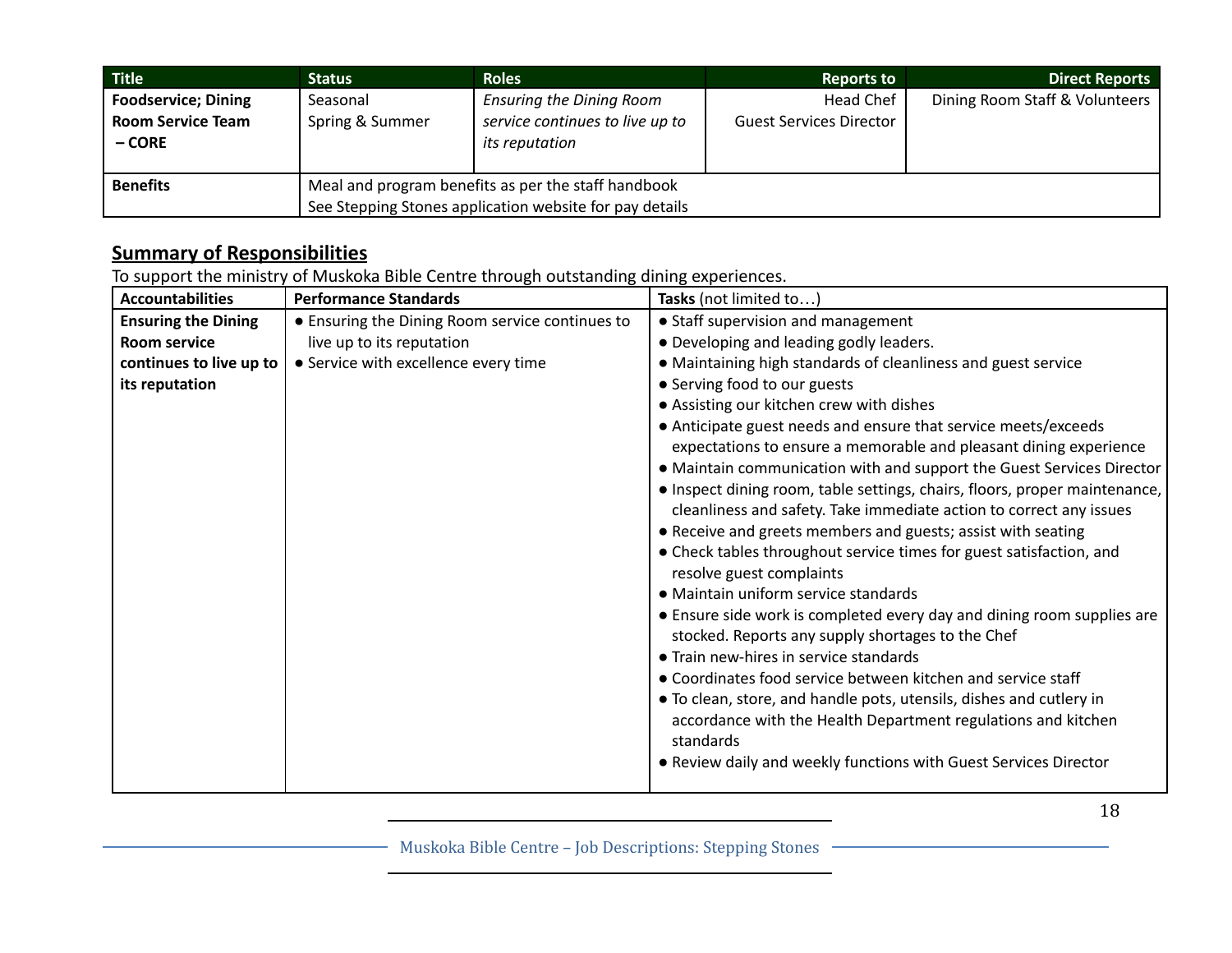| <b>Qualifications</b>                                | Have a contagious positive personality that will minister to our guests and staff alike                                                                     |  |
|------------------------------------------------------|-------------------------------------------------------------------------------------------------------------------------------------------------------------|--|
| <b>Additional</b>                                    | Compliance with:                                                                                                                                            |  |
| <b>Responsibilities</b>                              | • All relevant government regulations                                                                                                                       |  |
|                                                      | • The MBC Child and Youth Protection Policy (Working with children)                                                                                         |  |
|                                                      | • Staff Handbook policies and procedure                                                                                                                     |  |
|                                                      | • Occupational Health and Safety Policy: be aware of your responsibilities and act accordingly                                                              |  |
|                                                      | Other Duties as required                                                                                                                                    |  |
| <b>Other Requirements</b>                            | • Mature in Conduct; Professional in communication, conduct and appearance; Problem Solver; Guest Focused                                                   |  |
|                                                      | • Quick on feet, quick responding and can handle crises                                                                                                     |  |
|                                                      | • Able to liaison effectively with guests and program participants                                                                                          |  |
|                                                      | • A heart for influencing youth & young adults to be passionate followers of Jesus Christ                                                                   |  |
|                                                      | Maintain a safe and clean environment by developing, enforcing procedures, rules and regulations                                                            |  |
|                                                      | Be a connected member of the MBC staff team, supporting all departments as team members, extending grace and<br>responding with respect                     |  |
| <b>Working Conditions</b> (hours, environment, etc.) |                                                                                                                                                             |  |
|                                                      | • Working in a Christian service ministry requires a high standard of personal integrity and lifestyle. Each staff member working at MBC will be expected   |  |
|                                                      | to adhere to the Code of Conduct as described in the Staff Manual. All staff members are expected to share in the vision, mission and ministry of MBC       |  |
| regardless of their role or position                 |                                                                                                                                                             |  |
|                                                      | . Weekend and evening work will be required from all staff                                                                                                  |  |
|                                                      | • Physical Demands - physical working conditions including lifting and moving bags of flour. High stress conditions are likely to exist during peak seasons |  |
| • Work hours:                                        |                                                                                                                                                             |  |
|                                                      | You can expect to work 5 days per week                                                                                                                      |  |
| You can expect to work 8 hours per day<br>$\bullet$  |                                                                                                                                                             |  |
| $\bullet$                                            | You can expect to work 40 total hours (on average) per week                                                                                                 |  |
|                                                      | Early, late and split shifts should be expected                                                                                                             |  |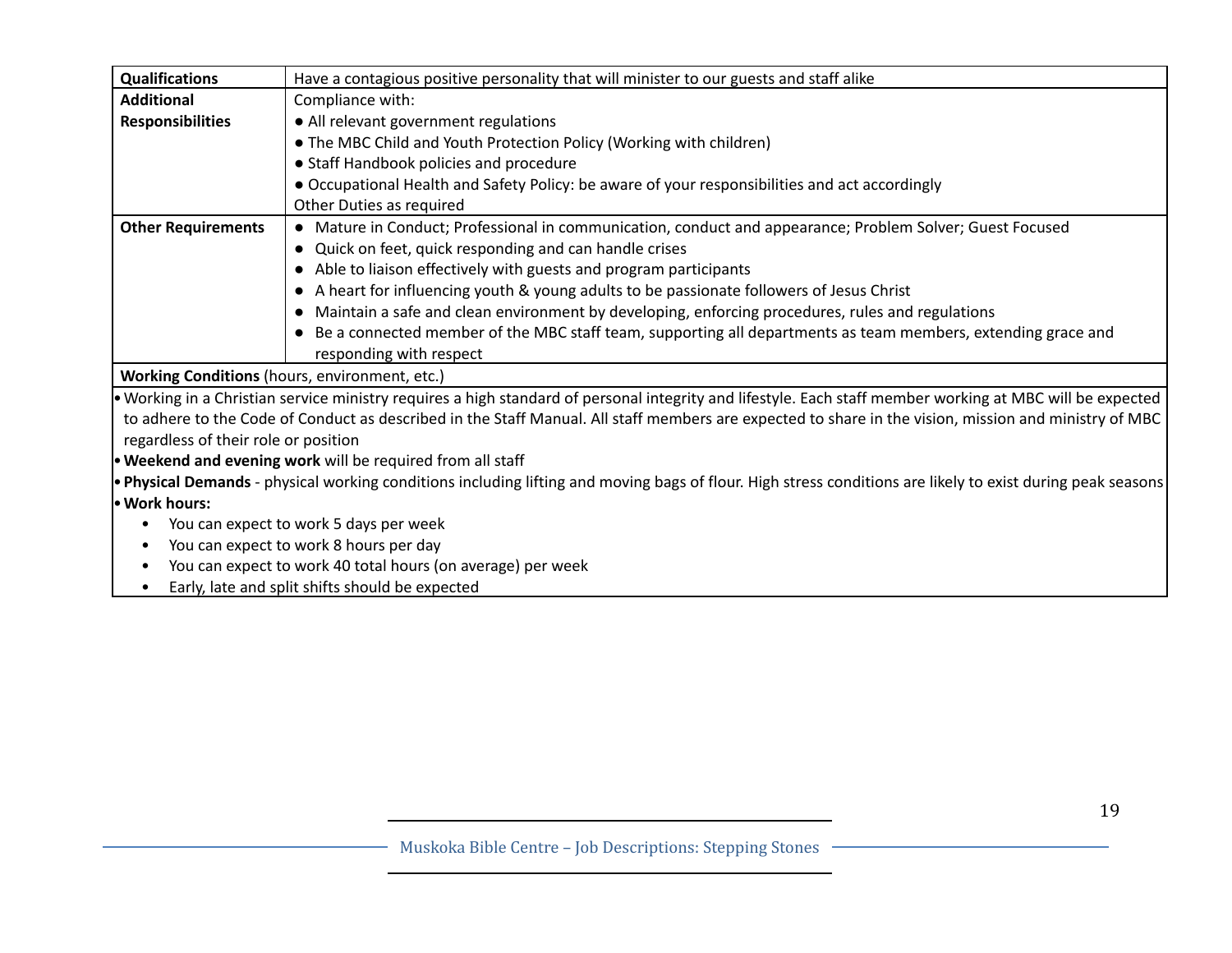| Title                           | <b>Status</b>                                           | <b>Roles</b>               | <b>Reports to</b>      | <b>Direct Reports</b> |
|---------------------------------|---------------------------------------------------------|----------------------------|------------------------|-----------------------|
| <b>Foodservice; Dining Room</b> | Seasonal                                                | Add special touches that   | Dining Room Supervisor | N/A                   |
| Team - FRONTLINE+,              | Summer                                                  | have made our MBC meals    |                        |                       |
| <b>FRONTLINE, STAND</b>         |                                                         | served a memorable part of |                        |                       |
|                                 |                                                         | a quests' stay             |                        |                       |
| <b>Benefits</b>                 | Meal and program benefits as per the staff handbook     |                            |                        |                       |
|                                 | See Stepping Stones application website for pay details |                            |                        |                       |

To support the ministry of Muskoka Bible Centre through outstanding dining experiences.

| <b>Accountabilities</b>    | <b>Performance Standards</b>                                                                   | Tasks (not limited to)                                                                                             |  |
|----------------------------|------------------------------------------------------------------------------------------------|--------------------------------------------------------------------------------------------------------------------|--|
| <b>Add special touches</b> | • Add special touches that have made our MBC                                                   | • Maintaining high standards of cleanliness and guest service                                                      |  |
| that have made our         | meals served a memorable part of a guests' stay                                                | • Serving food to our guests                                                                                       |  |
| <b>MBC</b> meals served a  | • Service with excellence every time                                                           | • Assisting our kitchen crew with dishes                                                                           |  |
| memorable part of a        |                                                                                                | • Anticipate guest needs and ensure that service meets & exceeds                                                   |  |
| guests' stay               |                                                                                                | expectations to ensure a memorable and pleasant dining experience                                                  |  |
|                            |                                                                                                | • Inspect dining room, table settings, chairs, floors, proper                                                      |  |
|                            |                                                                                                | maintenance, cleanliness and safety. Take immediate action to correct<br>any issues                                |  |
|                            |                                                                                                | • Receive and greets members and guests; assist with seating as<br>needed                                          |  |
|                            |                                                                                                | • Check tables throughout service times for guest satisfaction and                                                 |  |
|                            |                                                                                                | resolve guest complaints                                                                                           |  |
|                            |                                                                                                | • Service with excellence every time                                                                               |  |
| <b>Qualifications</b>      |                                                                                                | Have a contagious positive personality that will minister to our guests and staff, a willing heart to serve people |  |
| <b>Additional</b>          | Compliance with:                                                                               |                                                                                                                    |  |
| <b>Responsibilities</b>    | • All relevant government regulations                                                          |                                                                                                                    |  |
|                            | • The MBC Child and Youth Protection Policy (Working with children)                            |                                                                                                                    |  |
|                            | • Staff Handbook policies and procedure                                                        |                                                                                                                    |  |
|                            | • Occupational Health and Safety Policy: be aware of your responsibilities and act accordingly |                                                                                                                    |  |
|                            | Other Duties as required                                                                       |                                                                                                                    |  |
|                            |                                                                                                |                                                                                                                    |  |
|                            |                                                                                                |                                                                                                                    |  |

- Muskoka Bible Centre - Job Descriptions: Stepping Stones -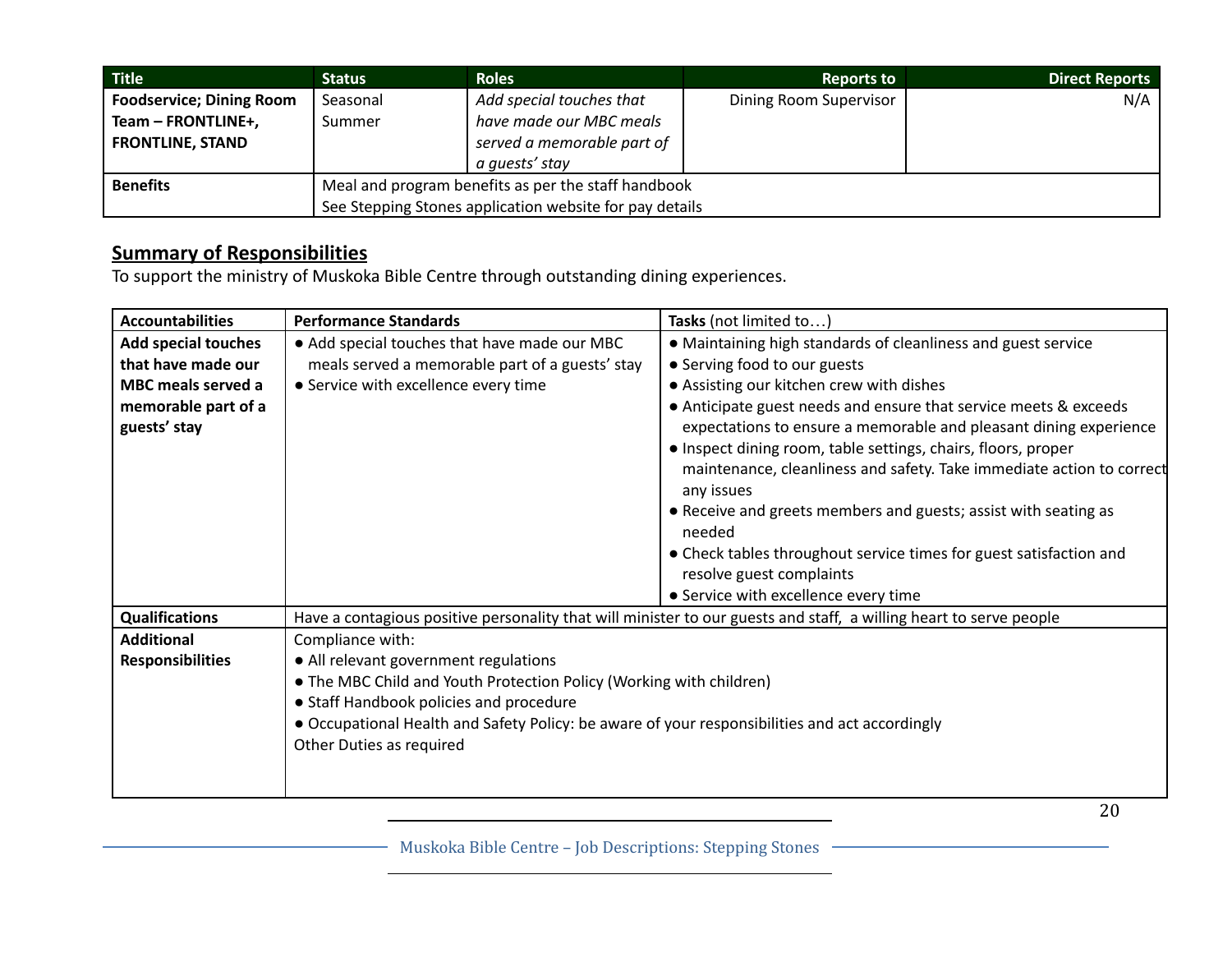| <b>Other Requirements</b>                                   | • Mature in Conduct; Professional in communication, conduct and appearance; Problem Solver; Guest Focused<br>• Quick on feet, quick responding and can handle crises |  |  |
|-------------------------------------------------------------|----------------------------------------------------------------------------------------------------------------------------------------------------------------------|--|--|
|                                                             |                                                                                                                                                                      |  |  |
|                                                             | • Able to liaison effectively with guests and program participants                                                                                                   |  |  |
|                                                             | • A heart for influencing youth & young adults to be passionate followers of Jesus Christ                                                                            |  |  |
|                                                             | • Maintain a safe and clean environment by developing, enforcing procedures, rules and regulations                                                                   |  |  |
|                                                             | • Be a connected member of the MBC staff team, supporting all departments as team members, extending grace and                                                       |  |  |
|                                                             | responding with respect                                                                                                                                              |  |  |
| <b>Working Conditions</b> (hours, environment, etc.)        |                                                                                                                                                                      |  |  |
|                                                             | • Working in a Christian service ministry requires a high standard of personal integrity and lifestyle. Each staff member working at MBC will be expected            |  |  |
|                                                             | to adhere to the Code of Conduct as described in the Staff Manual. All staff members are expected to share in the vision, mission and ministry of MBC                |  |  |
| regardless of their role or position                        |                                                                                                                                                                      |  |  |
|                                                             | <b>• Weekend and evening work</b> will be required from all staff                                                                                                    |  |  |
|                                                             | • Physical Demands - physical working conditions including lifting and moving bags of flour. High stress conditions are likely to exist during peak seasons          |  |  |
| • Work hours:                                               |                                                                                                                                                                      |  |  |
|                                                             | You can expect to work 5 days per week                                                                                                                               |  |  |
| You can expect to work 8 hours per day                      |                                                                                                                                                                      |  |  |
| You can expect to work 40 total hours (on average) per week |                                                                                                                                                                      |  |  |
| $\bullet$                                                   | Early, late and split shifts should be expected                                                                                                                      |  |  |
|                                                             |                                                                                                                                                                      |  |  |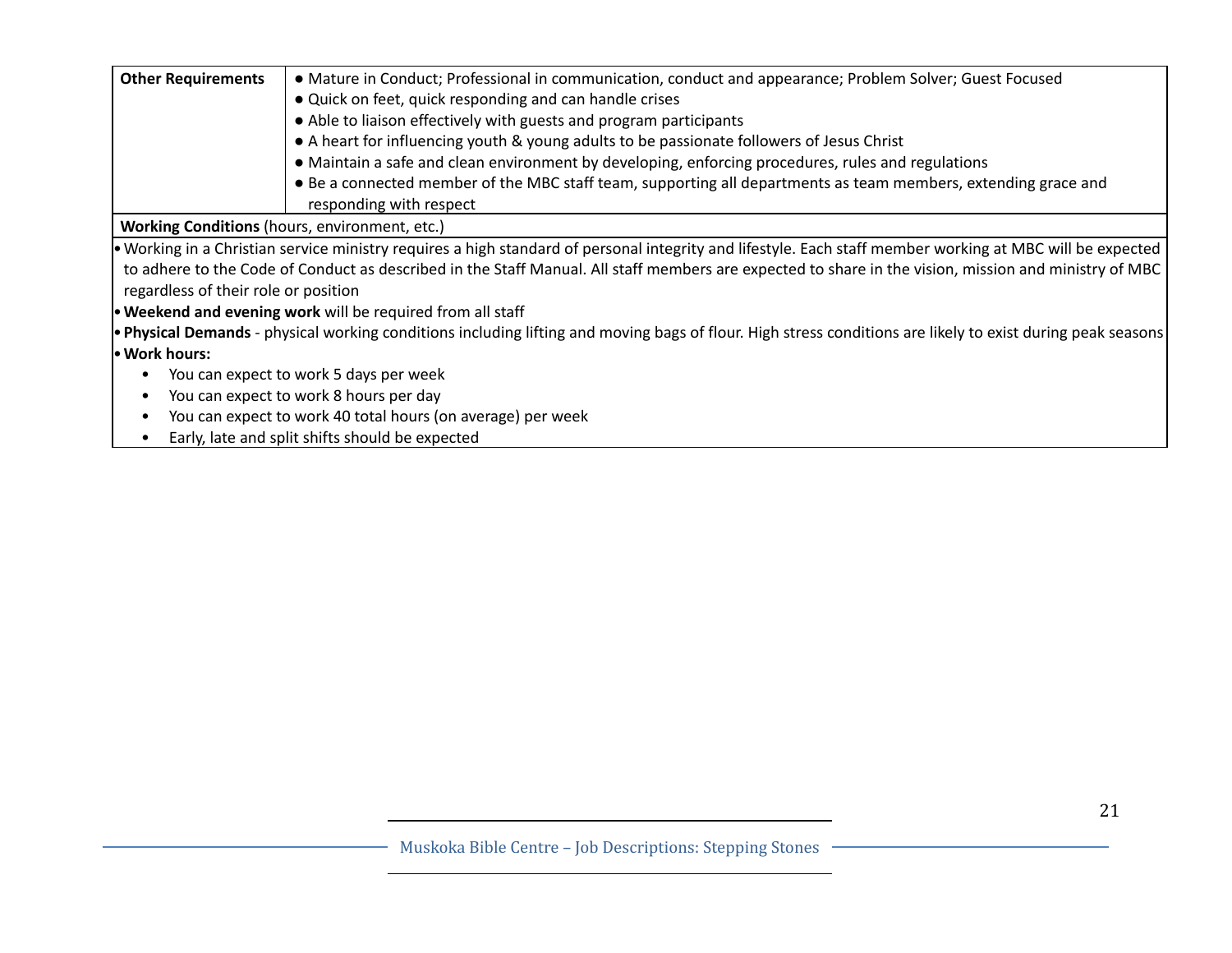| <b>Title</b>             | <b>Status</b>                                           | <b>Roles</b>               | <b>Reports to</b> | Direct Reports |
|--------------------------|---------------------------------------------------------|----------------------------|-------------------|----------------|
| <b>Front Office Team</b> | Seasonal                                                | Office team member –       | Office Manager    | N/A            |
| $-CORE$                  | Spring & Summer                                         | <b>Front Desk Services</b> |                   |                |
| <b>Benefits</b>          | Meal and program benefits as per the staff handbook     |                            |                   |                |
|                          | See Stepping Stones application website for pay details |                            |                   |                |

To support the ministries of Muskoka Bible Centre in the areas of Front Office administrative support (reservations, information, guest services), Kids and Youth Skills registrations and Group Bookings support.

| <b>Accountabilities</b>    | <b>Performance Standards</b>                                                          | Tasks (not limited to)                                                                     |
|----------------------------|---------------------------------------------------------------------------------------|--------------------------------------------------------------------------------------------|
| Office team member -       | • To serve our guests in a friendly,                                                  | • Reception services – office staff are the first point of contact for MBC                 |
| <b>Front Desk Services</b> | professional manner providing them with                                               | providing information regarding activities and events as well as                           |
|                            | the highest level of customer service                                                 | accommodation and meals and other general inquiries. Serve the guests by                   |
|                            | • Service with excellence every time                                                  | being knowledgeable and linking guests to the appropriate departments as                   |
|                            |                                                                                       | needed. Answer all incoming calls, respond to voicemails, emails and                       |
|                            |                                                                                       | in-person inquiries                                                                        |
|                            |                                                                                       | • Reservations – help customers with planning and booking reservations                     |
|                            |                                                                                       | (accommodation/meals). Send out booking confirmations and process                          |
|                            |                                                                                       | payments                                                                                   |
|                            |                                                                                       | • Customer service support - for payment issues, cancellations, reservation                |
|                            |                                                                                       | alterations or other guest concerns                                                        |
|                            |                                                                                       | • Maintain records – responsible to update guest information in database                   |
|                            |                                                                                       | • Prepare reports - daily payment reports, cash logs, and deposit books                    |
| <b>Qualifications</b>      |                                                                                       | • Excellent customer service and communication skills - in person, on the phone and online |
|                            |                                                                                       | • Organization skills (need to be able to manage large amounts of customer information)    |
|                            | • Detail oriented                                                                     |                                                                                            |
|                            | . Problem solving skills and ability to respond with patience in stressful situations |                                                                                            |
|                            | • Technological proficiency - Google Suite, Microsoft Office                          |                                                                                            |
|                            | • Thrive in a busy, team-centric environment.                                         |                                                                                            |
|                            |                                                                                       |                                                                                            |
|                            |                                                                                       |                                                                                            |
|                            |                                                                                       |                                                                                            |
|                            |                                                                                       |                                                                                            |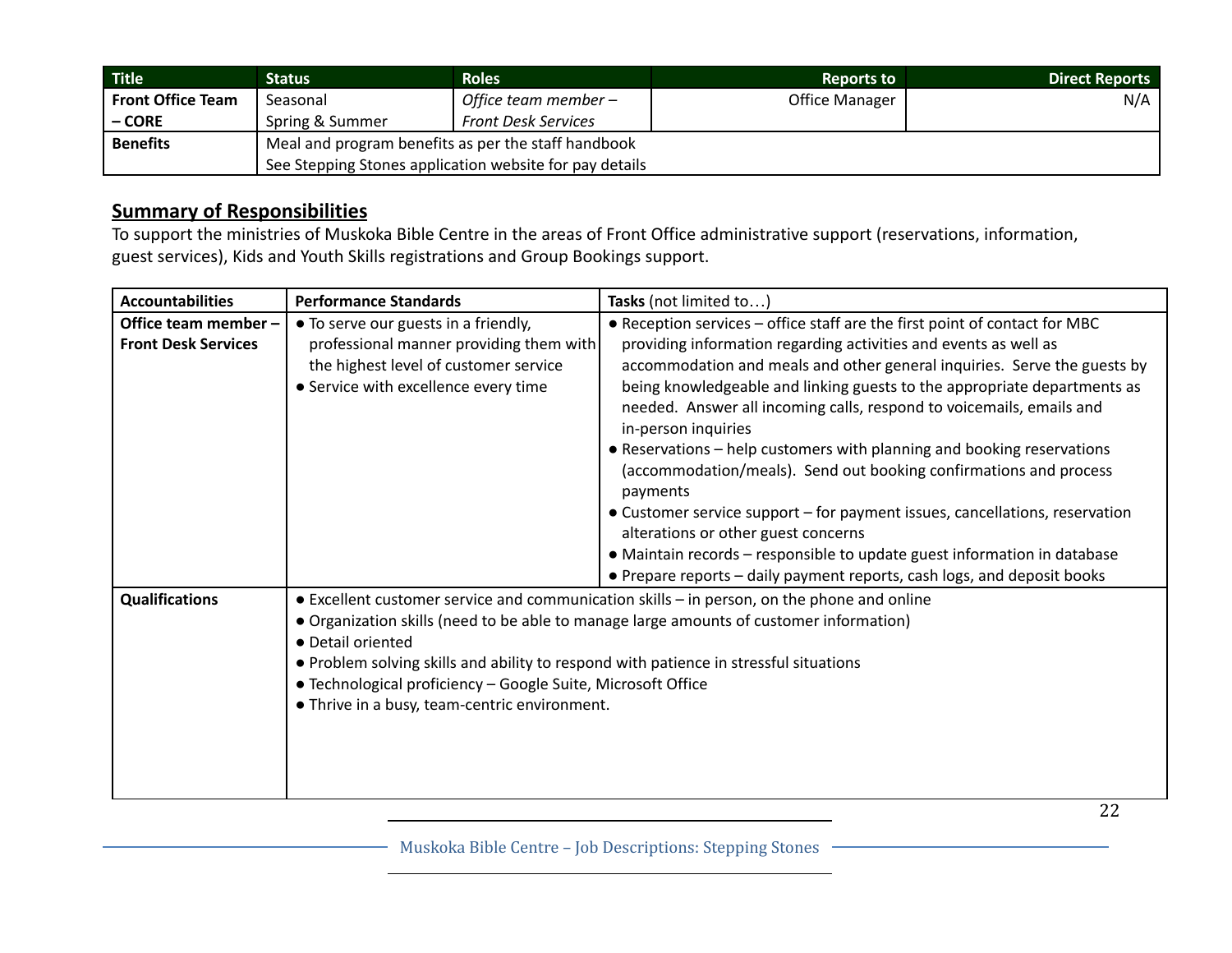| <b>Additional</b>                             |                                                                                                                                                           |  |  |
|-----------------------------------------------|-----------------------------------------------------------------------------------------------------------------------------------------------------------|--|--|
|                                               | Compliance with:                                                                                                                                          |  |  |
| <b>Responsibilities</b>                       | • All relevant government regulations                                                                                                                     |  |  |
|                                               | • The MBC Child and Youth Protection Policy (Working with children)                                                                                       |  |  |
|                                               | • Staff Handbook policies and procedure                                                                                                                   |  |  |
|                                               | • Occupational Health and Safety Policy: be aware of your responsibilities and act accordingly                                                            |  |  |
|                                               | Other Duties as required                                                                                                                                  |  |  |
| <b>Other Requirements</b>                     | • Mature in Conduct; Professional in communication, conduct and appearance; Problem Solver; Guest Focused                                                 |  |  |
|                                               | • Quick on feet, quick responding and can handle crises                                                                                                   |  |  |
|                                               | • Able to liaison effectively with guests and program participants                                                                                        |  |  |
|                                               | • A heart for influencing youth & young adults to be passionate followers of Jesus Christ                                                                 |  |  |
|                                               | • Maintain a safe and clean environment by developing, enforcing procedures, rules and regulations                                                        |  |  |
|                                               | • Be a connected member of the MBC staff team, supporting all departments as team members, extending grace and                                            |  |  |
|                                               | responding with respect                                                                                                                                   |  |  |
| Working Conditions (hours, environment, etc.) |                                                                                                                                                           |  |  |
|                                               | • Working in a Christian service ministry requires a high standard of personal integrity and lifestyle. Each staff member working at MBC will be expected |  |  |
|                                               | to adhere to the Code of Conduct as described in the Staff Manual. All staff members are expected to share in the vision, mission and ministry of MBC     |  |  |
| regardless of their role or position          |                                                                                                                                                           |  |  |
|                                               | . Weekend and evening work will be required from all staff                                                                                                |  |  |
|                                               | . Physical Demands General office environment and physical working conditions. High stress conditions are likely to exist during peak program seasons     |  |  |
| • Work hours:                                 |                                                                                                                                                           |  |  |
|                                               | You can expect to work 5 days per week                                                                                                                    |  |  |
|                                               | You can expect to work 8 hours per day                                                                                                                    |  |  |
| ٠                                             | You can expect to work 40 total hours (on average) per week.                                                                                              |  |  |
|                                               | Early, late and split shifts to be expected                                                                                                               |  |  |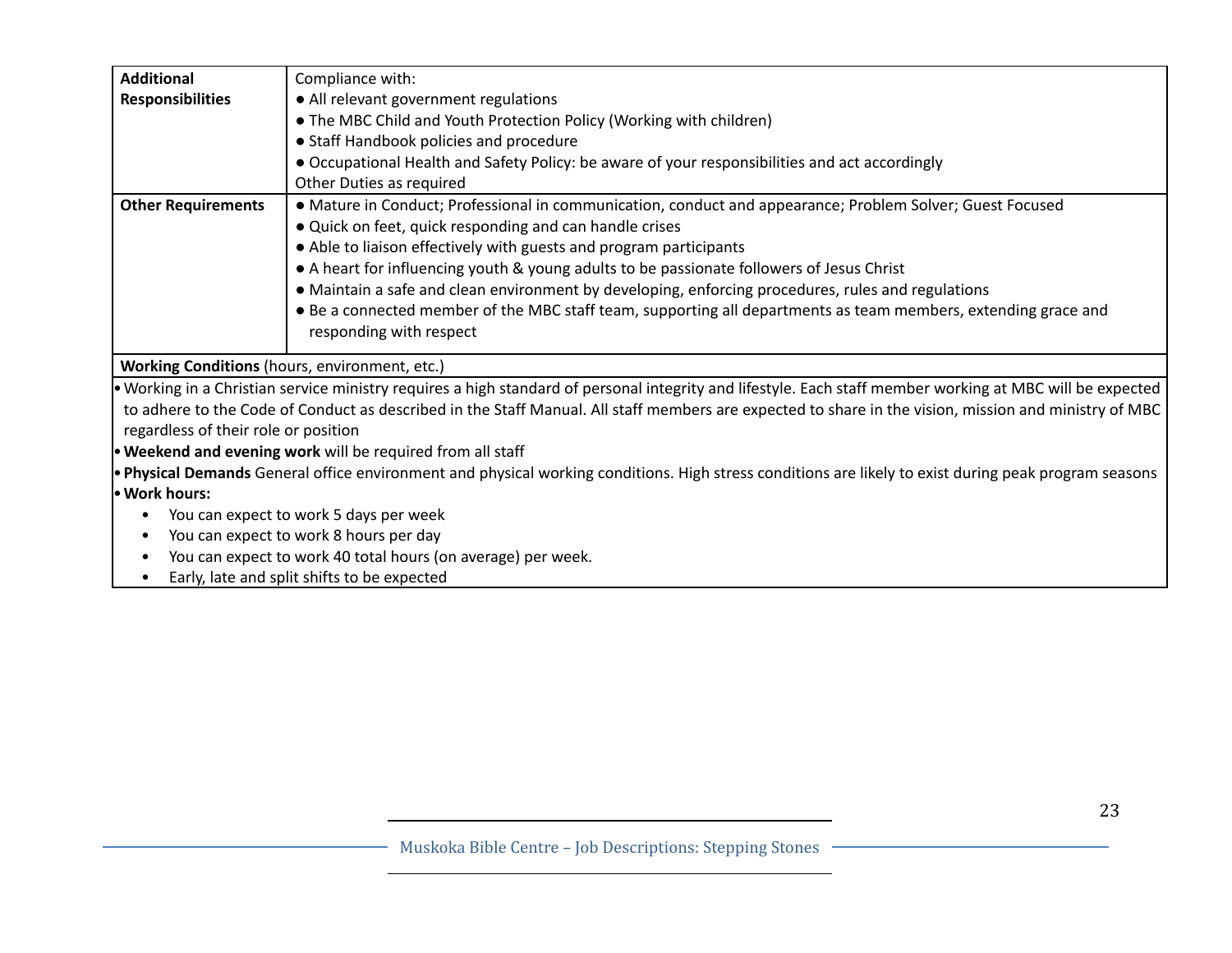| <b>Title</b>             | <b>Status</b>                                           | <b>Roles</b>                       | <b>Reports to</b>    | <b>Direct Reports</b> |
|--------------------------|---------------------------------------------------------|------------------------------------|----------------------|-----------------------|
| <b>Housekeeping Team</b> | Seasonal                                                | Ensure that our guests enjoy clean | Housekeeping Manager | Summer Staff          |
| $-CORE$                  | Spring & Summer                                         | and comfortable surroundings.      |                      |                       |
| <b>Benefits</b>          | Meal and program benefits as per the staff handbook.    |                                    |                      |                       |
|                          | See Stepping Stones application website for pay details |                                    |                      |                       |

To support the ministry of Muskoka Bible Centre by providing the confidence for all guests that they will get the same clean, comfortable rooms they have come to expect

| <b>Accountabilities</b>   | <b>Performance Standards</b>                                                                                                     | Tasks (not limited to)                                       |  |
|---------------------------|----------------------------------------------------------------------------------------------------------------------------------|--------------------------------------------------------------|--|
| <b>Ensure that guests</b> | • The Housekeeping team ensures that guests enjoy clean and                                                                      | • Staff supervision and management.                          |  |
| enjoy clean &             | comfortable surroundings                                                                                                         | Developing and leading godly leaders<br>$\bullet$            |  |
| comfortable               | • Provide superior customer service as defined in the                                                                            | Setting up meeting rooms<br>$\bullet$                        |  |
| surroundings              | housekeeping SWEET service plan                                                                                                  | Daily room refreshes, packing laundry bags, etc<br>$\bullet$ |  |
|                           | • Service with excellence every time                                                                                             | Ensure proper implementation of operational standards        |  |
|                           |                                                                                                                                  | Ensure safety of employees and guests through<br>$\bullet$   |  |
|                           |                                                                                                                                  | compliance with safety provisions and regulations            |  |
|                           |                                                                                                                                  | • Maintain a clean and hygienic environment with a high      |  |
|                           |                                                                                                                                  | standard of housekeeping                                     |  |
|                           |                                                                                                                                  | • Provide clean laundry for accommodations & kitchen         |  |
|                           |                                                                                                                                  | • Checking rooms and common areas, including stairways       |  |
|                           |                                                                                                                                  | and lounge areas, for cleanliness                            |  |
|                           |                                                                                                                                  | • Support office with cleaning supplies, extra towels, etc   |  |
|                           |                                                                                                                                  | so they can serve guests well                                |  |
|                           |                                                                                                                                  | • Operate Towel Depot, daily during posted hours             |  |
| <b>Qualifications</b>     | A solid work ethic, an eye for the big picture and being willing and ready to serve others describes the candidates that will be |                                                              |  |
|                           | selected to serve on this team                                                                                                   |                                                              |  |
| <b>Additional</b>         | Compliance with:                                                                                                                 |                                                              |  |
| <b>Responsibilities</b>   | • All relevant government regulations                                                                                            |                                                              |  |
|                           | • The MBC Child and Youth Protection Policy (Working with children)                                                              |                                                              |  |
|                           | • Staff Handbook policies and procedure                                                                                          |                                                              |  |
|                           | • Occupational Health and Safety Policy: be aware of your responsibilities and act accordingly                                   |                                                              |  |
|                           | Other Duties as required                                                                                                         |                                                              |  |

Muskoka Bible Centre – Job Descriptions: Stepping Stones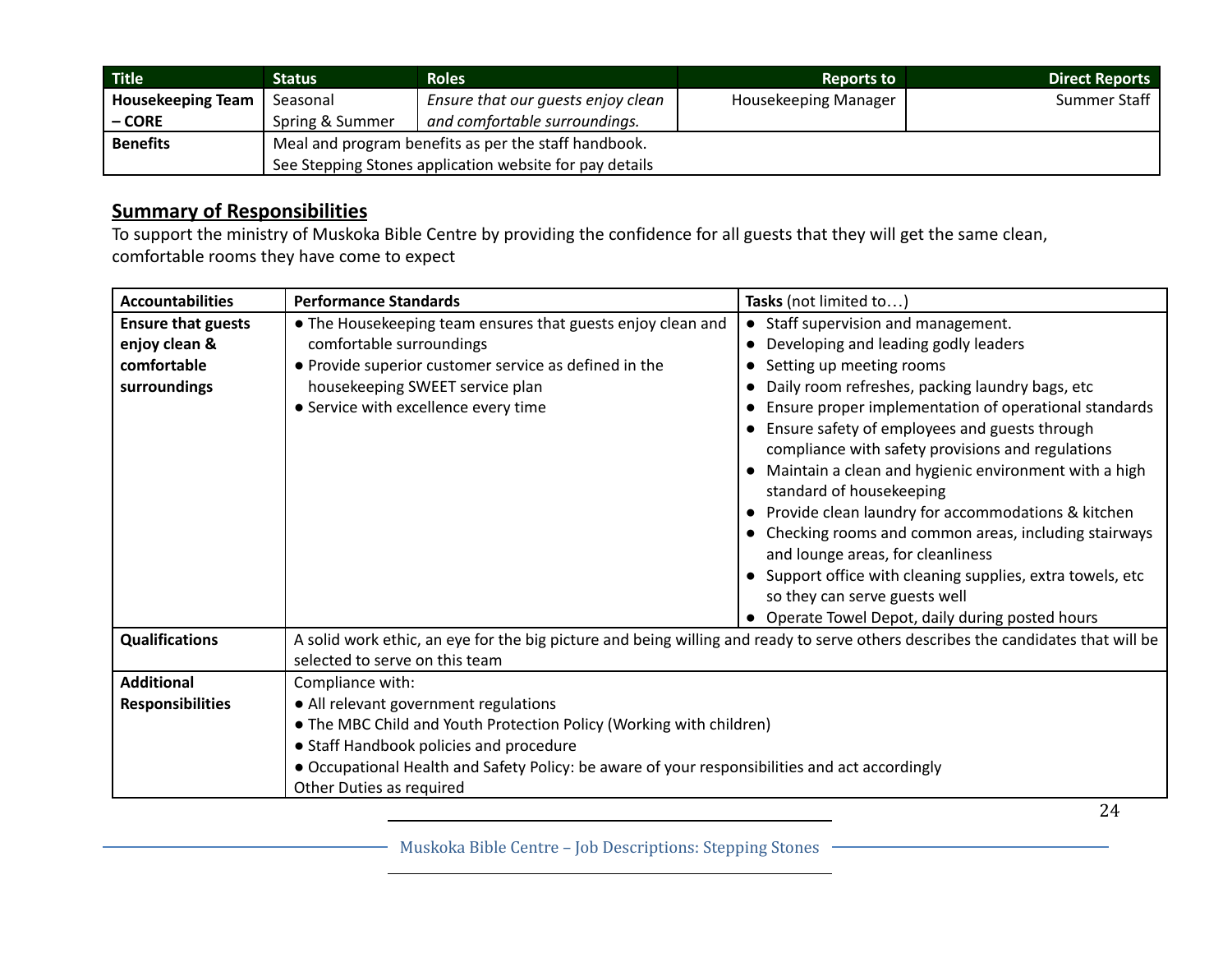| <b>Other Requirements</b>                                   | • Mature in Conduct; Professional in communication, conduct and appearance; Problem Solver; Guest Focused                                                 |  |
|-------------------------------------------------------------|-----------------------------------------------------------------------------------------------------------------------------------------------------------|--|
|                                                             | • Quick on feet, quick responding and can handle crises                                                                                                   |  |
|                                                             | • Able to liaison effectively with guests and program participants                                                                                        |  |
|                                                             | • A heart for influencing youth & young adults to be passionate followers of Jesus Christ                                                                 |  |
|                                                             | • Maintain a safe and clean environment by developing, enforcing procedures, rules and regulations                                                        |  |
|                                                             | • Be a connected member of the MBC staff team, supporting all departments as team members, extending grace and                                            |  |
|                                                             | responding with respect                                                                                                                                   |  |
| Working Conditions (hours, environment, etc.)               |                                                                                                                                                           |  |
|                                                             | . Working in a Christian service ministry requires a high standard of personal integrity and lifestyle. Each staff member working at MBC will be expected |  |
| regardless of their role or position                        | to adhere to the Code of Conduct as described in the Staff Manual. All staff members are expected to share in the vision, mission and ministry of MBC     |  |
|                                                             | . Weekend and evening work will be required from all staff                                                                                                |  |
|                                                             | . Physical Demands General physical working conditions including lifting. High stress conditions are likely to exist during peak seasons                  |  |
| • Work hours:                                               |                                                                                                                                                           |  |
|                                                             | You can expect to work 5 days per week                                                                                                                    |  |
| You can expect to work 8 hours per day                      |                                                                                                                                                           |  |
| You can expect to work 40 total hours (on average) per week |                                                                                                                                                           |  |
|                                                             | Early, late and split shifts should be expected                                                                                                           |  |
|                                                             |                                                                                                                                                           |  |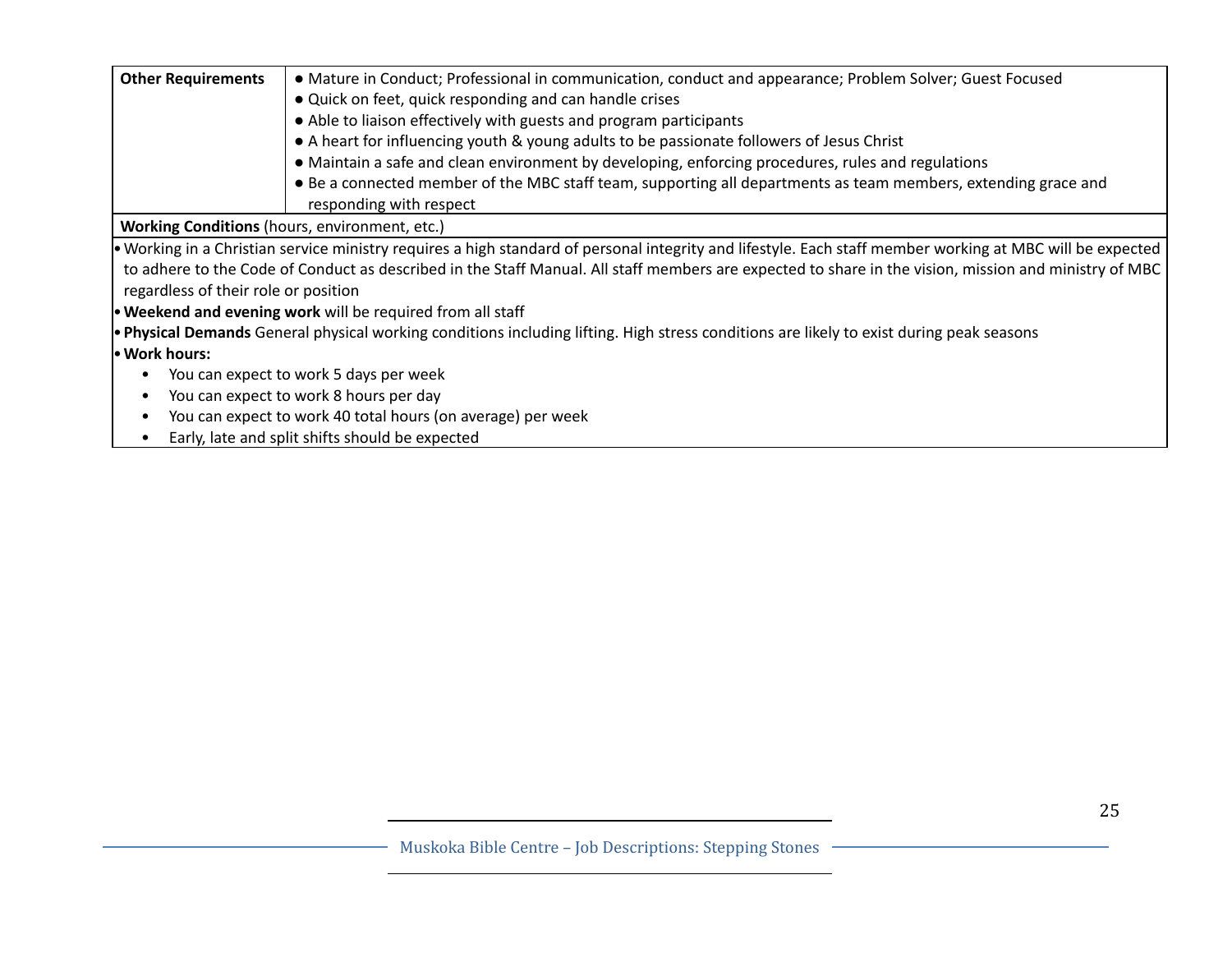| <b>Title</b>                  | Status                                              | <b>Roles</b>                                            | <b>Reports to</b>      | <b>Direct Reports</b> |
|-------------------------------|-----------------------------------------------------|---------------------------------------------------------|------------------------|-----------------------|
| Housekeeping Team -           | Seasonal                                            | Ensure that guests enjoy clean &                        | Housekeeping Manager   | N/A                   |
| <b>FRONTLINE+, FRONTLINE,</b> | Summer                                              | comfortable surroundings.                               | Housekeeping Core Lead |                       |
| <b>STAND</b>                  |                                                     |                                                         |                        |                       |
| <b>Benefits</b>               | Meal and program benefits as per the staff handbook |                                                         |                        |                       |
|                               |                                                     | See Stepping Stones application website for pay details |                        |                       |

To support the ministry of Muskoka Bible Centre by providing the confidence for all guests that they will get the same clean, comfortable rooms they have come to expect

| <b>Accountabilities</b>   | <b>Performance Standards</b>                                                                   | Tasks (not limited to)                                                                                                     |  |
|---------------------------|------------------------------------------------------------------------------------------------|----------------------------------------------------------------------------------------------------------------------------|--|
| <b>Ensure that guests</b> | • The Housekeeping team ensures that guests enjoy clean                                        | Staff supervision and management.                                                                                          |  |
| enjoy clean &             | and comfortable surroundings                                                                   | Developing and leading godly leaders                                                                                       |  |
| comfortable               | • Provide superior customer service as defined in the                                          | Setting up meeting rooms<br>$\bullet$                                                                                      |  |
| surroundings              | housekeeping SWEET service plan                                                                | Daily room refreshes, packing laundry bags, etc.<br>$\bullet$                                                              |  |
|                           | • Service with excellence every time                                                           | Ensure proper implementation of operational standards                                                                      |  |
|                           |                                                                                                | Ensure safety of employees and guests through compliance                                                                   |  |
|                           |                                                                                                | with safety provisions and regulations                                                                                     |  |
|                           |                                                                                                | Maintain a clean and hygienic environment with a high                                                                      |  |
|                           |                                                                                                | standard of housekeeping                                                                                                   |  |
|                           |                                                                                                | Provide clean laundry for accommodations & kitchen                                                                         |  |
|                           |                                                                                                | Checking rooms and common areas, including stairways and                                                                   |  |
|                           |                                                                                                | lounge areas, for cleanliness                                                                                              |  |
|                           |                                                                                                | • Support office with cleaning supplies, extra towels, etc. in                                                             |  |
|                           |                                                                                                | order that they can serve guests well                                                                                      |  |
|                           |                                                                                                | Operate Towel Depot, daily during posted hours                                                                             |  |
| <b>Qualifications</b>     | Compliance with:                                                                               |                                                                                                                            |  |
|                           | • All relevant government regulations                                                          |                                                                                                                            |  |
|                           | • The MBC Child and Youth Protection Policy (Working with children)                            |                                                                                                                            |  |
|                           | • Staff Handbook policies and procedure                                                        |                                                                                                                            |  |
|                           | • Occupational Health and Safety Policy: be aware of your responsibilities and act accordingly |                                                                                                                            |  |
|                           | Other Duties as required                                                                       |                                                                                                                            |  |
| <b>Additional</b>         |                                                                                                | Compliance with all relevant government regulations, the MBC Child and Youth Protection Policy and Staff Handbook policies |  |

26

Muskoka Bible Centre – Job Descriptions: Stepping Stones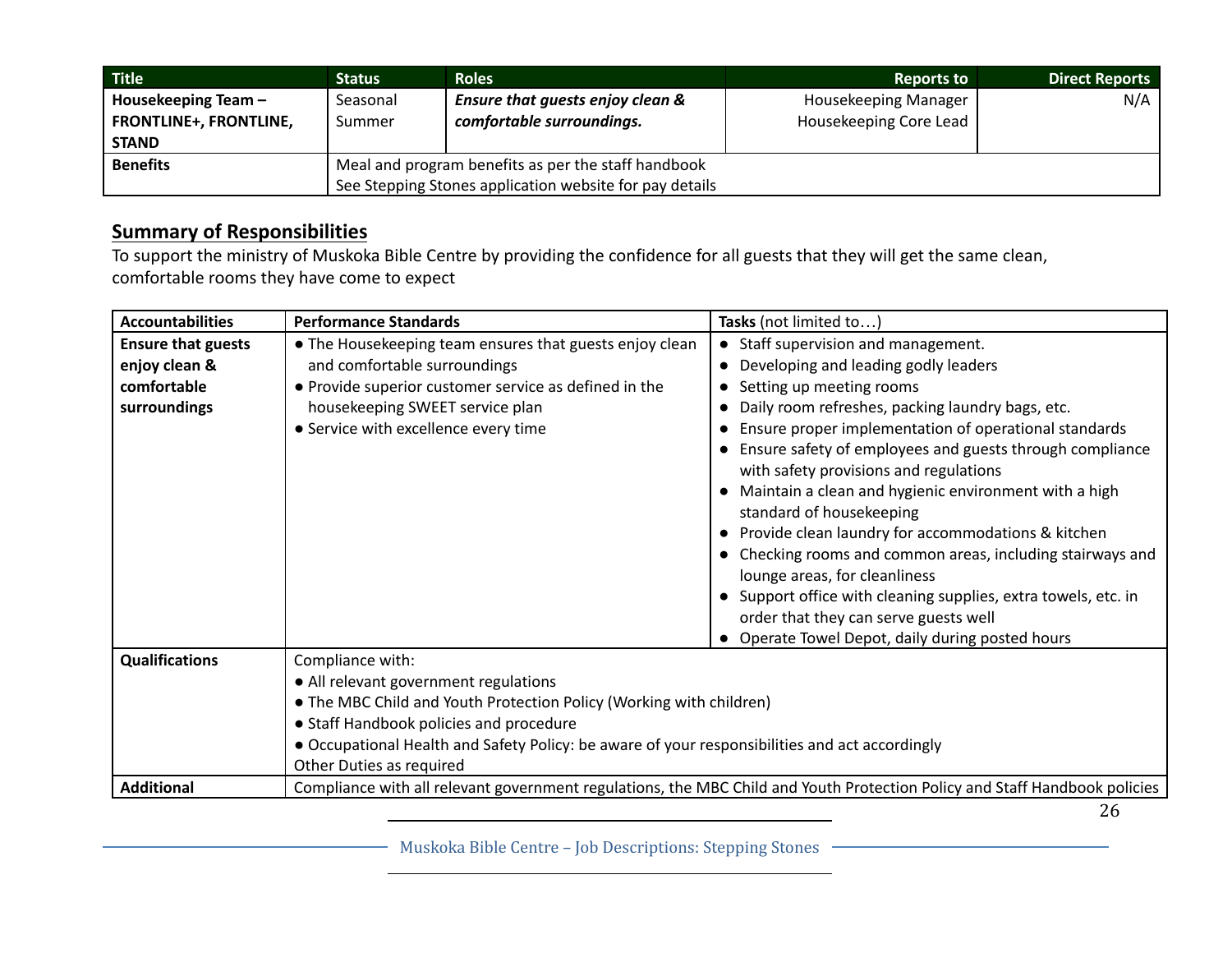| <b>Responsibilities</b>                       | and procedures                                                                                                                                            |  |
|-----------------------------------------------|-----------------------------------------------------------------------------------------------------------------------------------------------------------|--|
| <b>Other Requirements</b>                     | • Mature in Conduct; Professional in communication, conduct and appearance; Problem Solver; Guest Focused                                                 |  |
|                                               | • Quick on feet, quick responding and can handle crises                                                                                                   |  |
|                                               | • Able to liaison effectively with guests and program participants                                                                                        |  |
|                                               | • A heart for influencing youth & young adults to be passionate followers of Jesus Christ                                                                 |  |
|                                               | • Maintain a safe and clean environment by developing, enforcing procedures, rules and regulations                                                        |  |
|                                               | • Be a connected member of the MBC staff team, supporting all departments as team members, extending grace and                                            |  |
|                                               | responding with respect                                                                                                                                   |  |
| Working Conditions (hours, environment, etc.) |                                                                                                                                                           |  |
|                                               | • Working in a Christian service ministry requires a high standard of personal integrity and lifestyle. Each staff member working at MBC will be expected |  |
|                                               | to adhere to the Code of Conduct as described in the Staff Manual. All staff members are expected to share in the vision, mission and ministry of MBC     |  |
| regardless of their role or position          |                                                                                                                                                           |  |
|                                               | . Weekend and evening work will be required from all staff                                                                                                |  |
|                                               | . Physical Demands General physical working conditions including lifting. High stress conditions are likely to exist during peak seasons                  |  |
| · Work hours:                                 |                                                                                                                                                           |  |
|                                               | You can expect to work 5 days per week                                                                                                                    |  |
|                                               | You can expect to work 8 hours per day                                                                                                                    |  |
|                                               | You can expect to work 40 total hours (on average) per week                                                                                               |  |
|                                               | Early, late and split shifts should be expected                                                                                                           |  |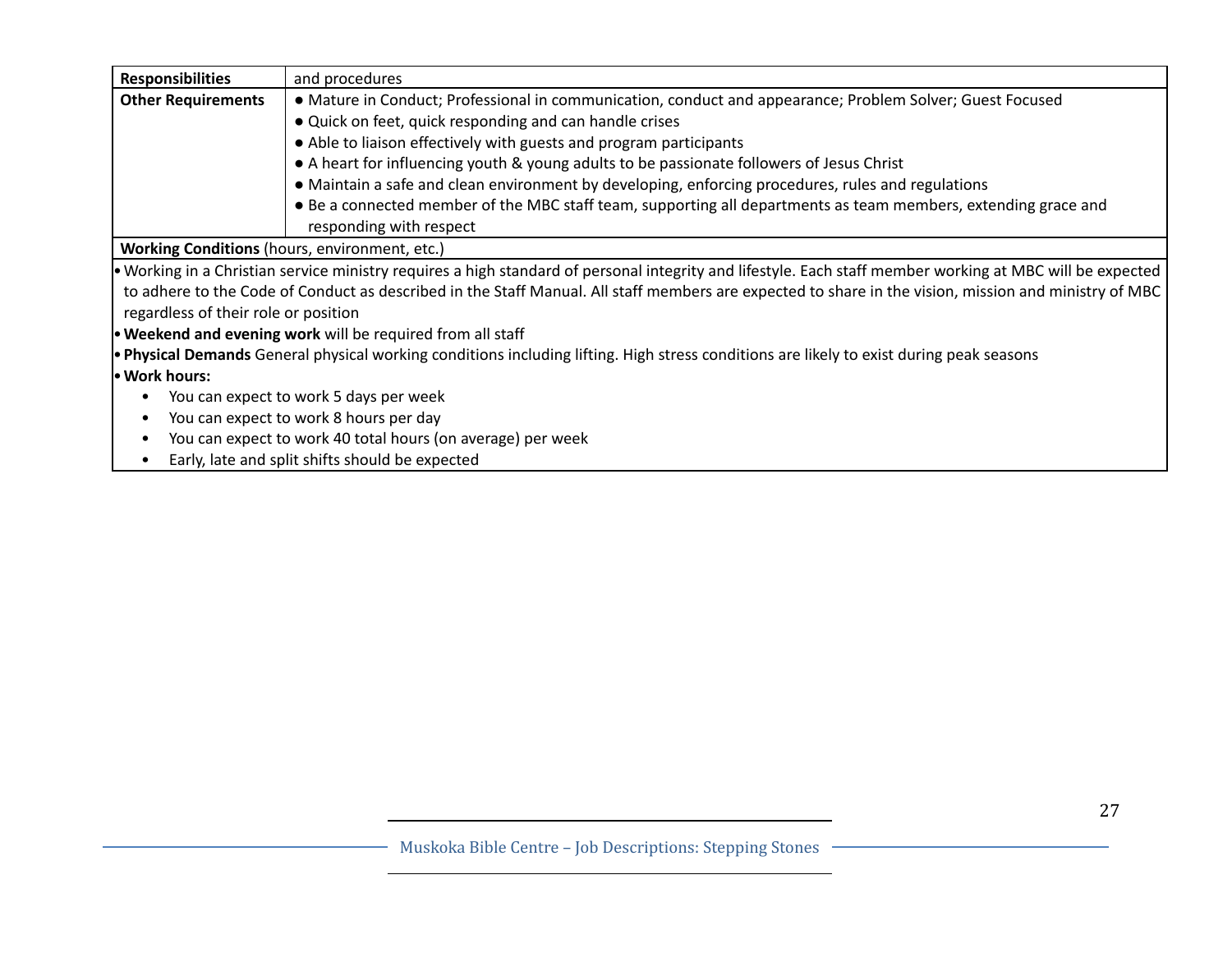| <b>Title</b>    | Status                                                  | <b>Roles</b>                     | <b>Reports to</b>              | <b>Direct Reports</b> |
|-----------------|---------------------------------------------------------|----------------------------------|--------------------------------|-----------------------|
| <b>Hub Team</b> | Seasonal                                                | Help to lead summer staff, while | Hub Supervisor                 | Summer Staff          |
| - CORE+, CORE   | Spring & Summer                                         | operating the Hub                | <b>Guest Services Director</b> |                       |
| <b>Benefits</b> | Meal and program benefits as per the staff handbook     |                                  |                                |                       |
|                 | See Stepping Stones application website for pay details |                                  |                                |                       |

To support the ministry of Muskoka Bible Centre by providing a safe and efficient environment for guests to fellowship around food.

| <b>Accountabilities</b> | <b>Performance Standards</b>                                                                     | Tasks (not limited to)                                             |  |
|-------------------------|--------------------------------------------------------------------------------------------------|--------------------------------------------------------------------|--|
| Oversight of Hub and    | • Service with excellence every time                                                             | • Staff supervision and management.                                |  |
| Summer Staff            | • Operate the Hub as per our MBC standards, open on                                              | Developing and leading godly leaders.<br>$\bullet$                 |  |
|                         | time, fast customer service                                                                      | Complete a weekly Duty Manager shift (Core+)<br>$\bullet$          |  |
|                         | • Oversee the Summer staff, scheduling, and mentoring                                            | Cooking up French fries, onion rings and funnel fries<br>$\bullet$ |  |
|                         |                                                                                                  | Serving fresh made sandwiches and salads<br>$\bullet$              |  |
|                         |                                                                                                  | Scooping ice cream                                                 |  |
|                         |                                                                                                  | <b>Cleaning tables</b>                                             |  |
|                         |                                                                                                  | Running a cash register                                            |  |
|                         |                                                                                                  | Being a friendly, smiling face                                     |  |
| <b>Qualifications</b>   | • Friendly, courteous and needs to foster a clean and enjoyable environment for staff and guests |                                                                    |  |
|                         | • Adaptable, cheerful and ready to serve a variety of people in a variety of ways                |                                                                    |  |
|                         | • Short order cooking experience is beneficial                                                   |                                                                    |  |
|                         |                                                                                                  |                                                                    |  |
| <b>Additional</b>       | Compliance with:                                                                                 |                                                                    |  |
| <b>Responsibilities</b> | • All relevant government regulations                                                            |                                                                    |  |
|                         | • The MBC Child and Youth Protection Policy (Working with children)                              |                                                                    |  |
|                         | • Staff Handbook policies and procedure                                                          |                                                                    |  |
|                         | • Occupational Health and Safety Policy: be aware of your responsibilities and act accordingly   |                                                                    |  |
|                         | Other Duties as required                                                                         |                                                                    |  |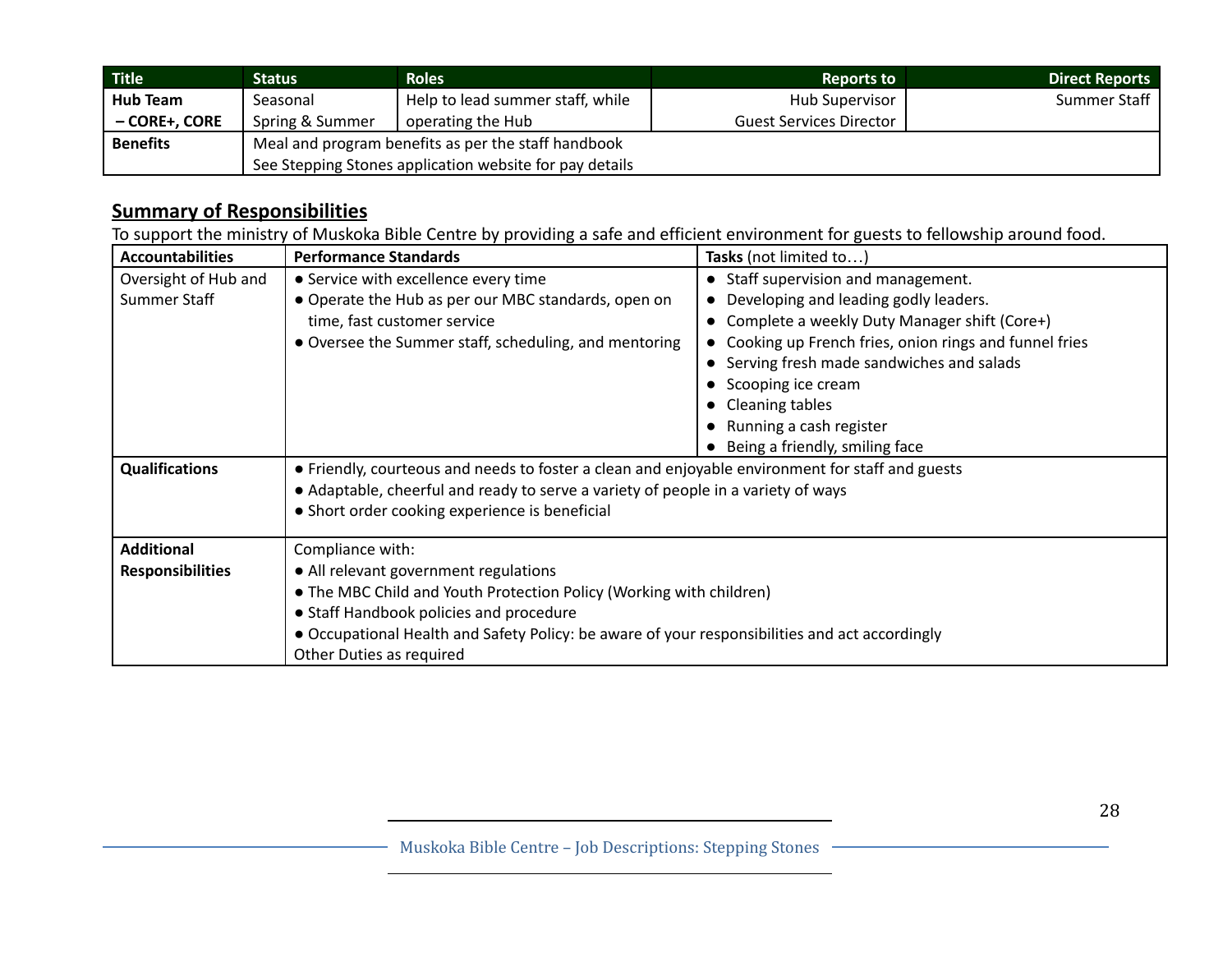| <b>Other Requirements</b>                                    | • Mature in Conduct; Professional in communication, conduct and appearance; Problem Solver; Guest Focused<br>• Quick on feet, quick responding and can handle crises<br>• Able to liaison effectively with guests and program participants<br>• A heart for influencing youth & young adults to be passionate followers of Jesus Christ<br>• Maintain a safe and clean environment by developing, enforcing procedures, rules and regulations<br>• Be a connected member of the MBC staff team, supporting all departments as team members, extending grace and<br>responding with respect |  |
|--------------------------------------------------------------|--------------------------------------------------------------------------------------------------------------------------------------------------------------------------------------------------------------------------------------------------------------------------------------------------------------------------------------------------------------------------------------------------------------------------------------------------------------------------------------------------------------------------------------------------------------------------------------------|--|
| Working Conditions (hours, environment, etc.)                |                                                                                                                                                                                                                                                                                                                                                                                                                                                                                                                                                                                            |  |
| regardless of their role or position                         | • Working in a Christian service ministry requires a high standard of personal integrity and lifestyle. Each staff member working at MBC will be expected<br>to adhere to the Code of Conduct as described in the Staff Manual. All staff members are expected to share in the vision, mission and ministry of MBC<br>• Weekend and evening work will be required from all staff                                                                                                                                                                                                           |  |
|                                                              | • Physical Demands General physical working conditions lifting and moving equipment. High stress conditions are likely to exist during peak seasons                                                                                                                                                                                                                                                                                                                                                                                                                                        |  |
| • Work hours:                                                |                                                                                                                                                                                                                                                                                                                                                                                                                                                                                                                                                                                            |  |
| You can expect to work 5 days per week                       |                                                                                                                                                                                                                                                                                                                                                                                                                                                                                                                                                                                            |  |
| You can expect to work 8 hours per day                       |                                                                                                                                                                                                                                                                                                                                                                                                                                                                                                                                                                                            |  |
| You can expect to work 40 total hours (on average) per week. |                                                                                                                                                                                                                                                                                                                                                                                                                                                                                                                                                                                            |  |
|                                                              | Early, late and split shifts should be expected                                                                                                                                                                                                                                                                                                                                                                                                                                                                                                                                            |  |
|                                                              |                                                                                                                                                                                                                                                                                                                                                                                                                                                                                                                                                                                            |  |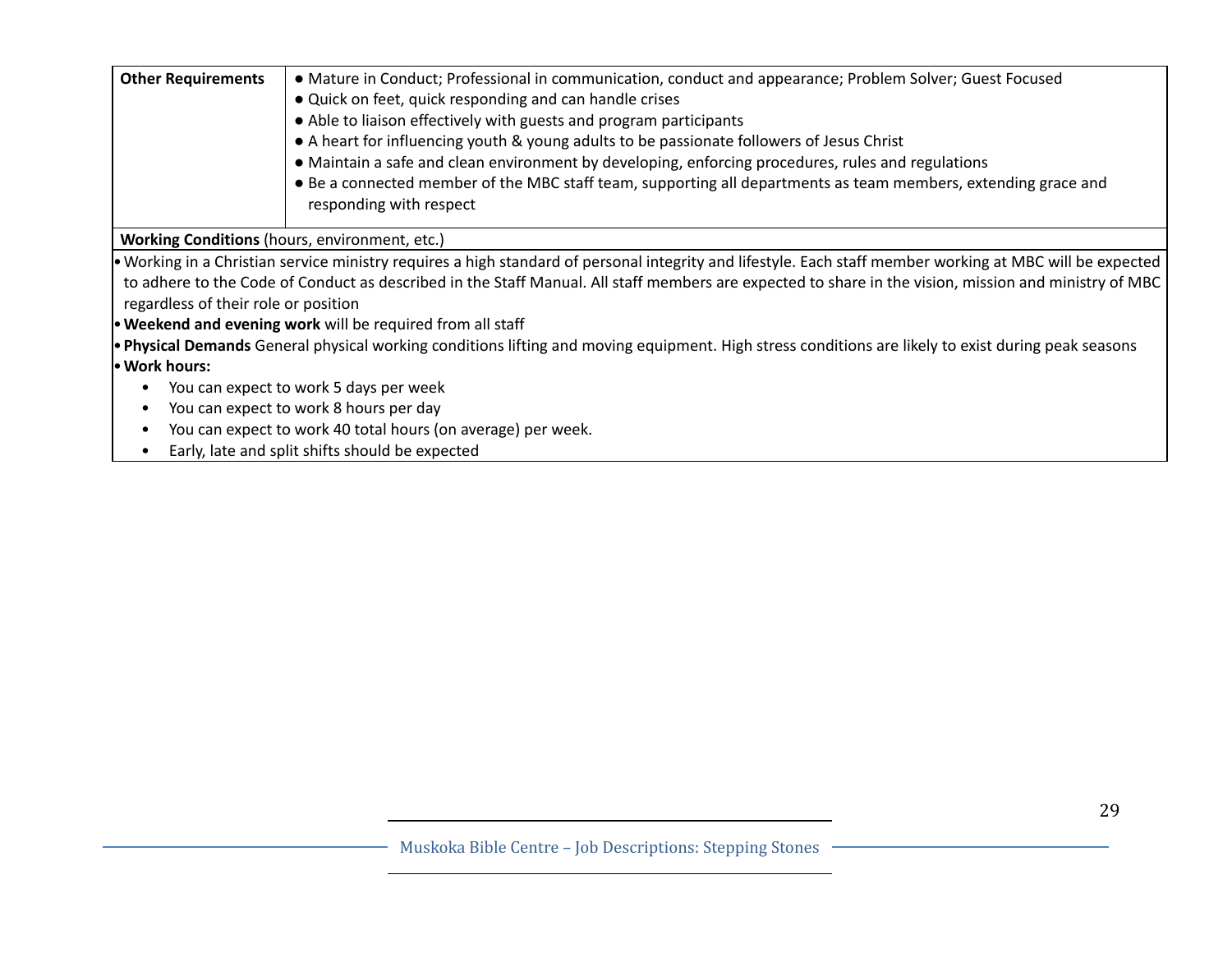| <b>Title</b>            | <b>Status</b>                                           | <b>Roles</b>           | <b>Reports to</b>     | <b>Direct Reports</b> |
|-------------------------|---------------------------------------------------------|------------------------|-----------------------|-----------------------|
| Hub Team $-$            | Seasonal                                                | Serve guests under the | <b>Hub Supervisor</b> | N/A                   |
| <b>FRONTLINE+,</b>      | Summer                                                  | direction of the Hub   |                       |                       |
| <b>FRONTLINE, STAND</b> |                                                         | supervisor             |                       |                       |
| <b>Benefits</b>         | Meal and program benefits as per the staff handbook     |                        |                       |                       |
|                         | See Stepping Stones application website for pay details |                        |                       |                       |

To support the ministry of Muskoka Bible Centre by providing a safe and efficient environment for guests to fellowship around food

| <b>Accountabilities</b> | <b>Performance Standards</b>                                                                     | Tasks (not limited to)                                         |  |
|-------------------------|--------------------------------------------------------------------------------------------------|----------------------------------------------------------------|--|
| <b>Serving Guests,</b>  | • Service with excellence every time                                                             | . Cooking up French fries, onion rings, funnel fries and other |  |
| efficiently and safely  | • Operate the Hub as per our MBC standards, open on time,                                        | meal options                                                   |  |
|                         | fast customer service.                                                                           | • Serving fresh made sandwiches and salads                     |  |
|                         |                                                                                                  | • Scooping ice cream                                           |  |
|                         |                                                                                                  | • Cleaning tables                                              |  |
|                         |                                                                                                  | • Running a cash register                                      |  |
|                         |                                                                                                  | • Being a friendly, smiling face                               |  |
| <b>Qualifications</b>   | • Friendly, courteous and needs to foster a clean and enjoyable environment for staff and guests |                                                                |  |
|                         | • Adaptable, cheerful and ready to serve a variety of people in a variety of ways                |                                                                |  |
|                         | • Short order cooking experience is beneficial                                                   |                                                                |  |
| <b>Additional</b>       | Compliance with:                                                                                 |                                                                |  |
| <b>Responsibilities</b> | • All relevant government regulations                                                            |                                                                |  |
|                         | . The MBC Child and Youth Protection Policy (Working with children)                              |                                                                |  |
|                         | • Staff Handbook policies and procedure                                                          |                                                                |  |
|                         | • Occupational Health and Safety Policy: be aware of your responsibilities and act accordingly   |                                                                |  |
|                         | Other Duties as required                                                                         |                                                                |  |
|                         |                                                                                                  |                                                                |  |
|                         |                                                                                                  |                                                                |  |
|                         |                                                                                                  |                                                                |  |
|                         |                                                                                                  |                                                                |  |
|                         |                                                                                                  |                                                                |  |
|                         |                                                                                                  |                                                                |  |
|                         |                                                                                                  |                                                                |  |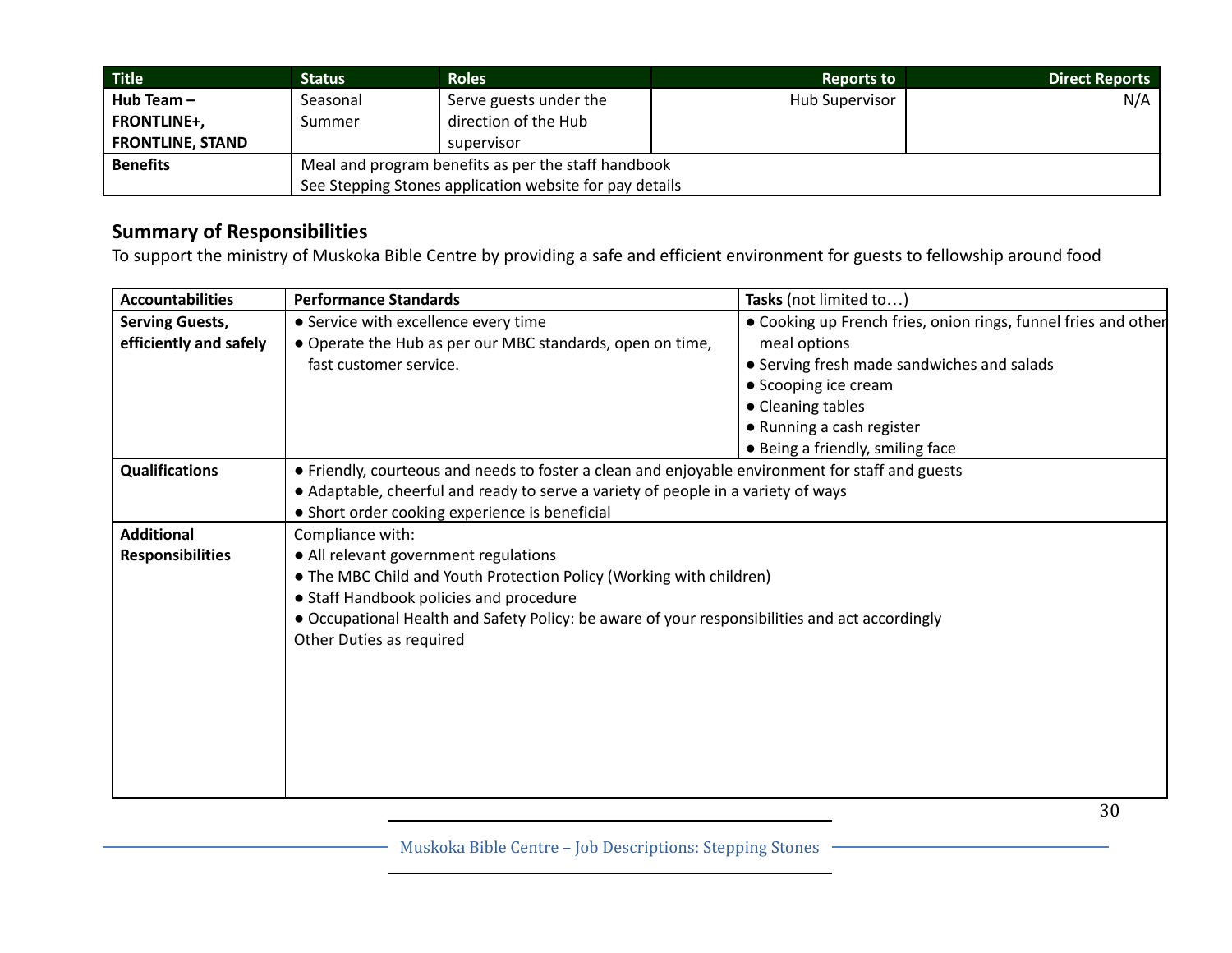| <b>Other Requirements</b>                                                | Mature in Conduct; Professional in communication, conduct and appearance; Problem Solver; Guest Focused                                                    |  |
|--------------------------------------------------------------------------|------------------------------------------------------------------------------------------------------------------------------------------------------------|--|
|                                                                          | • Quick on feet, quick responding and can handle crises                                                                                                    |  |
|                                                                          | • Able to liaison effectively with guests and program participants                                                                                         |  |
|                                                                          | • A heart for influencing youth & young adults to be passionate followers of Jesus Christ                                                                  |  |
|                                                                          | • Maintain a safe and clean environment by developing, enforcing procedures, rules and regulations                                                         |  |
|                                                                          | • Be a connected member of the MBC staff team, supporting all departments as team members, extending grace and                                             |  |
|                                                                          | responding with respect                                                                                                                                    |  |
|                                                                          | <b>Working Conditions</b> (hours, environment, etc.)                                                                                                       |  |
|                                                                          | • Working in a Christian service ministry requires a high standard of personal integrity and lifestyle. Each staff member working at MBC will be expected  |  |
|                                                                          | to adhere to the Code of Conduct as described in the Staff Manual. All staff members are expected to share in the vision, mission and ministry of MBC      |  |
| regardless of their role or position                                     |                                                                                                                                                            |  |
|                                                                          | <b>• Weekend and evening work</b> will be required from all staff                                                                                          |  |
|                                                                          | <b>• Physical Demands</b> General physical working conditions lifting and moving equipment. High stress conditions are likely to exist during peak seasons |  |
| l. Work hours:                                                           |                                                                                                                                                            |  |
|                                                                          | You can expect to work 5 days per week                                                                                                                     |  |
|                                                                          | You can expect to work 8 hours per day                                                                                                                     |  |
| You can expect to work 40 total hours (on average) per week<br>$\bullet$ |                                                                                                                                                            |  |
| $\bullet$                                                                | Early, late and split shifts should be expected                                                                                                            |  |
|                                                                          |                                                                                                                                                            |  |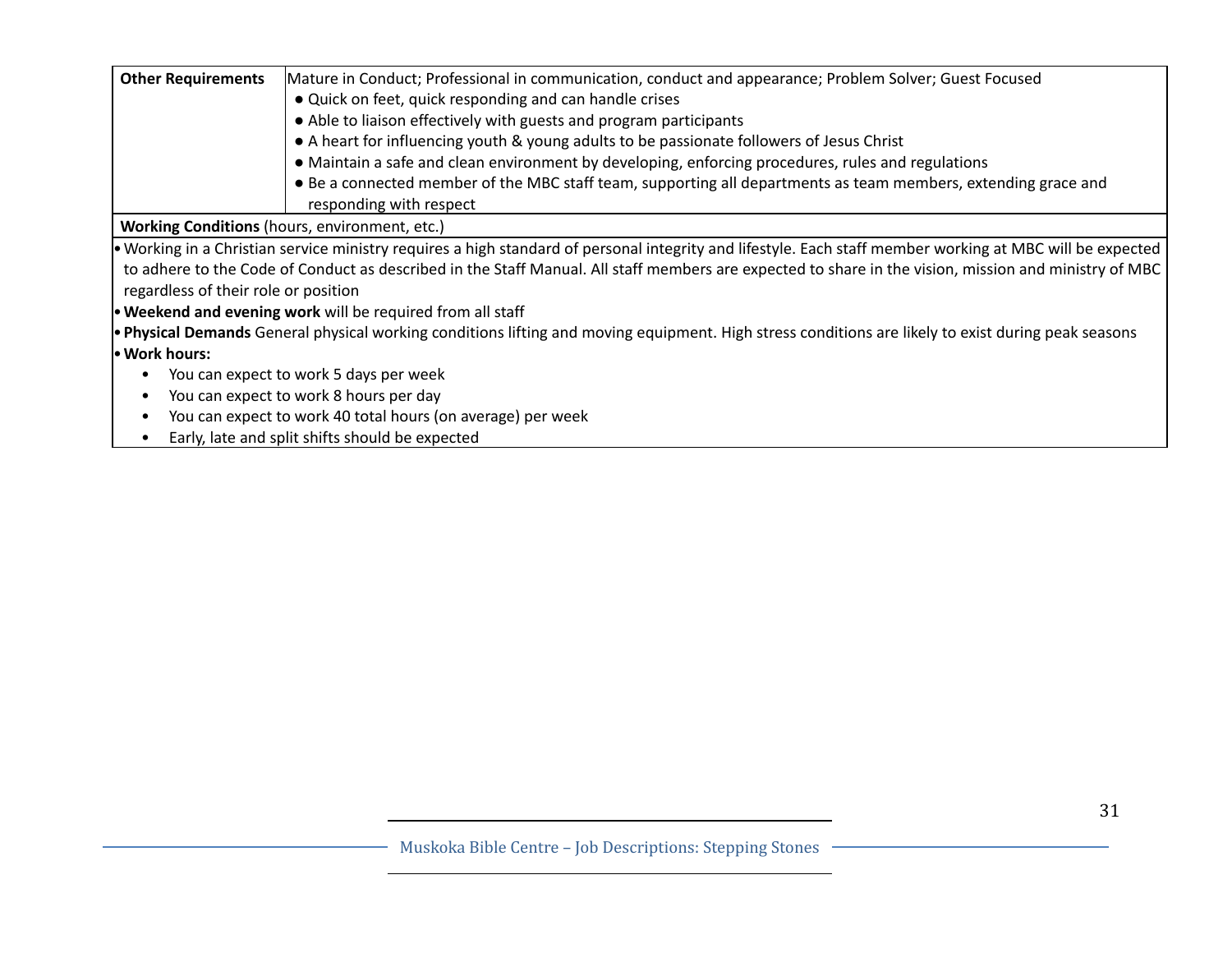| <b>Title</b>                   | <b>Status</b>                                           | <b>Roles</b>                                        | <b>Reports to</b>               | <b>Direct Reports</b> |
|--------------------------------|---------------------------------------------------------|-----------------------------------------------------|---------------------------------|-----------------------|
| <b>Kids Ministry Assistant</b> | Seasonal                                                | Create an engaging and robust program for children. | <b>Family Ministry Director</b> | Kids Ministry Team    |
| Director - CORE+               | Spring & Summer                                         | Managing and overseeing the Kids' Ministry program  |                                 |                       |
|                                |                                                         | Duty Manager                                        |                                 |                       |
| <b>Benefits</b>                | Meal and program benefits as per the staff handbook     |                                                     |                                 |                       |
|                                | See Stepping Stones application website for pay details |                                                     |                                 |                       |

To support the ministry of Muskoka Bible Centre by making a positive and lasting impact on children through Bible centred teaching and being an example of a good Christian

| <b>Accountabilities</b>                                                                       | <b>Performance Standards</b>                                                                                                                                                                                                                                                                                                                                                                                                                                                                                                                                                                                  | Tasks (not limited to)                                                                                                                                                                                                                                                                                                                                                                                                                                                                                                                                                                                                                                                                                                                                                                                                                                   |
|-----------------------------------------------------------------------------------------------|---------------------------------------------------------------------------------------------------------------------------------------------------------------------------------------------------------------------------------------------------------------------------------------------------------------------------------------------------------------------------------------------------------------------------------------------------------------------------------------------------------------------------------------------------------------------------------------------------------------|----------------------------------------------------------------------------------------------------------------------------------------------------------------------------------------------------------------------------------------------------------------------------------------------------------------------------------------------------------------------------------------------------------------------------------------------------------------------------------------------------------------------------------------------------------------------------------------------------------------------------------------------------------------------------------------------------------------------------------------------------------------------------------------------------------------------------------------------------------|
| <b>Managing and</b><br>overseeing the Kids'<br><b>Ministry program</b><br><b>Duty Manager</b> | • Managing the day to day programming of Kids<br>Ministry with the assistance of the Family Ministry<br>Director<br>• Oversee the registration for all children who attend<br>Kids Ministry program<br>• Oversee the four age groups of ministry: Little Steps,<br>Hoppers, Jumpers and Skippers<br>• Managing staff productivity and schedule - university<br>and high school aged students<br>• Provide oversight for Self Serve Nursery<br>• Service with Excellence Everytime (S.W.E.E.T.)<br>• Spiritual leadership within the Kids Ministry<br>Department<br>• MBC Team player<br>• Duty Manager duties | • Staff supervision and management<br>• Developing and leading godly leaders<br>• This role will include administration, teaching, planning and<br>execution of our summer Kids Ministry Program<br>• Interacting and directing parental requests/concerns; special<br>needs experience and managing any emergency or crisis within<br>the Kids Ministry context<br>• Developing and implementing solid, Bible-based curriculum<br>• Provide instruction and guidance in programs designed for<br>children<br>• Lead, be efficient and organized, compassionate and professional<br>at all times<br>• They must act with responsibility and be knowledgeable in all<br>areas of Kids Ministry at MBC<br>. Help children in understanding what it means to have a<br>relationship with Jesus Christ<br>• Complete a weekly Duty Manager shift as assigned |
| <b>Qualifications</b>                                                                         | • Education: Post-secondary - Early Childhood Education or Child & Youth Care<br>• Experience: Leading children in outdoor and indoor settings, classroom, church, camp or sports<br>• Leading Bible studies, teaching, activities, evangelism, missions<br>• Working in a team setting – complement one another and assist as needed                                                                                                                                                                                                                                                                         |                                                                                                                                                                                                                                                                                                                                                                                                                                                                                                                                                                                                                                                                                                                                                                                                                                                          |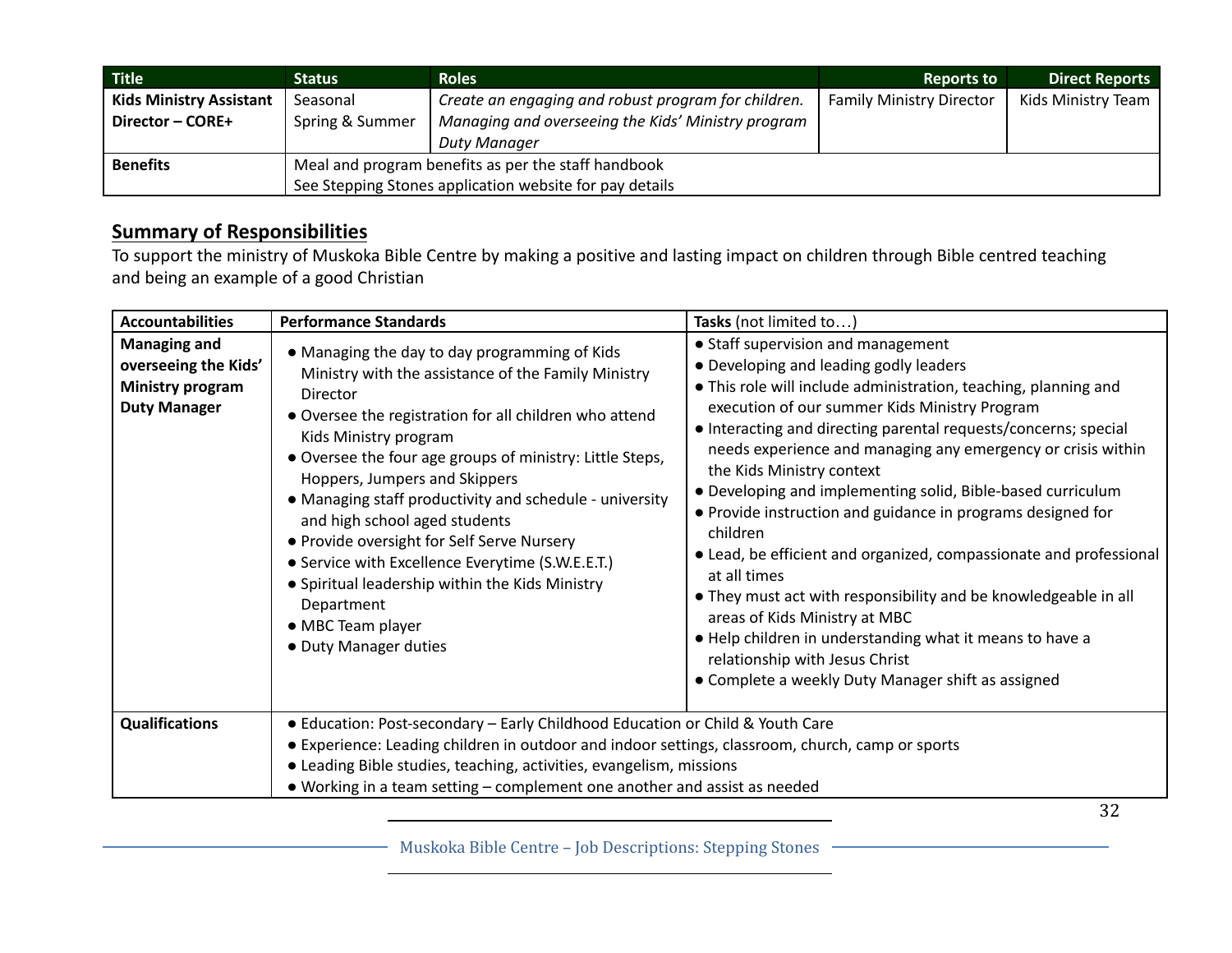|                                          | • An applicant studying childhood education and development would be recommended                                                                          |  |  |
|------------------------------------------|-----------------------------------------------------------------------------------------------------------------------------------------------------------|--|--|
|                                          | • Standard First Aid training is an asset                                                                                                                 |  |  |
|                                          | • Must be an example of Christ                                                                                                                            |  |  |
|                                          | • Must be passionate about sharing Christ's love with young children                                                                                      |  |  |
|                                          | • Must be energetic, self-driven, creative and sensitive to children                                                                                      |  |  |
|                                          | • Supervisory experience, organization skills and flexibility are essential                                                                               |  |  |
| <b>Additional</b>                        | Compliance with:                                                                                                                                          |  |  |
| <b>Responsibilities</b>                  | • All relevant government regulations                                                                                                                     |  |  |
|                                          | • The MBC Child and Youth Protection Policy                                                                                                               |  |  |
|                                          | • Staff Handbook policies and procedure                                                                                                                   |  |  |
|                                          | • Occupational Health and Safety Policy: be aware of your responsibilities and act accordingly                                                            |  |  |
|                                          | Other duties as assigned                                                                                                                                  |  |  |
| <b>Other Requirements</b>                | • Mature in Conduct                                                                                                                                       |  |  |
|                                          | • Professional in communication, conduct and appearance                                                                                                   |  |  |
|                                          | · Problem Solver; Guest Focused                                                                                                                           |  |  |
|                                          | . Quick responding and able to handle crises                                                                                                              |  |  |
|                                          | • Able to liaison effectively with guests and program participants                                                                                        |  |  |
|                                          | • A heart for influencing kids & young people to be passionate followers of Jesus Christ                                                                  |  |  |
|                                          | • Maintain a safe and clean environment by developing, enforcing procedures, rules and regulations                                                        |  |  |
|                                          | • Be a connected member of the MBC staff team, supporting all departments as team members, extending grace and                                            |  |  |
|                                          | responding with respect                                                                                                                                   |  |  |
|                                          | Working Conditions (hours, environment, etc.)                                                                                                             |  |  |
|                                          | . Working in a Christian service ministry requires a high standard of personal integrity and lifestyle. Each staff member working at MBC will be expected |  |  |
|                                          | to adhere to the Code of Conduct as described in the Staff Manual. All staff members are expected to share in the vision, mission and ministry of MBC     |  |  |
| regardless of their role or position     |                                                                                                                                                           |  |  |
|                                          | . Weekend and evening work will be required from all staff                                                                                                |  |  |
|                                          | . Physical Demands General physical working conditions running and playing with kids and youth. High stress conditions are likely to exist during peak    |  |  |
| program seasons                          |                                                                                                                                                           |  |  |
| • Work hours:                            |                                                                                                                                                           |  |  |
| $\bullet$                                | You can expect to work 6 days per week                                                                                                                    |  |  |
| You can expect to work 6-8 hours per day |                                                                                                                                                           |  |  |
|                                          | You can expect to work 40 total hours (on average) per week.                                                                                              |  |  |
|                                          | Early, late and split shifts should be expected                                                                                                           |  |  |
|                                          |                                                                                                                                                           |  |  |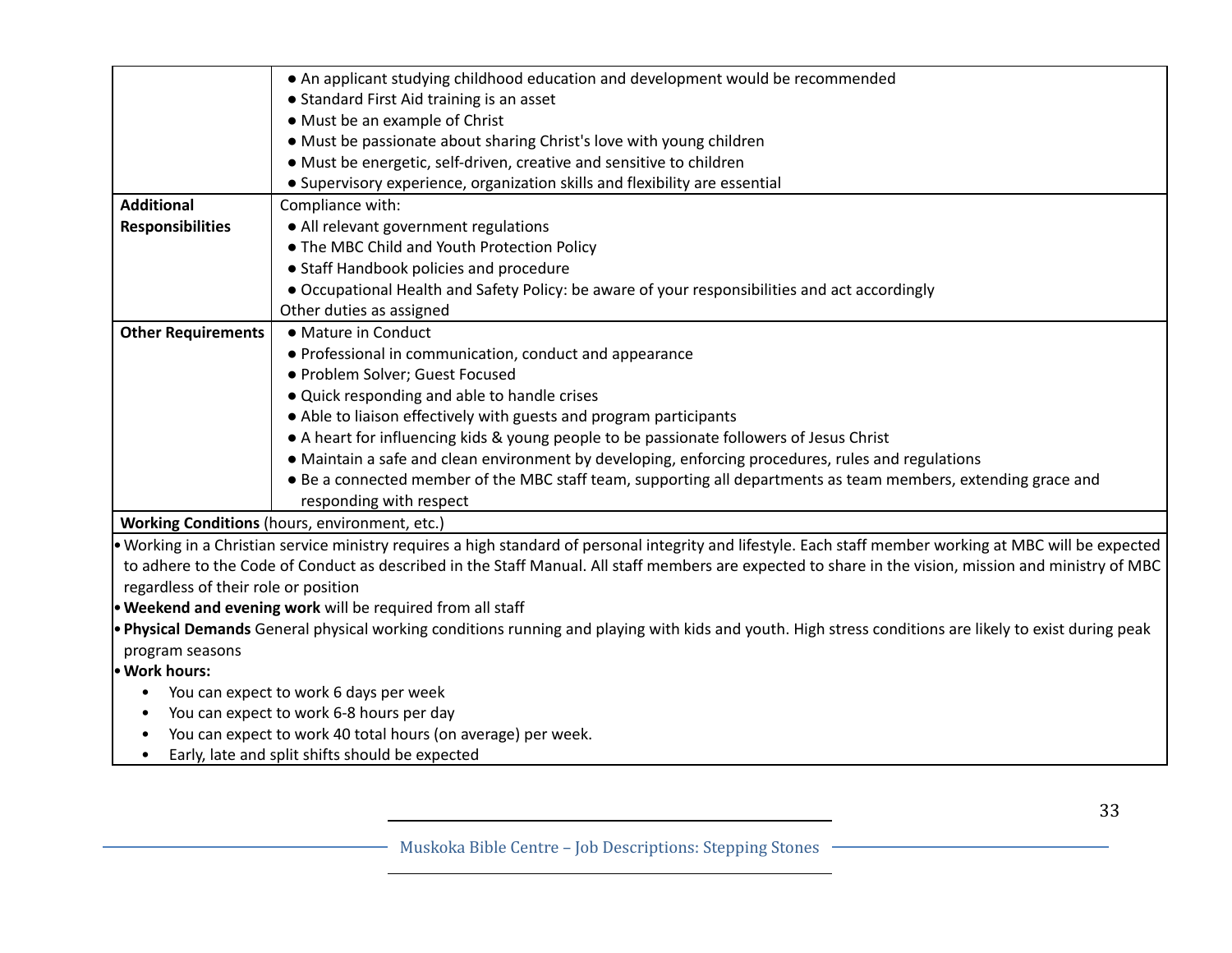| <b>Title</b>              | Status                                                  | <b>Roles</b>                                            | <b>Reports to</b>               | <b>Direct Reports</b> |
|---------------------------|---------------------------------------------------------|---------------------------------------------------------|---------------------------------|-----------------------|
| <b>Kids Ministry Team</b> | Seasonal                                                | Overseeing an age group in the Kids Ministry Department | Kids Min Assistant Director     | Summer Staff          |
| – CORE                    | Spring & Summer                                         | Manage a team of 3-8 University, Highschool aged Youth  | <b>Family Ministry Director</b> |                       |
| <b>Benefits</b>           | Meal and program benefits as per the staff handbook     |                                                         |                                 |                       |
|                           | See Stepping Stones application website for pay details |                                                         |                                 |                       |

To support the ministry of Muskoka Bible Centre by making a positive and lasting impact on children through Bible centred teaching and being an example of a good Christian.

| <b>Accountabilities</b>      | <b>Performance Standards</b>                                   | Tasks (not limited to)                                                                                               |
|------------------------------|----------------------------------------------------------------|----------------------------------------------------------------------------------------------------------------------|
| Overseeing an age            | • Managing the day to day programming of Kids Ministry within  | • Staff supervision and management                                                                                   |
| group in the Kids            | the assigned age group                                         | • Developing and leading godly leaders                                                                               |
| <b>Ministry Department</b>   | • Oversee the registration of the children in the assigned age | . This role will include administration, teaching, planning                                                          |
| <b>Manage 3-8 University</b> | group                                                          | and execution of our summer Kids Ministry Program                                                                    |
| <b>Highschool aged youth</b> | • Managing staff productivity and schedule within the assigned | • Interacting and directing parental requests/concerns;                                                              |
|                              | age group                                                      | special needs experience and managing any emergency or                                                               |
|                              | • Service with Excellence Everytime (S.W.E.E.T.)               | crisis within the Kids Ministry context                                                                              |
|                              | • Spiritual leadership within the assigned age group           | • Developing and implementing solid, Bible-based                                                                     |
|                              | • MBC Team player                                              | curriculum                                                                                                           |
|                              |                                                                | • Lead, be efficient and organized, compassionate and                                                                |
|                              |                                                                | professional at all times                                                                                            |
|                              |                                                                | • Must act with responsibility and be knowledgeable in all<br>areas of Kids Ministry at MBC                          |
|                              |                                                                | • Be a positive Christian role model with competence to<br>teach the Bible and prepare relevant lessons              |
|                              |                                                                | • Be prepared to lead small groups within the three age<br>groups of Youth ministry                                  |
|                              |                                                                | • Preparing and leading youth events (worship, prayer, Bible<br>teaching, activities, hangouts) that engage students |
|                              |                                                                | . Working alongside and develop a Frontline assistant                                                                |
|                              |                                                                |                                                                                                                      |
|                              |                                                                |                                                                                                                      |
|                              |                                                                |                                                                                                                      |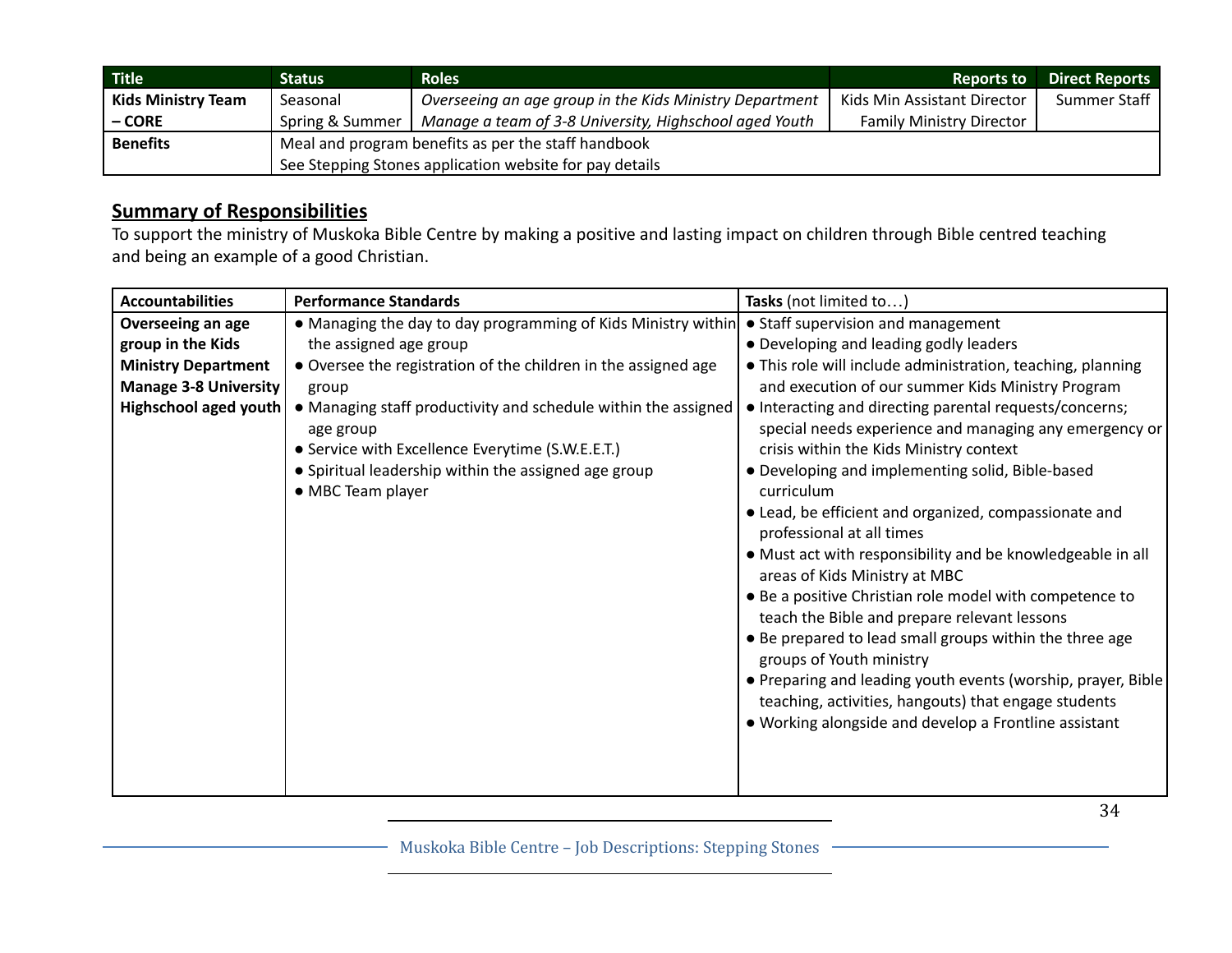| <b>Qualifications</b>                         | • Must be an example of Christ                                                                                                                            |  |  |
|-----------------------------------------------|-----------------------------------------------------------------------------------------------------------------------------------------------------------|--|--|
|                                               | • Must be passionate about sharing Christ's love with young children                                                                                      |  |  |
|                                               | • Must be energetic, self-driven, creative and sensitive to youth's needs                                                                                 |  |  |
|                                               | • Supervisory experience, organization skills and flexibility are essential                                                                               |  |  |
| <b>Additional</b>                             | Compliance with:                                                                                                                                          |  |  |
|                                               |                                                                                                                                                           |  |  |
| <b>Responsibilities</b>                       | • All relevant government regulations                                                                                                                     |  |  |
|                                               | • The MBC Child and Youth Protection Policy                                                                                                               |  |  |
|                                               | • Staff Handbook policies and procedure                                                                                                                   |  |  |
|                                               | • Occupational Health and Safety Policy: be aware of your responsibilities and act accordingly                                                            |  |  |
|                                               | Other duties as assigned                                                                                                                                  |  |  |
| <b>Other Requirements</b>                     | • Mature in conduct                                                                                                                                       |  |  |
|                                               | • Professional in communication, conduct and appearance                                                                                                   |  |  |
|                                               | · Problem Solver; Guest Focused                                                                                                                           |  |  |
|                                               | • Quick responding and able to handle crises                                                                                                              |  |  |
|                                               | • Able to liaison effectively with guests and program participants                                                                                        |  |  |
|                                               | • A heart for influencing kids & young people to be passionate followers of Jesus Christ                                                                  |  |  |
|                                               | • Maintain a safe and clean environment by developing, enforcing procedures, rules and regulations                                                        |  |  |
|                                               | • Be a connected member of the MBC staff team, supporting all departments as team members, extending grace and                                            |  |  |
|                                               | responding with respect                                                                                                                                   |  |  |
| Working Conditions (hours, environment, etc.) |                                                                                                                                                           |  |  |
|                                               | • Working in a Christian service ministry requires a high standard of personal integrity and lifestyle. Each staff member working at MBC will be expected |  |  |
|                                               | to adhere to the Code of Conduct as described in the Staff Manual. All staff members are expected to share in the vision, mission and ministry of MBC     |  |  |
| regardless of their role or position          |                                                                                                                                                           |  |  |
|                                               | <b>• Weekend and evening work</b> will be required from all staff                                                                                         |  |  |
|                                               | . Physical Demands General physical working conditions running and playing with kids and youth. High stress conditions are likely to exist during peak    |  |  |
| program seasons                               |                                                                                                                                                           |  |  |
| • Work hours:                                 |                                                                                                                                                           |  |  |
| You can expect to work 6 days per week        |                                                                                                                                                           |  |  |
| $\bullet$                                     | You can expect to work 6-8 hours per day                                                                                                                  |  |  |
|                                               | You can expect to work 40 total hours (on average) per week                                                                                               |  |  |
| $\bullet$                                     | Early, late and split shifts should be expected                                                                                                           |  |  |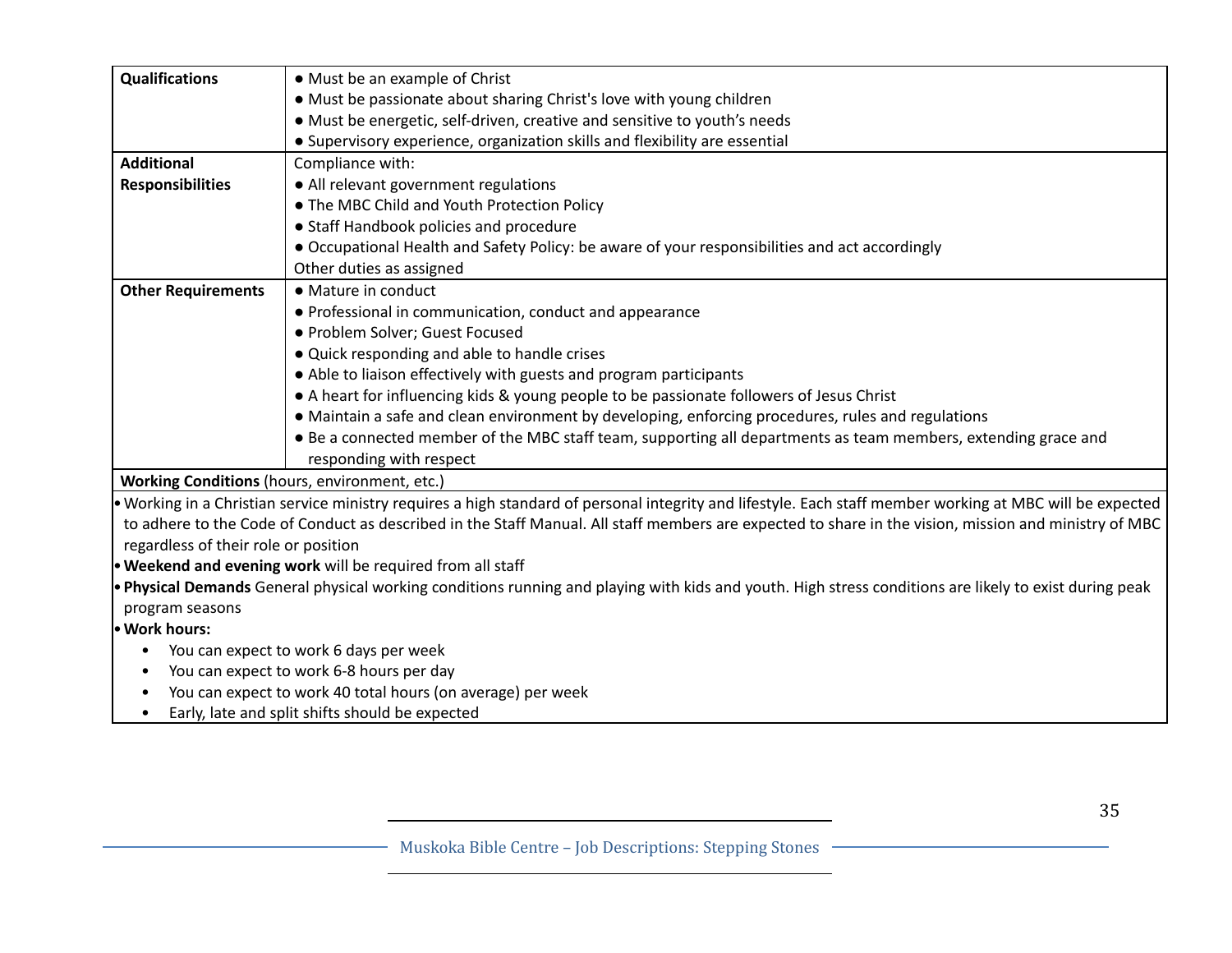| <b>Title</b>                  | <b>Status</b>                                           | <b>Roles</b>                                        | <b>Reports to</b>               | <b>Direct Reports</b> |
|-------------------------------|---------------------------------------------------------|-----------------------------------------------------|---------------------------------|-----------------------|
| Kids Ministry Team -          | Seasonal                                                | Team member of a designed age group within the      | Kids Ministry Team CORE         | N/A                   |
| <b>FRONTLINE+, FRONTLINE,</b> | Summer                                                  | <b>Kids Ministry Department</b>                     | Kids Min Assistant Director     |                       |
| <b>STAND</b>                  |                                                         |                                                     | <b>Family Ministry Director</b> |                       |
| <b>Benefits</b>               |                                                         | Meal and program benefits as per the staff handbook |                                 |                       |
|                               | See Stepping Stones application website for pay details |                                                     |                                 |                       |

To support the ministry of Muskoka Bible Centre by making a positive and lasting impact on children through Bible centred teaching and being an example of a good Christian

| <b>Accountabilities</b>                                                                 | <b>Performance Standards</b>                                                                                                                                                                                                                                                                                                  | Tasks (not limited to)                                                                                                                                                                                                   |  |
|-----------------------------------------------------------------------------------------|-------------------------------------------------------------------------------------------------------------------------------------------------------------------------------------------------------------------------------------------------------------------------------------------------------------------------------|--------------------------------------------------------------------------------------------------------------------------------------------------------------------------------------------------------------------------|--|
| Team member of a<br>designed age group<br>within the Kids<br><b>Ministry Department</b> | • Assist with the day to day programming of Kids Ministry<br>within the assigned age group.<br>• Service with Excellence Everytime (S.W.E.E.T.)<br>• MBC Team player                                                                                                                                                          | • Assist in implementing the Kids Ministry program<br>• Assist in teaching a Bible-based program for our guests.<br>• Assist with greeting and registering the children who are<br>enrolled in the Kids Ministry Program |  |
| <b>Qualifications</b>                                                                   | • Must be an example of Christ<br>• Must be passionate about sharing Christ's love with young children<br>• Must be energetic, self-driven, creative and sensitive to children's unique personalities and is willing to plant seeds of faith<br>in the lives of young children<br>• Organization and flexibility is essential |                                                                                                                                                                                                                          |  |
| <b>Additional</b><br><b>Responsibilities</b>                                            | Compliance with:<br>• All relevant government regulations<br>• The MBC Child and Youth Protection Policy (Working with children)<br>• Staff Handbook policies and procedure<br>• Occupational Health and Safety Policy: be aware of your responsibilities and act accordingly<br>Other Duties as required                     |                                                                                                                                                                                                                          |  |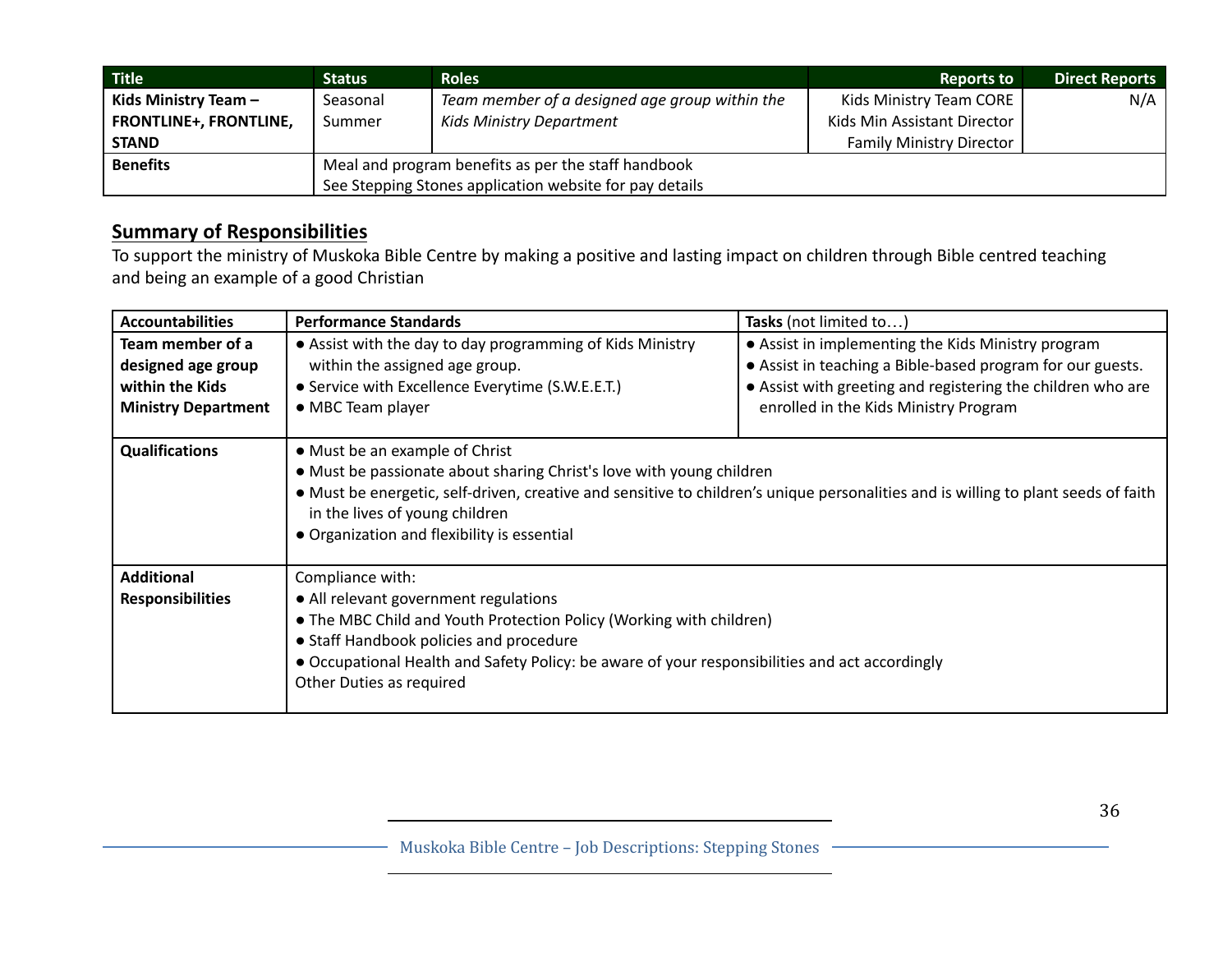| <b>Other Requirements</b>                     | • Mature in conduct                                                                                                                                       |
|-----------------------------------------------|-----------------------------------------------------------------------------------------------------------------------------------------------------------|
|                                               | • Professional in communication, conduct and appearance                                                                                                   |
|                                               | • Problem Solver; Guest Focused                                                                                                                           |
|                                               | • Quick responding and able to handle crises                                                                                                              |
|                                               | • Able to liaison effectively with guests and program participants                                                                                        |
|                                               | • A heart for influencing kids to be passionate followers of Jesus Christ                                                                                 |
|                                               | • Maintain a safe and clean environment by developing, enforcing procedures, rules and regulations                                                        |
|                                               | • Be a connected member of the MBC staff team, supporting all departments as team members, extending grace and<br>responding with respect                 |
| Working Conditions (hours, environment, etc.) |                                                                                                                                                           |
|                                               | • Working in a Christian service ministry requires a high standard of personal integrity and lifestyle. Each staff member working at MBC will be expected |
| regardless of their role or position          | to adhere to the Code of Conduct as described in the Staff Manual. All staff members are expected to share in the vision, mission and ministry of MBC     |
|                                               | <b>• Weekend and evening work</b> will be required from all staff                                                                                         |
|                                               | • Physical Demands General physical working conditions running and playing with kids and youth. High stress conditions are likely to exist during peak    |
| program seasons                               |                                                                                                                                                           |
| • Work hours:                                 |                                                                                                                                                           |
|                                               | You can expect to work 6 days per week                                                                                                                    |
|                                               | You can expect to work 6-8 hours per day                                                                                                                  |
|                                               | You can expect to work 40 total hours (on average) per week                                                                                               |
| ٠                                             | Early, late and split shifts should be expected                                                                                                           |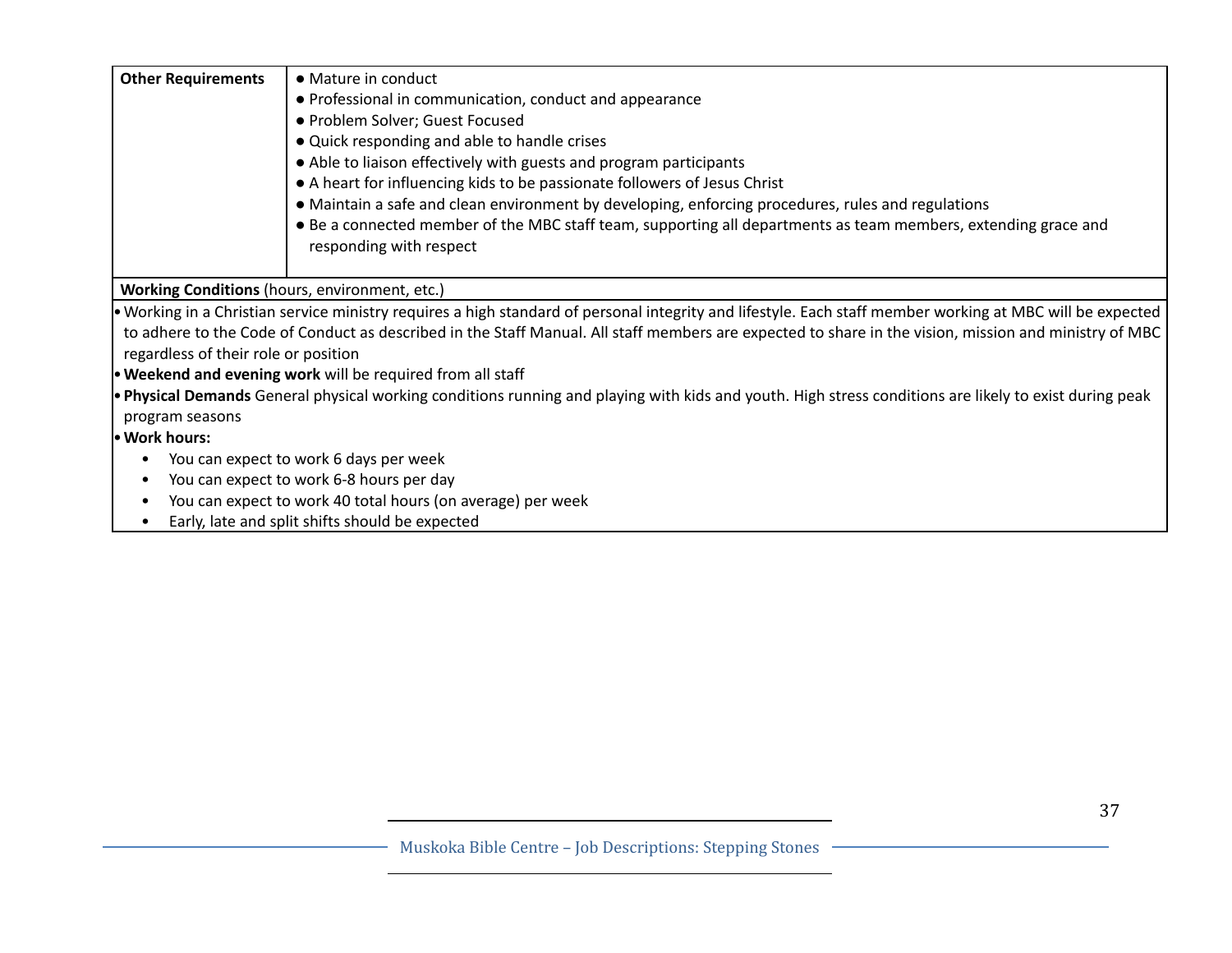| Title                   | <b>Status</b>                                           | <b>Roles</b>                           | <b>Reports to</b>   | <b>Direct Reports</b> |
|-------------------------|---------------------------------------------------------|----------------------------------------|---------------------|-----------------------|
| <b>Maintenance Team</b> | Seasonal                                                | Ensure that the facility is safe, well | Maintenance Manager | Summer Staff          |
| – CORE+, CORE           | Spring & Summer                                         | maintained and aesthetically           |                     |                       |
|                         |                                                         | pleasing                               |                     |                       |
|                         |                                                         | Duty Manager                           |                     |                       |
| <b>Benefits</b>         | Meal and program benefits as per the staff handbook     |                                        |                     |                       |
|                         | See Stepping Stones application website for pay details |                                        |                     |                       |

To support the ministry of Muskoka Bible Centre, the maintenance department works as part of the MBC team to ensure that the facility is safe, proactively maintained, aesthetically pleasing and well equipped to meet guest expectations and to support ministry objectives

| <b>Accountabilities</b>         | <b>Performance Standards</b>                                | Tasks (not limited to)                                                                                                                                                                                                                                                                                                                        |
|---------------------------------|-------------------------------------------------------------|-----------------------------------------------------------------------------------------------------------------------------------------------------------------------------------------------------------------------------------------------------------------------------------------------------------------------------------------------|
| <b>Ensure that the facility</b> | • Ensure that the facility is safe, proactively maintained, | • Staff supervision and management                                                                                                                                                                                                                                                                                                            |
| is safe, proactively            | aesthetically pleasing and well equipped to meet guest      | Developing and leading godly leaders.<br>$\bullet$                                                                                                                                                                                                                                                                                            |
| maintained,                     | expectations and to support ministry objectives             | Complete a weekly Duty Manager shift (Core+)                                                                                                                                                                                                                                                                                                  |
| aesthetically pleasing          | • Service with excellence every time                        | Lawn cutting, weed eating, leaf clearing<br>$\bullet$                                                                                                                                                                                                                                                                                         |
| and well equipped to            |                                                             | <b>Garbage collection</b>                                                                                                                                                                                                                                                                                                                     |
| meet guest                      |                                                             | Wood splitting                                                                                                                                                                                                                                                                                                                                |
| expectations and to             |                                                             | Equipment & furniture moving                                                                                                                                                                                                                                                                                                                  |
| support ministry                |                                                             | Painting<br>$\bullet$                                                                                                                                                                                                                                                                                                                         |
| objectives                      |                                                             | • Cut lawn using hand, power or riding mower and trim<br>and edge around walks, flower beds, and walls<br>Sweeping walkway of debris<br>Install lawn furniture<br>$\bullet$<br>Rake, mulch, and prune the grounds as needed<br>Water plants and grass as needed and apply fertilizer<br>• Routine maintenance – roads, grounds, firewood, etc |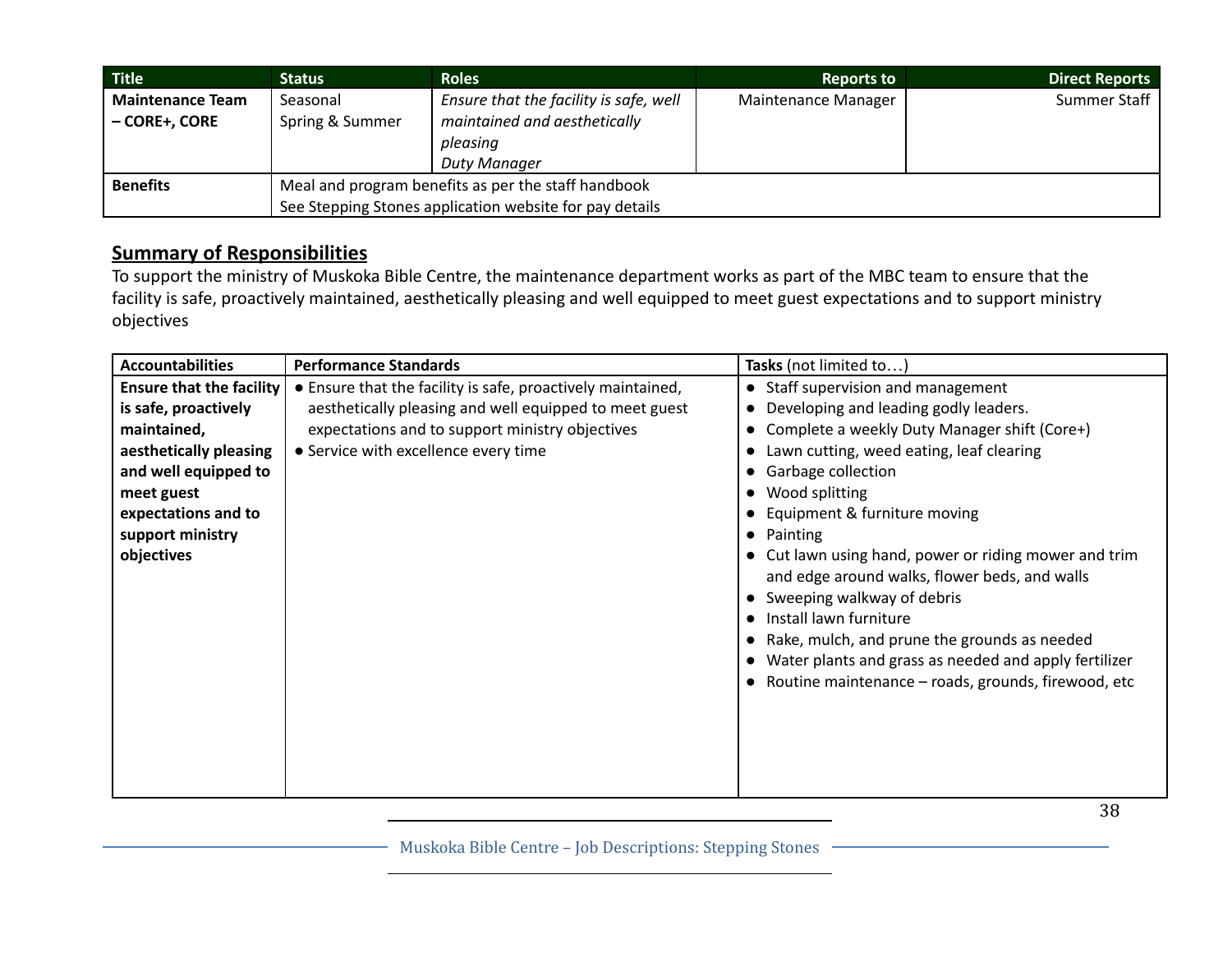| <b>Qualifications</b>                | • A solid work ethic, ability for strenuous physical labour (pushing, lifting, etc.)                                                                      |
|--------------------------------------|-----------------------------------------------------------------------------------------------------------------------------------------------------------|
|                                      | • Experience in handy work, landscaping and lawn mowing are important                                                                                     |
|                                      | • Enjoy the value of a hard day's work                                                                                                                    |
|                                      | • Being responsible for a small crew                                                                                                                      |
|                                      | · G2/G driver's license is required                                                                                                                       |
|                                      | • Must be at least 18 years old                                                                                                                           |
|                                      | . The ability to work independently and with a team is important                                                                                          |
| <b>Additional</b>                    | Compliance with:                                                                                                                                          |
| <b>Responsibilities</b>              | • All relevant government regulations                                                                                                                     |
|                                      | • The MBC Child and Youth Protection Policy (Working with children)                                                                                       |
|                                      | • Staff Handbook policies and procedure                                                                                                                   |
|                                      | • Occupational Health and Safety Policy: be aware of your responsibilities and act accordingly                                                            |
|                                      | Other Duties as required                                                                                                                                  |
| <b>Other Requirements</b>            | • Mature in Conduct; Professional in communication, conduct and appearance; Problem Solver; Guest Focused                                                 |
|                                      | . Quick on feet, quick responding and can handle crises                                                                                                   |
|                                      | • Able to liaison effectively with guests and program participants                                                                                        |
|                                      | • A heart for influencing youth & young adults to be passionate followers of Jesus Christ                                                                 |
|                                      | • Maintain a safe and clean environment by developing, enforcing procedures, rules and regulation                                                         |
|                                      | • Be a connected member of the MBC staff team, supporting all departments as team members, extending grace and                                            |
|                                      | responding with respect                                                                                                                                   |
|                                      | Working Conditions (hours, environment, etc.)                                                                                                             |
|                                      | • Working in a Christian service ministry requires a high standard of personal integrity and lifestyle. Each staff member working at MBC will be expected |
|                                      | to adhere to the Code of Conduct as described in the Staff Manual. All staff members are expected to share in the vision, mission and ministry of MBC     |
| regardless of their role or position |                                                                                                                                                           |
|                                      | • Weekend and evening work will be required from all staff                                                                                                |
|                                      | . Physical Demands General outdoor and physical working conditions including lifting and moving equipment. High stress conditions are likely to exist     |
| during peak seasons                  |                                                                                                                                                           |
| • Work hours:                        |                                                                                                                                                           |
| $\bullet$                            | You can expect to work 5 days per week                                                                                                                    |
| $\bullet$                            | You can expect to work 8 hours per day                                                                                                                    |
| $\bullet$                            | You can expect to work 40 total hours (on average) per week.                                                                                              |
| $\bullet$                            | Early and late shifts should be expected.                                                                                                                 |
| $\bullet$                            | Some evening shifts are required (2:00-10:00 pm)                                                                                                          |
|                                      |                                                                                                                                                           |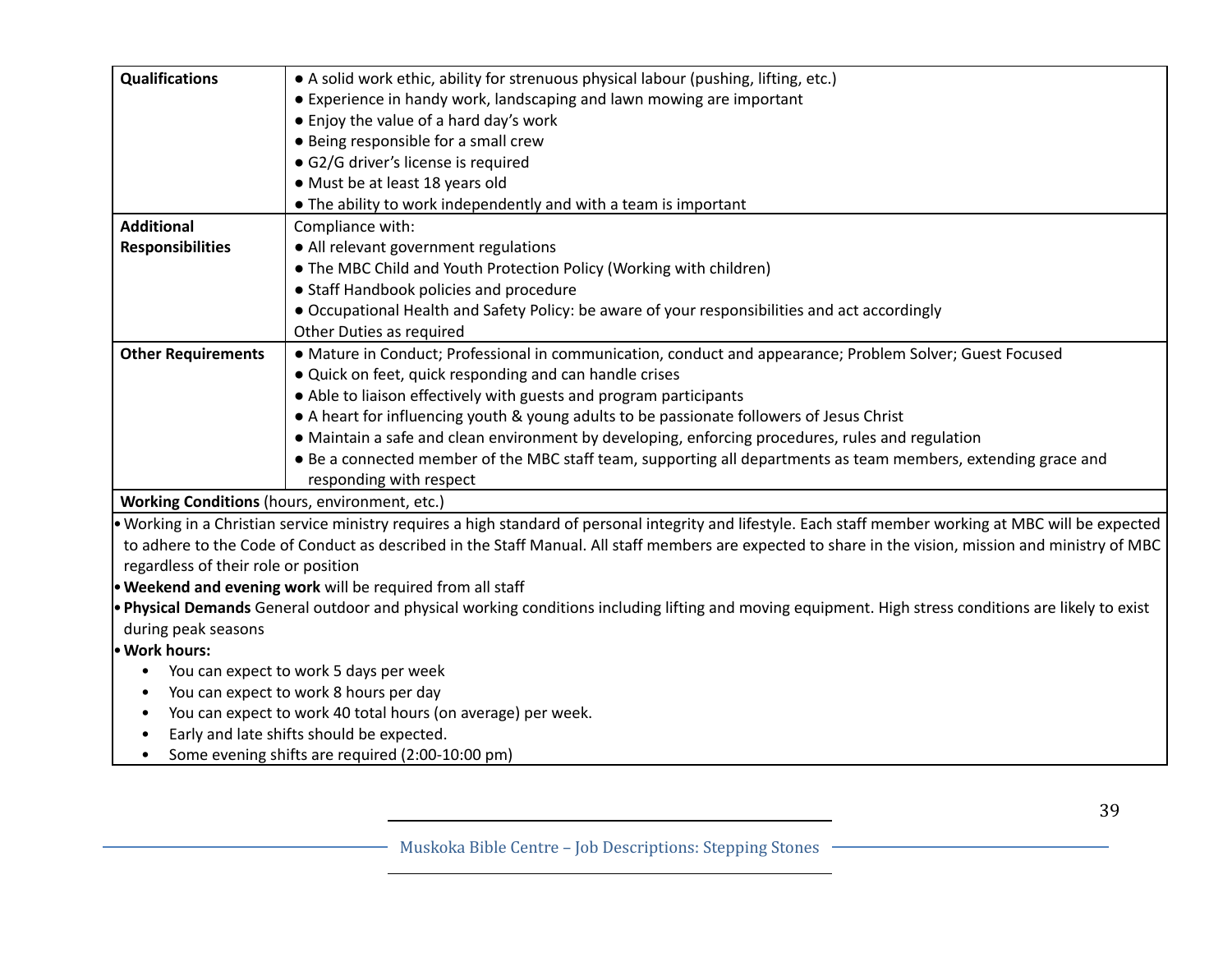| <b>Title</b>                  | Status                                                  | <b>Roles</b>                      | <b>Reports to</b>      | <b>Direct Reports</b> |
|-------------------------------|---------------------------------------------------------|-----------------------------------|------------------------|-----------------------|
| Maintenance Team -            | Seasonal                                                | Ensure that the facility is safe, | Maintenance Manager    | N/A                   |
| <b>FRONTLINE+, FRONTLINE,</b> | Summer                                                  | well maintained and               | Maintenance Lead-Core+ |                       |
| <b>STAND</b>                  |                                                         | aesthetically pleasing            |                        |                       |
| <b>Benefits</b>               | Meal and program benefits as per the staff handbook     |                                   |                        |                       |
|                               | See Stepping Stones application website for pay details |                                   |                        |                       |

To support the ministry of Muskoka Bible Centre, the maintenance department works as part of the MBC team to ensure that the facility is safe, proactively maintained, aesthetically pleasing and well equipped to meet guest expectations and to support ministry objectives

| <b>Accountabilities</b>                                                                                                                                                                         | <b>Performance Standards</b>                                                                                                                                                                                     | Tasks (not limited to)                                                                                                                                                                                                                                                                                                                                                                                                                                                                                                                                                                                                                     |
|-------------------------------------------------------------------------------------------------------------------------------------------------------------------------------------------------|------------------------------------------------------------------------------------------------------------------------------------------------------------------------------------------------------------------|--------------------------------------------------------------------------------------------------------------------------------------------------------------------------------------------------------------------------------------------------------------------------------------------------------------------------------------------------------------------------------------------------------------------------------------------------------------------------------------------------------------------------------------------------------------------------------------------------------------------------------------------|
| <b>Ensure that the facility</b><br>is safe, proactively<br>maintained,<br>aesthetically pleasing<br>and well equipped to<br>meet guest<br>expectations and to<br>support ministry<br>objectives | • Ensure that the facility is safe, proactively maintained,<br>aesthetically pleasing and well equipped to meet guest<br>expectations and to support ministry objectives<br>• Service with excellence every time | • Lawn cutting, weed eating, leaf clearing<br>• Garbage collection<br>Wood splitting<br>Equipment & furniture moving<br>Painting<br>Occasional carpentry<br>Lawn cutting, weed eating, leaf clearing<br>• Garbage collection<br>Wood splitting<br>Equipment & furniture moving<br>Painting<br>$\bullet$<br>• Cut lawn using hand, power or riding mower and trim and<br>edge around walks, flower beds, and walls<br>• Sweep walkway of debris<br>Install lawn furniture<br>Rake, mulch, and prune the grounds as needed<br>Water plants and grass as needed and apply fertilizer<br>• Routine maintenance – roads, grounds, firewood, etc |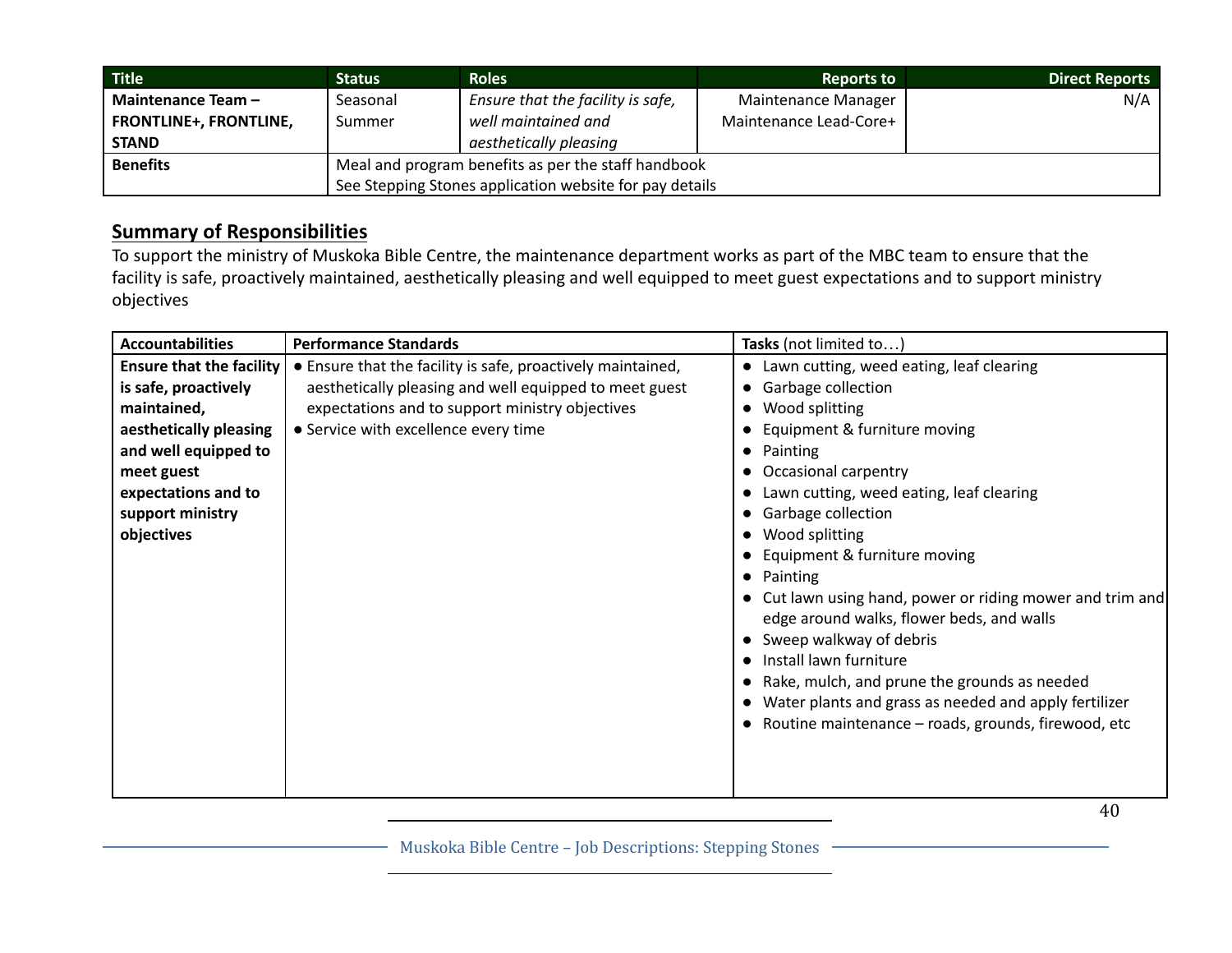| <b>Qualifications</b>                         | • A solid work ethic, ability for strenuous physical labour (pushing, lifting, etc.)                                                                      |  |  |
|-----------------------------------------------|-----------------------------------------------------------------------------------------------------------------------------------------------------------|--|--|
|                                               | • Experience in handy work, landscaping, lawn mowing are all great assets                                                                                 |  |  |
|                                               | • A valid driver's license (G1, G2, G) is preferred                                                                                                       |  |  |
|                                               | $\bullet$ 16+ years of age                                                                                                                                |  |  |
| <b>Additional</b>                             | Compliance with:                                                                                                                                          |  |  |
| <b>Responsibilities</b>                       | • All relevant government regulations                                                                                                                     |  |  |
|                                               | • The MBC Child and Youth Protection Policy (Working with children)                                                                                       |  |  |
|                                               | • Staff Handbook policies and procedure                                                                                                                   |  |  |
|                                               | • Occupational Health and Safety Policy: be aware of your responsibilities and act accordingly                                                            |  |  |
|                                               | Other Duties as required                                                                                                                                  |  |  |
| <b>Other Requirements</b>                     | · Mature in Conduct; Professional in communication, conduct and appearance; Problem Solver; Guest Focused                                                 |  |  |
|                                               | . Quick on feet, quick responding and can handle crises                                                                                                   |  |  |
|                                               | • Able to liaison effectively with guests and program participants                                                                                        |  |  |
|                                               | • A heart for influencing youth & young adults to be passionate followers of Jesus Christ                                                                 |  |  |
|                                               | • Maintain a safe and clean environment by developing, enforcing procedures, rules and regulations                                                        |  |  |
|                                               | • Be a connected member of the MBC staff team, supporting all departments as team members, extending grace and                                            |  |  |
|                                               | responding with respect                                                                                                                                   |  |  |
| Working Conditions (hours, environment, etc.) |                                                                                                                                                           |  |  |
|                                               | . Working in a Christian service ministry requires a high standard of personal integrity and lifestyle. Each staff member working at MBC will be expected |  |  |
|                                               | to adhere to the Code of Conduct as described in the Staff Manual. All staff members are expected to share in the vision, mission and ministry of MBC     |  |  |
| regardless of their role or position          |                                                                                                                                                           |  |  |
|                                               | . Weekend and evening work will be required from all staff                                                                                                |  |  |
|                                               | . Physical Demands General outdoor and physical working conditions including lifting and moving equipment. High stress conditions are likely to exist     |  |  |
| during peak seasons                           |                                                                                                                                                           |  |  |
| · Work hours:                                 |                                                                                                                                                           |  |  |
|                                               | You can expect to work 5 days per week                                                                                                                    |  |  |
|                                               | You can expect to work 8 hours per day                                                                                                                    |  |  |
| $\bullet$                                     | You can expect to work 40 total hours (on average) per week.                                                                                              |  |  |
|                                               | Early and late shifts should be expected.                                                                                                                 |  |  |
| $\bullet$                                     | Some evening shifts are required (2:00-10:00pm)                                                                                                           |  |  |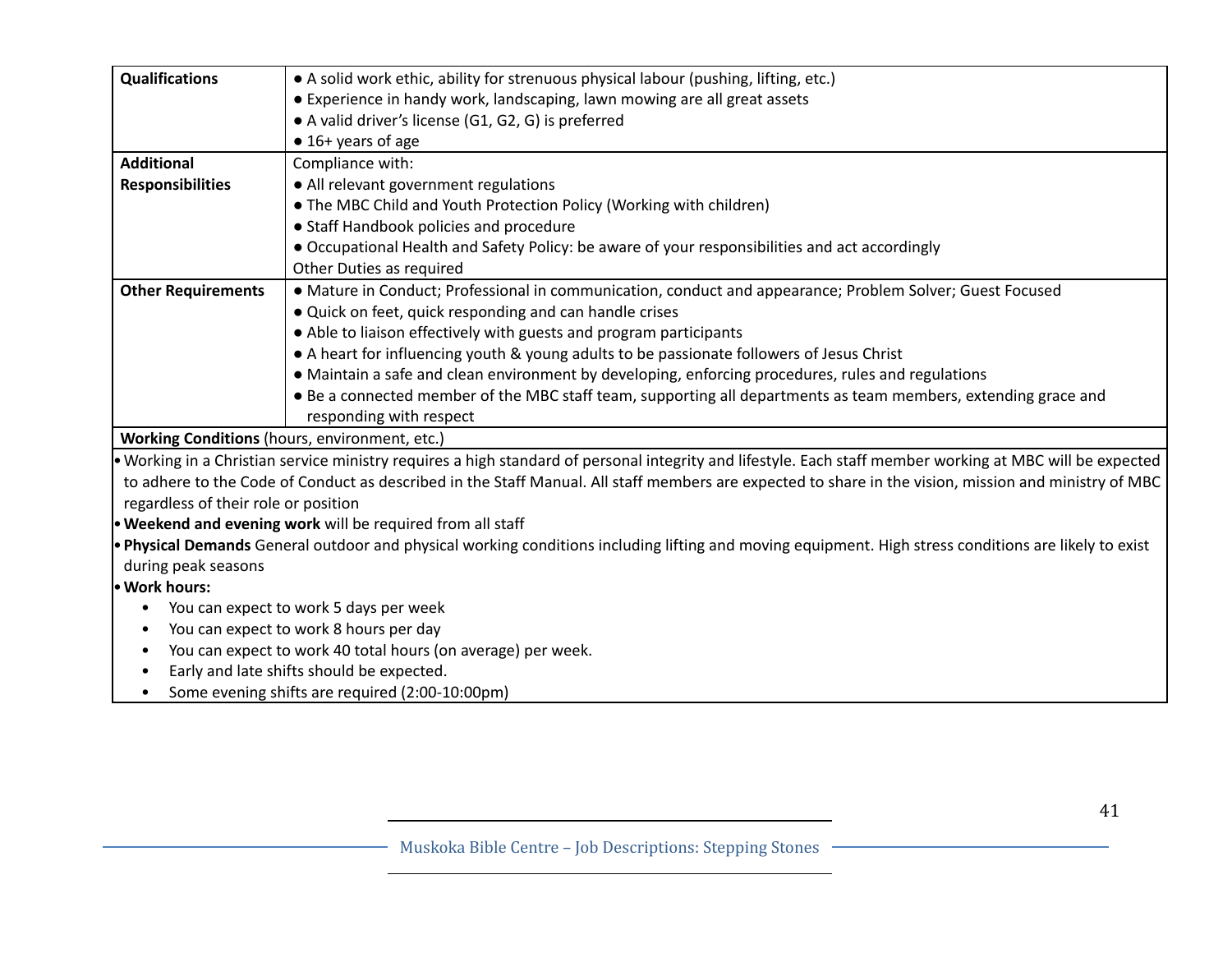| <b>Title</b>       | Status                                                  | <b>Roles</b>                             | <b>Reports to</b>        | <b>Direct Reports</b> |
|--------------------|---------------------------------------------------------|------------------------------------------|--------------------------|-----------------------|
| Marina Team-       | Seasonal                                                | Ensure that marina activities are        | <b>Marina Supervisor</b> | Summer Staff          |
| <b>CORE+, CORE</b> | Spring & Summer                                         | managed safely and professionally to     |                          |                       |
|                    |                                                         | deliver an exceptional quest experience. |                          |                       |
| <b>Benefits</b>    | Meal and program benefits as per the staff handbook     |                                          |                          |                       |
|                    | See Stepping Stones application website for pay details |                                          |                          |                       |

To support the ministry of Muskoka Bible Centre by creating a guests' experience at the beach, marina, and recreation areas where our guests can relax, have fun and enjoy being in Muskoka! The MBC Marina is your summer water sports headquarters

| <b>Accountabilities</b>   | <b>Performance Standards</b>                    | Tasks (not limited to)                                                      |
|---------------------------|-------------------------------------------------|-----------------------------------------------------------------------------|
| <b>Ensure that marina</b> | • Ensure that marina activities are managed     | • Staff supervision and management                                          |
| activities are managed    | safely and professionally to deliver an         | • Developing and leading godly leaders                                      |
| safely and                | exceptional guest experience                    | . Boat driving - Aluminum boat with outboard                                |
| professionally to         | • S.W.E.E.T. Service with Excellence Every Time | • Guest service with excellence every time                                  |
| deliver an exceptional    |                                                 | • Administrative responsibilities                                           |
| guest experience          |                                                 | • Boat slip monitoring                                                      |
|                           |                                                 | • Rental and sign-out of marina equipment                                   |
|                           |                                                 | • Maintenance of the marina equipment and grounds                           |
|                           |                                                 | • Clearing the beach including goose poop                                   |
|                           |                                                 | • Maintaining marina and sports venues, including litter pick up            |
|                           |                                                 | • Assist guests with equipment rentals including carrying gear to the water |
|                           |                                                 | • Sell novelties and treats                                                 |
|                           |                                                 | • Monitoring wristband compliance                                           |
|                           |                                                 | • Helping guests in and out of canoes/kayaks                                |
|                           |                                                 | • Sports Zone and shuffleboard area always fully stocked, organized, clean  |
|                           |                                                 | • Able to answer guest questions and respond to any guest questions         |
|                           |                                                 | • Opening on time                                                           |
|                           |                                                 | • Equipment all clean and in good repair                                    |
|                           |                                                 | • Knowledgeable of all MBC programming                                      |
|                           |                                                 |                                                                             |
|                           |                                                 |                                                                             |
|                           |                                                 |                                                                             |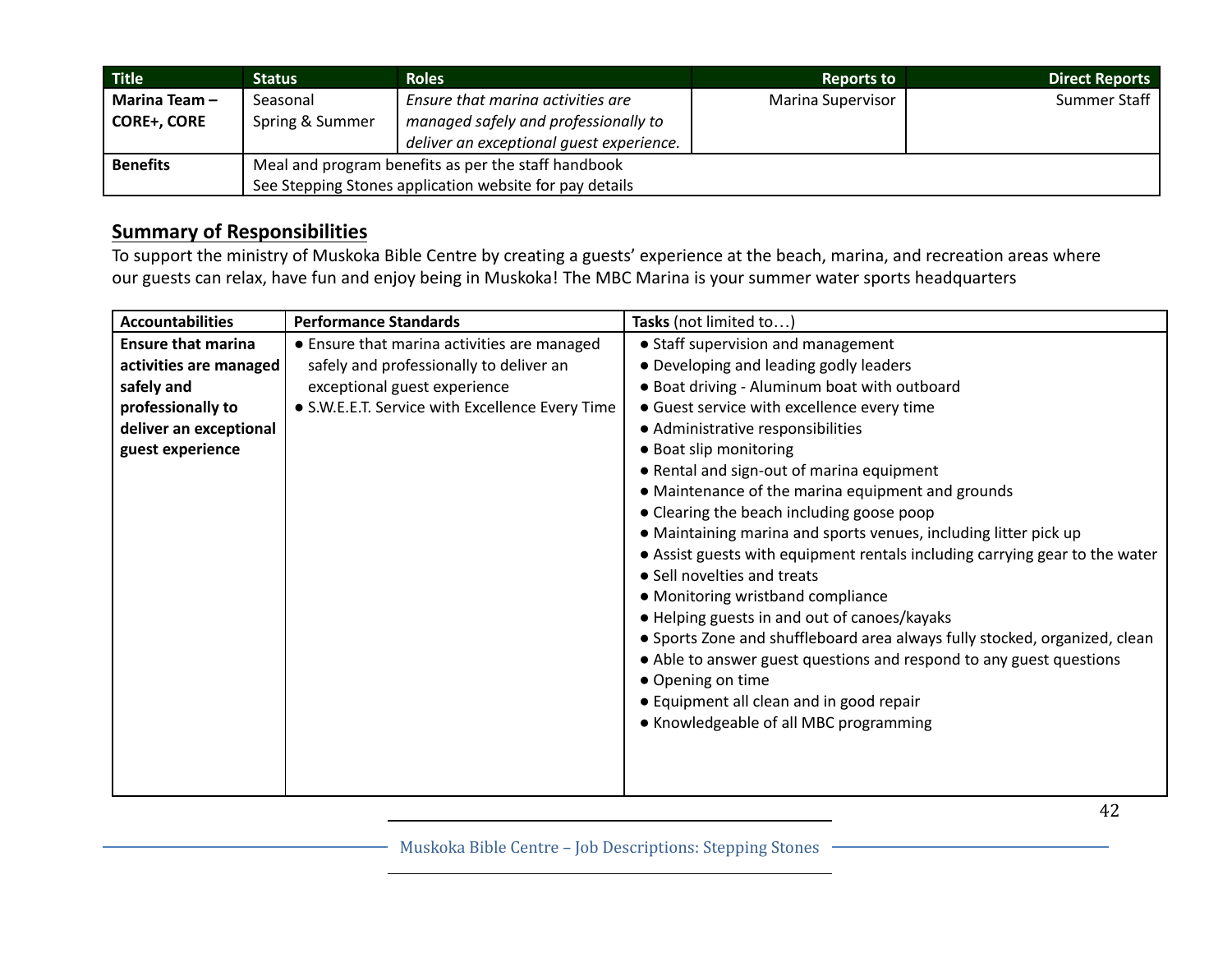| <b>Qualifications</b>                         | • Self-motivated, detail-oriented, have the desire to lead others                                                                                         |  |  |
|-----------------------------------------------|-----------------------------------------------------------------------------------------------------------------------------------------------------------|--|--|
|                                               | $\bullet$ 18+ years of age                                                                                                                                |  |  |
|                                               | • A boating License and First Aid CPR C is required by the start of summer                                                                                |  |  |
|                                               | • Knowledge of guest bookings systems and other programs required                                                                                         |  |  |
|                                               | • ORCKA Canoeing/Kayaking experience and Bronze Cross/NLS an asset                                                                                        |  |  |
| <b>Additional</b>                             | Compliance with:                                                                                                                                          |  |  |
| <b>Responsibilities</b>                       | • All relevant government regulations                                                                                                                     |  |  |
|                                               | • The MBC Child and Youth Protection Policy (Working with children)                                                                                       |  |  |
|                                               | • Staff Handbook policies and procedure                                                                                                                   |  |  |
|                                               | • Occupational Health and Safety Policy: be aware of your responsibilities and act accordingly                                                            |  |  |
|                                               | Other Duties as required                                                                                                                                  |  |  |
| <b>Other Requirements</b>                     | • Mature in Conduct; Professional in communication, conduct and appearance; Problem Solver; Guest Focused                                                 |  |  |
|                                               | . Quick on feet, quick responding and can handle crises                                                                                                   |  |  |
|                                               | • Able to liaison effectively with guests and program participants                                                                                        |  |  |
|                                               | • A heart for influencing youth & young adults to be passionate followers of Jesus Christ                                                                 |  |  |
|                                               | • Maintain a safe and clean environment by developing, enforcing procedures, rules and regulations                                                        |  |  |
|                                               | • Be a connected member of the MBC staff team, supporting all departments as team members, extending grace and                                            |  |  |
|                                               | responding with respect                                                                                                                                   |  |  |
| Working Conditions (hours, environment, etc.) |                                                                                                                                                           |  |  |
|                                               | • Working in a Christian service ministry requires a high standard of personal integrity and lifestyle. Each staff member working at MBC will be expected |  |  |
|                                               | to adhere to the Code of Conduct as described in the Staff Manual. All staff members are expected to share in the vision, mission and ministry of MBC     |  |  |
| regardless of their role or position          |                                                                                                                                                           |  |  |
|                                               | . Weekend and evening work will be required from all staff                                                                                                |  |  |
|                                               | . Physical Demands General outdoor and physical working conditions including lifting and moving equipment. High stress conditions are likely to exist     |  |  |
| during peak seasons                           |                                                                                                                                                           |  |  |
| · Work hours:                                 |                                                                                                                                                           |  |  |
| $\bullet$                                     | You can expect to work 5-6 days per week                                                                                                                  |  |  |
| You can expect to work 8 hours per day        |                                                                                                                                                           |  |  |
| $\bullet$                                     | You can expect to work 40-44 total hours (on average) per week                                                                                            |  |  |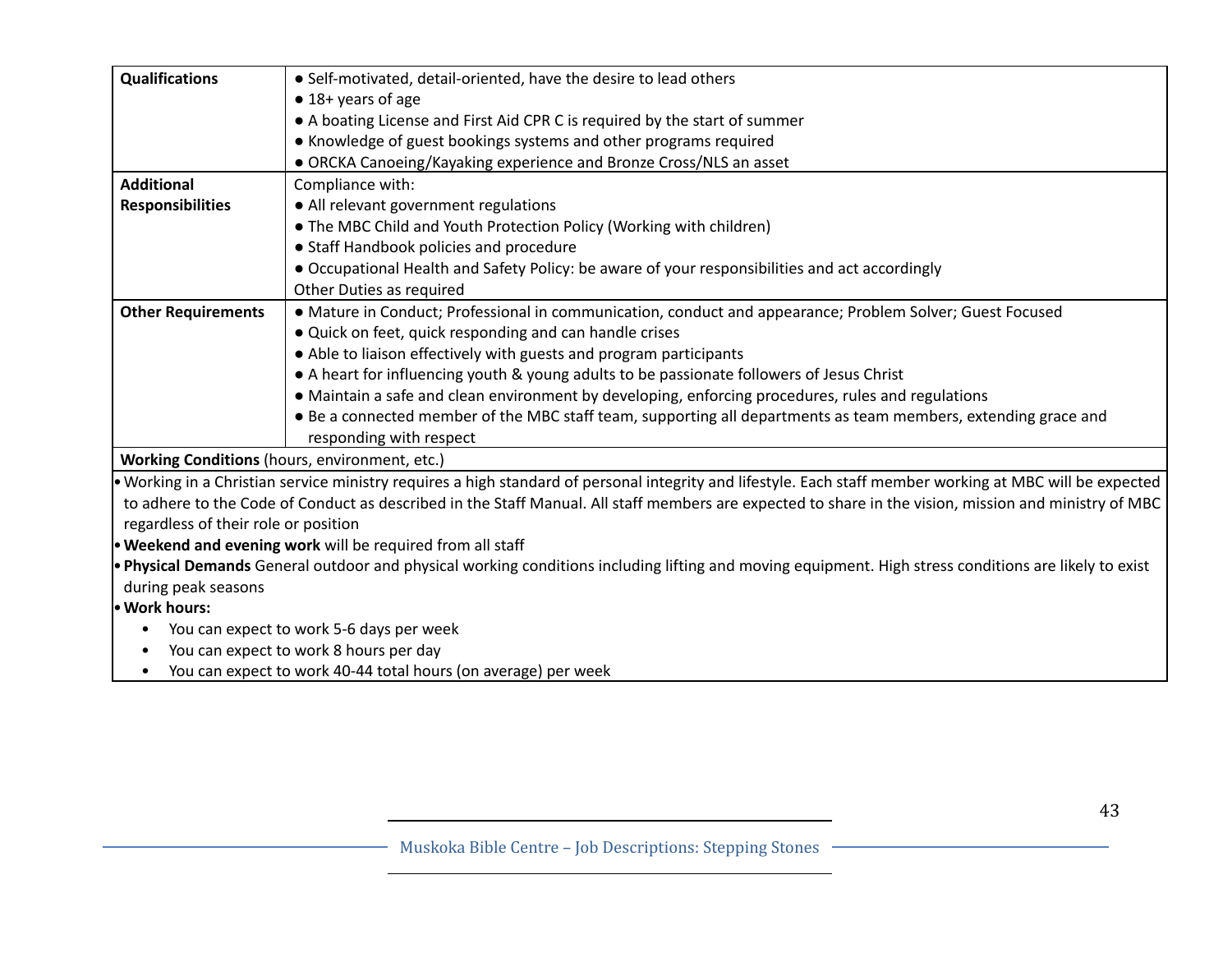| <b>Title</b>                  | <b>Status</b>                                           | <b>Roles</b>                            | <b>Reports to</b>        | <b>Direct Reports</b> |
|-------------------------------|---------------------------------------------------------|-----------------------------------------|--------------------------|-----------------------|
| Marina Team-                  | Seasonal                                                | Ensure that marina activities are       | <b>Marina Supervisor</b> | N/A                   |
| <b>FRONTLINE+, FRONTLINE,</b> | Summer                                                  | managed safely & professionally to      | Marina Summer Core       |                       |
| <b>STAND</b>                  |                                                         | deliver an exceptional quest experience |                          |                       |
| <b>Benefits</b>               | Meal and program benefits as per the staff handbook     |                                         |                          |                       |
|                               | See Stepping Stones application website for pay details |                                         |                          |                       |

To support the ministry of Muskoka Bible Centre by creating a guests' experience at the beach, marina, and recreation areas where our guests can relax, have fun and enjoy being in Muskoka! The MBC Marina is your summer water sports headquarters

| <b>Accountabilities</b>   | <b>Performance Standards</b>            | Tasks (not limited to                                                       |
|---------------------------|-----------------------------------------|-----------------------------------------------------------------------------|
| <b>Ensure that marina</b> | • Ensure that marina activities are     | • Staff supervision and management                                          |
| activities are managed    | managed safely and professionally to    | • Developing and leading godly leaders                                      |
| safely and                | deliver an exceptional guest experience | • Boat driving - Aluminum boat with outboard                                |
| professionally to         | • Service with excellence every time    | • Guest service with excellence every time                                  |
| deliver an exceptional    |                                         | • Administrative responsibilities                                           |
| guest experience          |                                         | • Boat slip monitoring                                                      |
|                           |                                         | • Rental and sign-out of marina equipment                                   |
|                           |                                         | • Maintenance of the marina equipment and grounds                           |
|                           |                                         | • Clearing the beach including goose poop                                   |
|                           |                                         | • Maintaining marina and sports venues, including litter pick up            |
|                           |                                         | • Assist guests with equipment rentals including carrying gear to the water |
|                           |                                         | • Sell novelties and treats                                                 |
|                           |                                         | • Monitoring wristband compliance                                           |
|                           |                                         | • Helping guests in and out of canoes/kayaks                                |
|                           |                                         | • Sports Zone and shuffleboard area always fully stocked, organized, clean  |
|                           |                                         | • Able to answer guest questions and respond to any guest questions         |
|                           |                                         | • Opening on time                                                           |
|                           |                                         | • Equipment all clean and in good repair                                    |
|                           |                                         | • Knowledgeable of all MBC programming                                      |
|                           |                                         |                                                                             |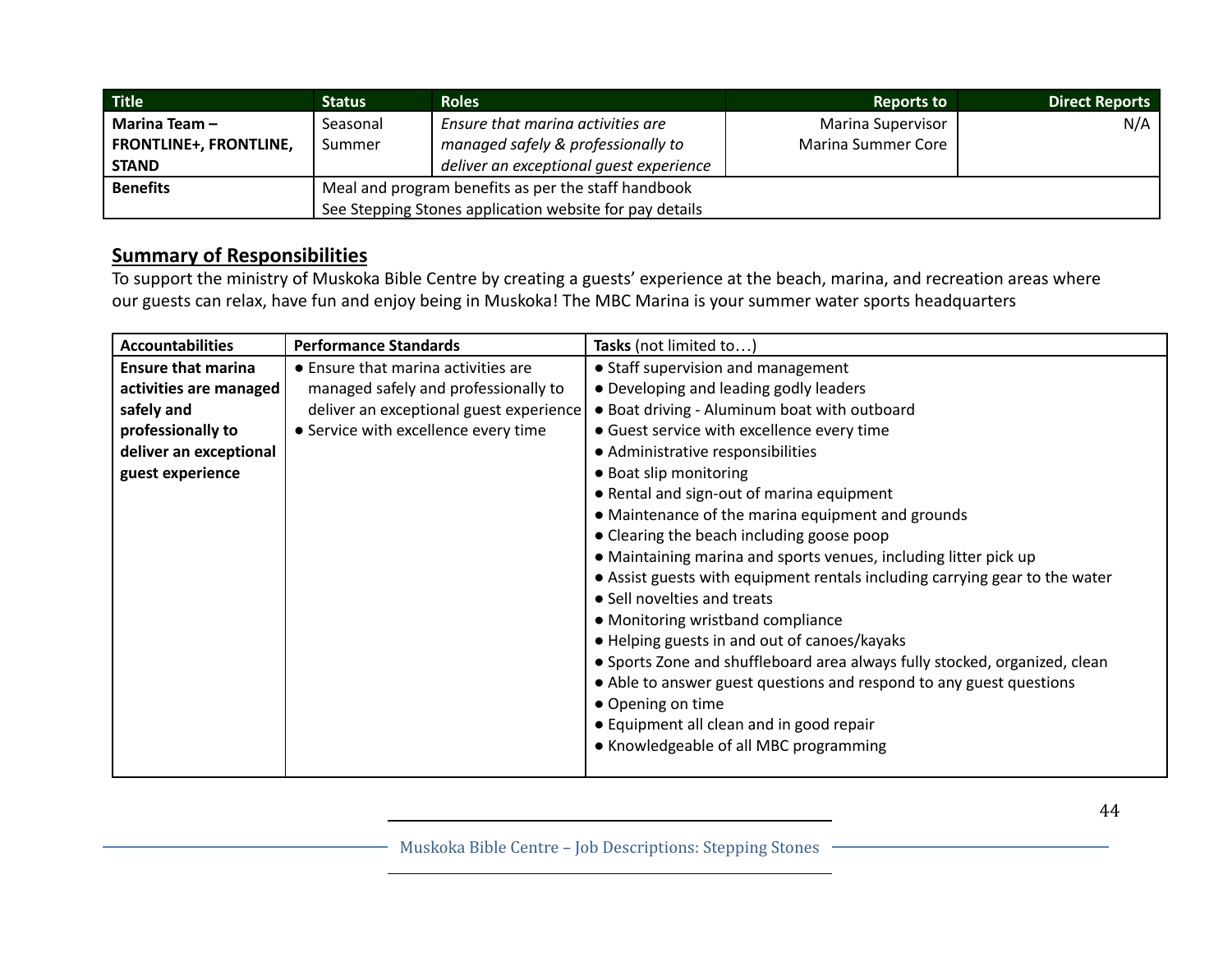| <b>Qualifications</b>                         | Canoeing/Kayaking experience, boating license, and First Aid/CPR C are all assets, but not required                                                                                                                                                                                                                                                                                                                                                                                                                                                                                                                    |  |  |
|-----------------------------------------------|------------------------------------------------------------------------------------------------------------------------------------------------------------------------------------------------------------------------------------------------------------------------------------------------------------------------------------------------------------------------------------------------------------------------------------------------------------------------------------------------------------------------------------------------------------------------------------------------------------------------|--|--|
| <b>Additional</b><br><b>Responsibilities</b>  | Compliance with:<br>• All relevant government regulations<br>• The MBC Child and Youth Protection Policy (Working with children)<br>• Staff Handbook policies and procedure<br>• Occupational Health and Safety Policy: be aware of your responsibilities and act accordingly                                                                                                                                                                                                                                                                                                                                          |  |  |
| <b>Other Requirements</b>                     | Other Duties as required<br>• Mature in Conduct; Professional in communication, conduct and appearance; Problem Solver; Guest Focused<br>. Quick on feet, quick responding and can handle crises<br>• Able to liaison effectively with guests and program participants<br>• A heart for influencing youth & young adults to be passionate followers of Jesus Christ<br>• Maintain a safe and clean environment by developing, enforcing procedures, rules and regulations<br>• Be a connected member of the MBC staff team, supporting all departments as team members, extending grace and<br>responding with respect |  |  |
| Working Conditions (hours, environment, etc.) |                                                                                                                                                                                                                                                                                                                                                                                                                                                                                                                                                                                                                        |  |  |
| regardless of their role or position          | • Working in a Christian service ministry requires a high standard of personal integrity and lifestyle. Each staff member working at MBC will be expected<br>to adhere to the Code of Conduct as described in the Staff Manual. All staff members are expected to share in the vision, mission and ministry of MBC                                                                                                                                                                                                                                                                                                     |  |  |
|                                               | <b>• Weekend and evening work</b> will be required from all staff                                                                                                                                                                                                                                                                                                                                                                                                                                                                                                                                                      |  |  |
| during peak seasons                           | • Physical Demands General outdoor and physical working conditions including lifting and moving equipment. High stress conditions are likely to exist                                                                                                                                                                                                                                                                                                                                                                                                                                                                  |  |  |
| • Work hours:                                 |                                                                                                                                                                                                                                                                                                                                                                                                                                                                                                                                                                                                                        |  |  |
|                                               | You can expect to work 5-6 days per week                                                                                                                                                                                                                                                                                                                                                                                                                                                                                                                                                                               |  |  |
| $\bullet$                                     | You can expect to work 8 hours per day                                                                                                                                                                                                                                                                                                                                                                                                                                                                                                                                                                                 |  |  |
| $\bullet$                                     | You can expect to work 40-44 total hours (on average) per week                                                                                                                                                                                                                                                                                                                                                                                                                                                                                                                                                         |  |  |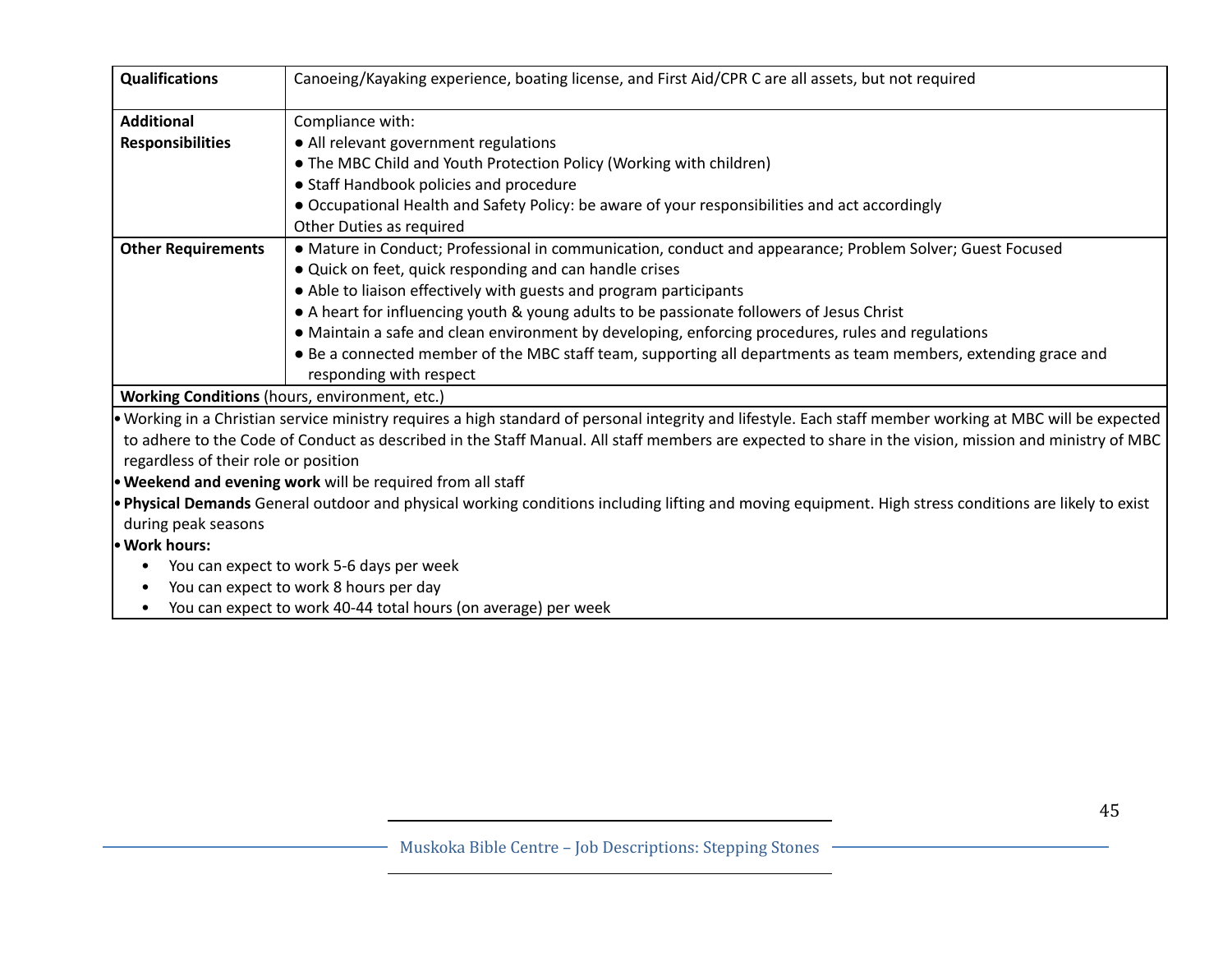| <b>Title</b>            | Status                                                  | <b>Roles</b>                         | <b>Reports to</b>        | <b>Direct Reports</b> |
|-------------------------|---------------------------------------------------------|--------------------------------------|--------------------------|-----------------------|
| <b>Media Production</b> | Seasonal                                                | To plan and execute the filming,     | <b>Marketing Manager</b> | N/A                   |
| Staff – CORE+,          | Spring & Summer                                         | compiling, editing and production of |                          |                       |
| <b>CORE</b>             |                                                         | multimedia                           |                          |                       |
| <b>Benefits</b>         | Meal and program benefits as per the staff handbook     |                                      |                          |                       |
|                         | See Stepping Stones application website for pay details |                                      |                          |                       |

To support the ministry of Muskoka Bible Centre by capturing the experience at MBC in photos and videos. Help the Marketing Manager promote upcoming events and gather a strong inventory of media for future retreats and experiences. Additional responsibilities could be included based on ability

| <b>Accountabilities</b>                                                                                 | <b>Performance Standards</b>                                                                                                                                                                                                                                                                                                                                                                                                                                                                                            | Tasks (not limited to                                                                                                                                                                                                                                                                                                                                |
|---------------------------------------------------------------------------------------------------------|-------------------------------------------------------------------------------------------------------------------------------------------------------------------------------------------------------------------------------------------------------------------------------------------------------------------------------------------------------------------------------------------------------------------------------------------------------------------------------------------------------------------------|------------------------------------------------------------------------------------------------------------------------------------------------------------------------------------------------------------------------------------------------------------------------------------------------------------------------------------------------------|
| To plan & execute the<br>filming, compiling,<br>editing & production<br>of multimedia to<br>promote MBC | • To plan and execute the filming, compiling, editing and<br>production of multimedia (video and photo) with the purpose<br>of promoting MBC (ministries and programming)<br>• Service with excellence every time<br>• Good interpersonal and professional skills while interacting<br>with our guests<br>• Self driven and able to work independently with minimal<br>direction                                                                                                                                        | • Daily upload of pictures and videos to the MBC server (in<br>an organized and useful manner)<br>• Covering as many activities as possible and creating a<br>weekly video<br>• Collect the list of pictures as laid out by the Marketing<br>Manager.<br>• Complete a weekly Duty Manager shift<br>• Film and take photos for weekly program events, |
|                                                                                                         | • Ability to work with deadlines                                                                                                                                                                                                                                                                                                                                                                                                                                                                                        | promotional videos; promotional signs for around the<br>grounds, weekly highlights and summer videos                                                                                                                                                                                                                                                 |
| <b>Qualifications</b>                                                                                   | • Must be organized, gifted, passionate, teachable servant heart, helpful, friendly, hardworking, positive attitude, reliable and<br>able to work independently<br>• A wide skill set in photography, video creation and editing<br>• Must own a modern DSLR or mirrorless camera with the ability to shoot photos and videos. More media equipment to<br>accompany, the better. Some MBC equipment is available<br>• All eligible applicants will be required to submit copies of videos they have edited and produced |                                                                                                                                                                                                                                                                                                                                                      |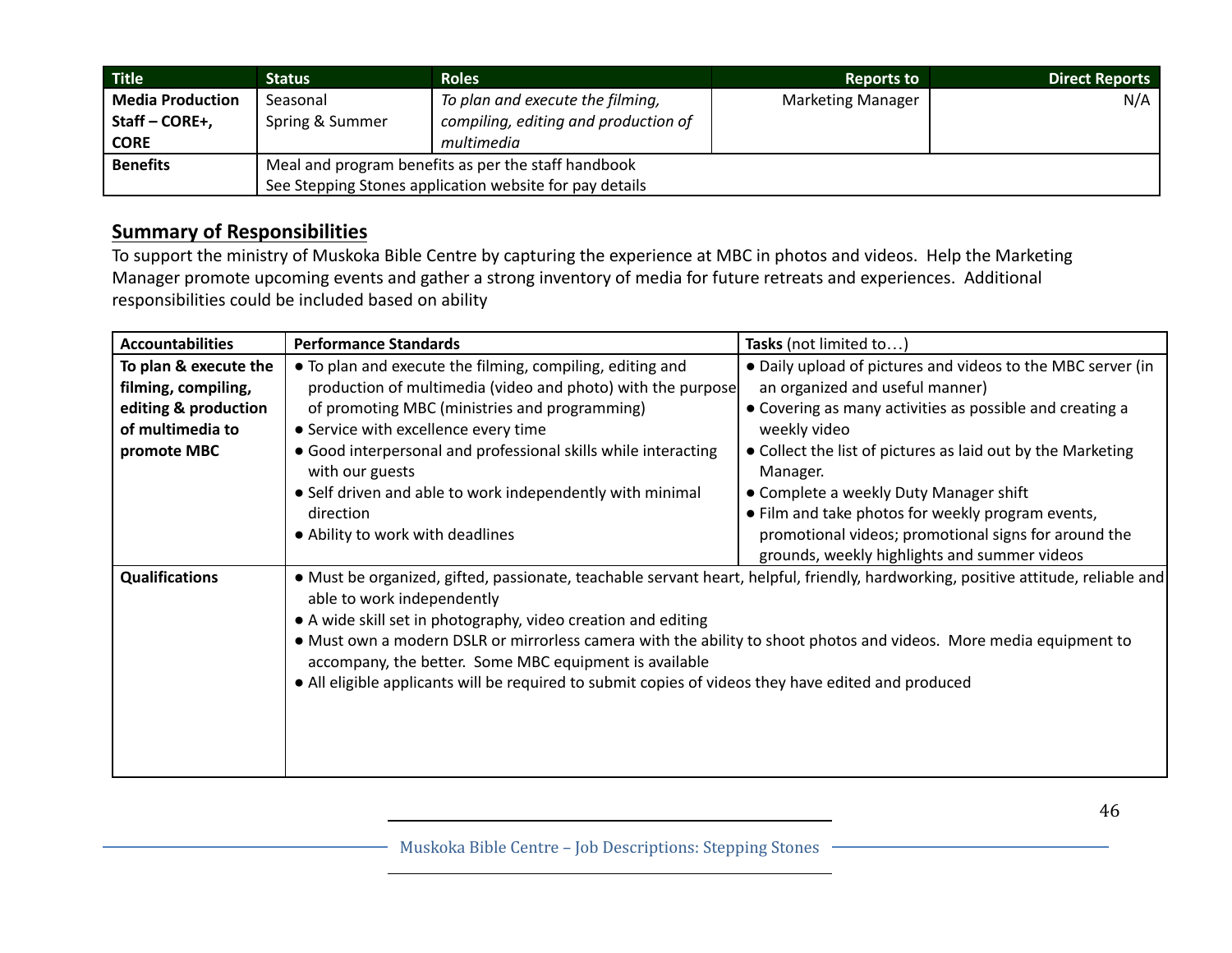| <b>Additional</b>                    | Compliance with:                                                                                                                                          |  |  |
|--------------------------------------|-----------------------------------------------------------------------------------------------------------------------------------------------------------|--|--|
| <b>Responsibilities</b>              | All relevant government regulations                                                                                                                       |  |  |
|                                      | The MBC Child and Youth Protection Policy (Working with children)                                                                                         |  |  |
|                                      | Staff Handbook policies and procedure                                                                                                                     |  |  |
|                                      | Occupational Health and Safety Policy: be aware of your responsibilities and act accordingly                                                              |  |  |
|                                      | Other Duties as required                                                                                                                                  |  |  |
| <b>Other Requirements</b>            | • Mature in Conduct; Professional in communication, conduct and appearance; Problem Solver; Guest Focused                                                 |  |  |
|                                      | • A heart for influencing youth & young adults to be passionate followers of Jesus Christ                                                                 |  |  |
|                                      | • Maintain a safe and clean environment by developing, enforcing procedures, rules and regulations                                                        |  |  |
|                                      | • Be a connected member of the MBC staff team, supporting all departments as team members, extending grace and                                            |  |  |
|                                      | responding with respect                                                                                                                                   |  |  |
|                                      | Working Conditions (hours, environment, etc.)                                                                                                             |  |  |
|                                      | • Working in a Christian service ministry requires a high standard of personal integrity and lifestyle. Each staff member working at MBC will be expected |  |  |
|                                      | to adhere to the Code of Conduct as described in the Staff Manual. All staff members are expected to share in the vision, mission and ministry of MBC     |  |  |
| regardless of their role or position |                                                                                                                                                           |  |  |
|                                      | <b>• Weekend and evening work</b> will be required from all staff                                                                                         |  |  |
|                                      | . Physical Demands General outdoor and physical working conditions including lifting and moving equipment                                                 |  |  |
| • Work hours:                        |                                                                                                                                                           |  |  |
| ٠                                    | You can expect to work 5 days per week                                                                                                                    |  |  |
| $\bullet$                            | You can expect to work 8 hours per day                                                                                                                    |  |  |
| $\bullet$                            | You can expect to work 40 total hours (on average) per week.                                                                                              |  |  |
| $\bullet$                            | Early, late and split shifts should be expected                                                                                                           |  |  |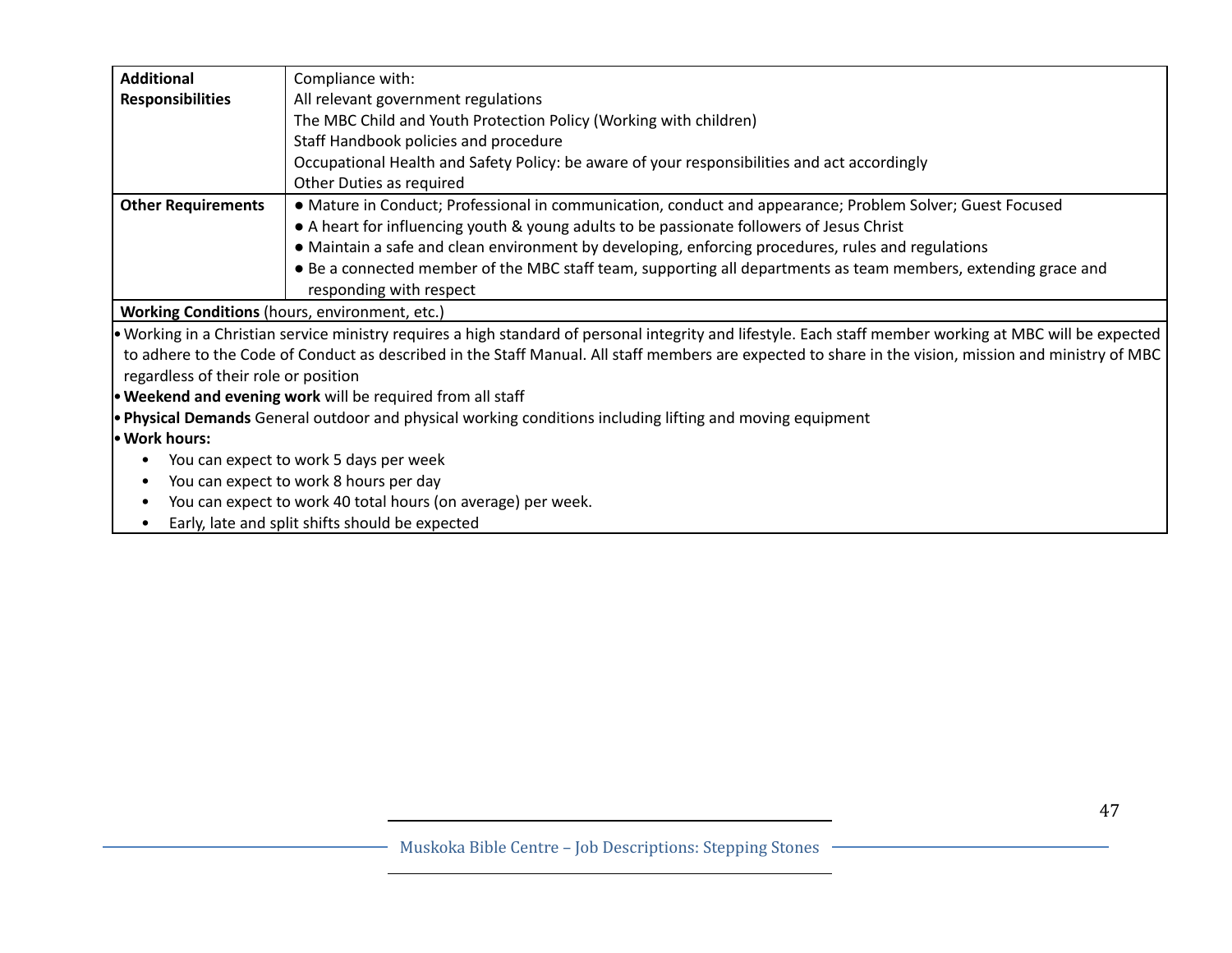| Title            | <b>Status</b>                                           | <b>Roles</b>                                        | <b>Reports to</b>               | <b>Direct Reports</b> |
|------------------|---------------------------------------------------------|-----------------------------------------------------|---------------------------------|-----------------------|
| Recreation       | Seasonal                                                | Create and Deliver an excellent Guest experience,   | <b>Ministry Director</b>        | Summer Staff          |
| Director - CORE+ | Spring & Summer                                         | manage recreation registrations, oversee the day to | <b>Family Ministry Director</b> |                       |
|                  |                                                         | day recreation program.                             |                                 |                       |
|                  |                                                         | <b>Duty Manager</b>                                 |                                 |                       |
| <b>Benefits</b>  | Meal and program benefits as per the staff handbook     |                                                     |                                 |                       |
|                  | See Stepping Stones application website for pay details |                                                     |                                 |                       |

To support the ministry of Muskoka Bible Centre by creating a safe family friendly, robust Recreation Program for all guests

| <b>Accountabilities</b>      | <b>Performance Standards</b>                            | Tasks (not limited to)                                           |
|------------------------------|---------------------------------------------------------|------------------------------------------------------------------|
| <b>Create and Deliver an</b> | • Create and Deliver an Excellent Guest Experience      | Staff supervision and management                                 |
| excellent Guest              | through the Recreation Programming                      | Interacts and respond to guests requests and concerns            |
| experience, manage           | Managing the day to day programming of the<br>$\bullet$ | Managing any emergency or crisis that may arise in the           |
| recreation                   | Recreation program with the assistance of the           | departments                                                      |
| registrations, oversee       | <b>Ministry Director</b>                                | Maintain communication with other MBC departments.               |
| the day to day               | Oversee the registration of participants within the     | Maintain an ongoing system of evaluation and record keeping for  |
| recreation program.          | recreation program                                      | all programs                                                     |
| <b>Duty Manager</b>          | Managing staff productivity and schedule -<br>$\bullet$ | Maintain a resource file for activities and ideas                |
|                              | university and high school aged students                | Maintain a clean and orderly work area at all times.             |
|                              | Service with Excellence Everytime (S.W.E.E.T.)          | Order and maintain all materials and supplies for the recreation |
|                              | MBC Team player                                         | department(with the Ministry Director                            |
|                              | <b>Duty Manager duties</b>                              | Ensure all activities are well planned in advance.               |
|                              |                                                         | Development of programs, new activities, games, safety,          |
|                              |                                                         | instructional aids, etc                                          |
|                              |                                                         | Ensure coordination with other staff who are helping to run      |
|                              |                                                         | various program activity areas and events                        |
|                              |                                                         | Complete a weekly Duty Manager shift                             |
|                              |                                                         |                                                                  |
|                              |                                                         |                                                                  |
|                              |                                                         |                                                                  |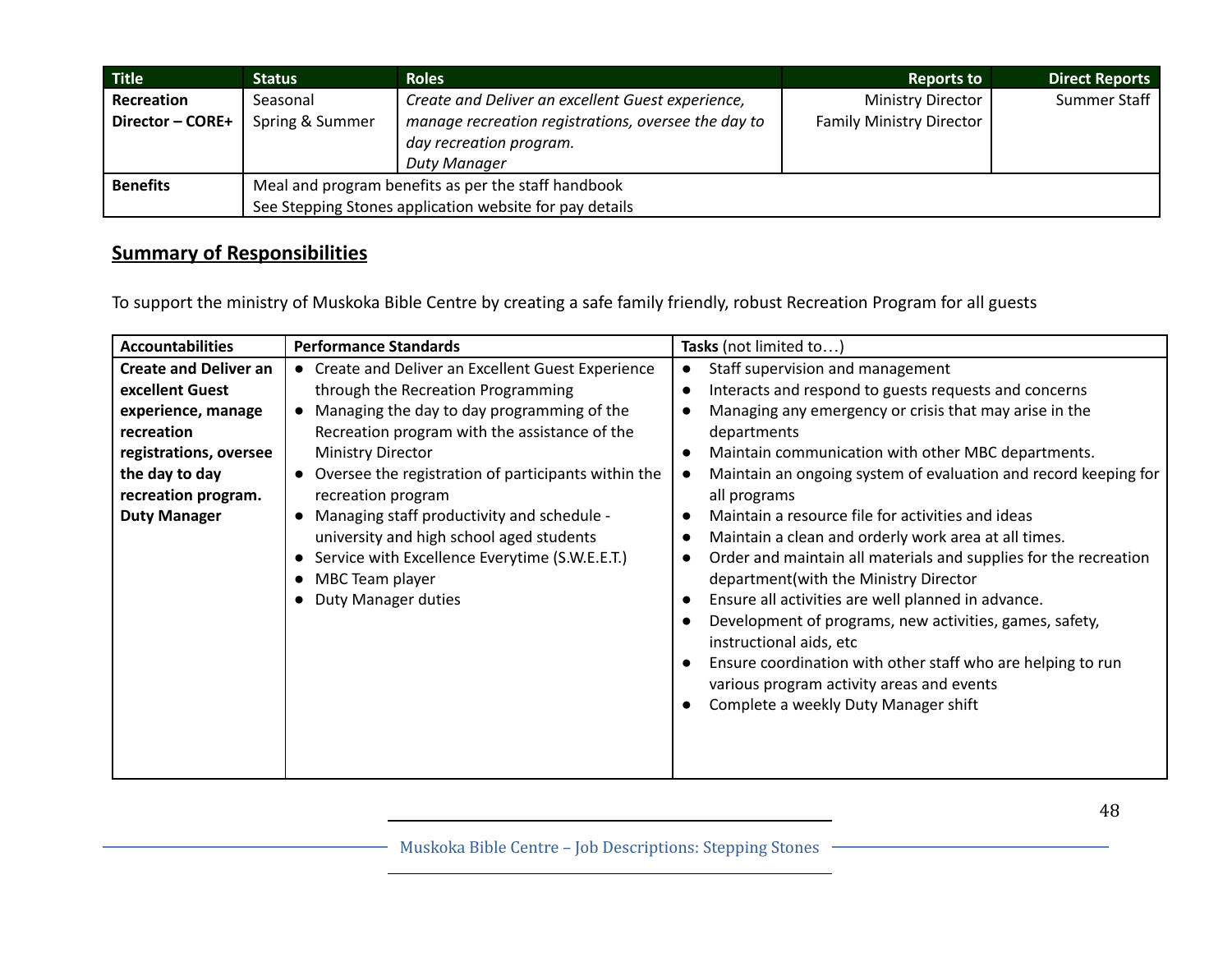| <b>Qualifications</b>                | • High energy and ability to work with guests of ALL ages.                                                                                                |  |  |  |
|--------------------------------------|-----------------------------------------------------------------------------------------------------------------------------------------------------------|--|--|--|
|                                      | Enjoy teaching and facilitating fun learning experiences for all ages.                                                                                    |  |  |  |
|                                      | Detail-oriented and self-directed.                                                                                                                        |  |  |  |
|                                      | Comfortable following operating procedures and creating lesson plans.<br>$\bullet$                                                                        |  |  |  |
|                                      | Disciplined to work alone<br>$\bullet$                                                                                                                    |  |  |  |
|                                      | <b>Excellent Time Management skills</b><br>$\bullet$                                                                                                      |  |  |  |
|                                      | Comfortable coordinating activities of other students/teams who volunteer to support rec events                                                           |  |  |  |
|                                      | A demonstration of spiritual maturity                                                                                                                     |  |  |  |
| <b>Additional</b>                    | Compliance with:                                                                                                                                          |  |  |  |
| <b>Responsibilities</b>              | • All relevant government regulations                                                                                                                     |  |  |  |
|                                      | • The MBC Child and Youth Protection Policy (Working with children)                                                                                       |  |  |  |
|                                      | • Staff Handbook policies and procedure                                                                                                                   |  |  |  |
|                                      | Occupational Health and Safety Policy: be aware of your responsibilities and act accordingly                                                              |  |  |  |
|                                      | Other duties as assigned<br>$\bullet$                                                                                                                     |  |  |  |
| <b>Other Requirements</b>            | • Mature in Conduct; Professional in communication, conduct and appearance; Problem Solver; Guest Focused                                                 |  |  |  |
|                                      | • Quick on feet, quick responding and can handle crises                                                                                                   |  |  |  |
|                                      | • Able to liaison effectively with guests and program participants                                                                                        |  |  |  |
|                                      | A heart for influencing youth & young adults to be passionate followers of Jesus Christ                                                                   |  |  |  |
|                                      | Maintain a safe and clean environment by developing, enforcing procedures, rules and regulations                                                          |  |  |  |
|                                      | • Be a connected member of the MBC staff team, supporting all departments as team members, extending grace and                                            |  |  |  |
|                                      | responding with respect                                                                                                                                   |  |  |  |
|                                      | Working Conditions (hours, environment, etc.)                                                                                                             |  |  |  |
|                                      | • Working in a Christian service ministry requires a high standard of personal integrity and lifestyle. Each staff member working at MBC will be expected |  |  |  |
|                                      | to adhere to the Code of Conduct as described in the Staff Manual. All staff members are expected to share in the vision, mission and ministry of MBC     |  |  |  |
| regardless of their role or position |                                                                                                                                                           |  |  |  |
|                                      | <b>• Weekend and evening work</b> will be required from all staff                                                                                         |  |  |  |
|                                      | . Physical Demands General physical working conditions running and playing with kids and youth. High stress conditions are likely to exist during peak    |  |  |  |
| program seasons                      |                                                                                                                                                           |  |  |  |
| • Work hours:                        |                                                                                                                                                           |  |  |  |
|                                      | You can expect to work 6 days per week                                                                                                                    |  |  |  |
|                                      | You can expect to work 6-8 hours per day                                                                                                                  |  |  |  |
| $\bullet$                            | You can expect to work 40 total hours (on average) per week                                                                                               |  |  |  |
| $\bullet$                            | Early, late and split shifts should be expected                                                                                                           |  |  |  |
|                                      |                                                                                                                                                           |  |  |  |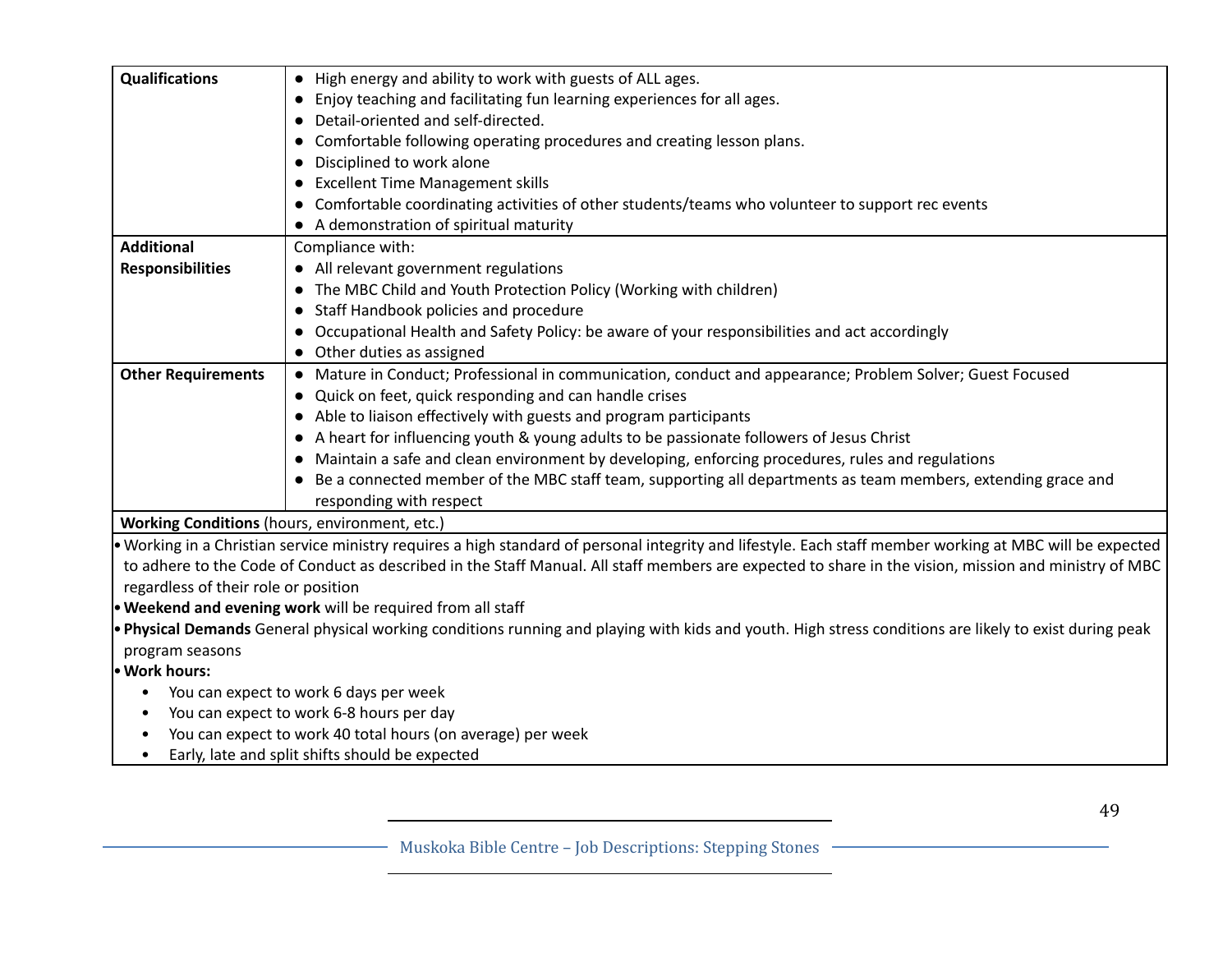| <b>Title</b>                    | <b>Status</b>                                           | <b>Roles</b>                             | <b>Reports to</b>               | <b>Direct Reports</b> |
|---------------------------------|---------------------------------------------------------|------------------------------------------|---------------------------------|-----------------------|
| <b>Youth Ministry Assistant</b> | Seasonal                                                | Create a compelling, engaging, energetic | <b>Family Ministry Director</b> | Summer Staff          |
| Director - CORE+                | Spring &                                                | Youth Min program at MBC                 |                                 |                       |
|                                 | Summer                                                  | Manage and oversee the day-to-day        |                                 |                       |
|                                 |                                                         | programming in Youth Min                 |                                 |                       |
|                                 |                                                         | <b>Duty Manager</b>                      |                                 |                       |
| <b>Benefits</b>                 | Meal and program benefits as per the staff handbook     |                                          |                                 |                       |
|                                 | See Stepping Stones application website for pay details |                                          |                                 |                       |

To support the ministry of Muskoka Bible Centre by making a positive and lasting impact on youth through Bible centred teaching and being an example of what it means to live your life for Christ

| <b>Accountabilities</b>   | <b>Performance Standards</b>                                                                 | Tasks (not limited to)                                      |  |  |
|---------------------------|----------------------------------------------------------------------------------------------|-------------------------------------------------------------|--|--|
| Create a compelling,      | • Managing the day to day programming of Youth Ministry with                                 | • Staff supervision and management.                         |  |  |
| engaging, energetic       | the assistance of the Family Ministry Director                                               | • Developing and leading godly leaders                      |  |  |
| Youth Min program at      | • Oversee the registration for all youth who attend Youth                                    | • This role will include administration, teaching, planning |  |  |
| MBC.                      | Ministry program                                                                             | and execution of our summer Youth Ministry Program          |  |  |
| <b>Manage and oversee</b> | • Oversee the three age groups of ministry: YAC (completed Gr                                | • Interacting and directing parental requests/concerns;     |  |  |
| the day-to-day            | 8-12), RIOT (completed Gr 6 & 7), and XT (completed Gr 4-5).                                 | special needs experience and managing any emergency or      |  |  |
| programming in Youth      | • Managing staff productivity and schedule - university and                                  | crisis within the Youth Ministry context                    |  |  |
| <b>Min</b>                | high school aged students                                                                    | • Liaison with the pastors who come to teach                |  |  |
| <b>Duty Manager</b>       | • Service with Excellence Everytime (S.W.E.E.T.)                                             | • Lead other staff members                                  |  |  |
|                           | • Spiritual leadership within the Youth Ministry Department                                  | • Be efficient with time management, organized,             |  |  |
|                           | • MBC Team player                                                                            | compassionate and professional at all times.                |  |  |
|                           | • Duty Manager duties                                                                        | • Must act with responsibility and be knowledgeable in all  |  |  |
|                           |                                                                                              | areas of the Youth Ministry at MBC                          |  |  |
|                           |                                                                                              | • Assist young people in understanding what it means to     |  |  |
|                           |                                                                                              | have a relationship with Jesus Christ                       |  |  |
| <b>Qualifications</b>     | • Post-secondary youth ministry training                                                     |                                                             |  |  |
|                           | • Experience leading youth in outdoor and indoor settings, classroom, church, camp or sports |                                                             |  |  |
|                           | • An applicant studying at a seminary with a major in Youth Ministry would be an asset       |                                                             |  |  |
|                           |                                                                                              |                                                             |  |  |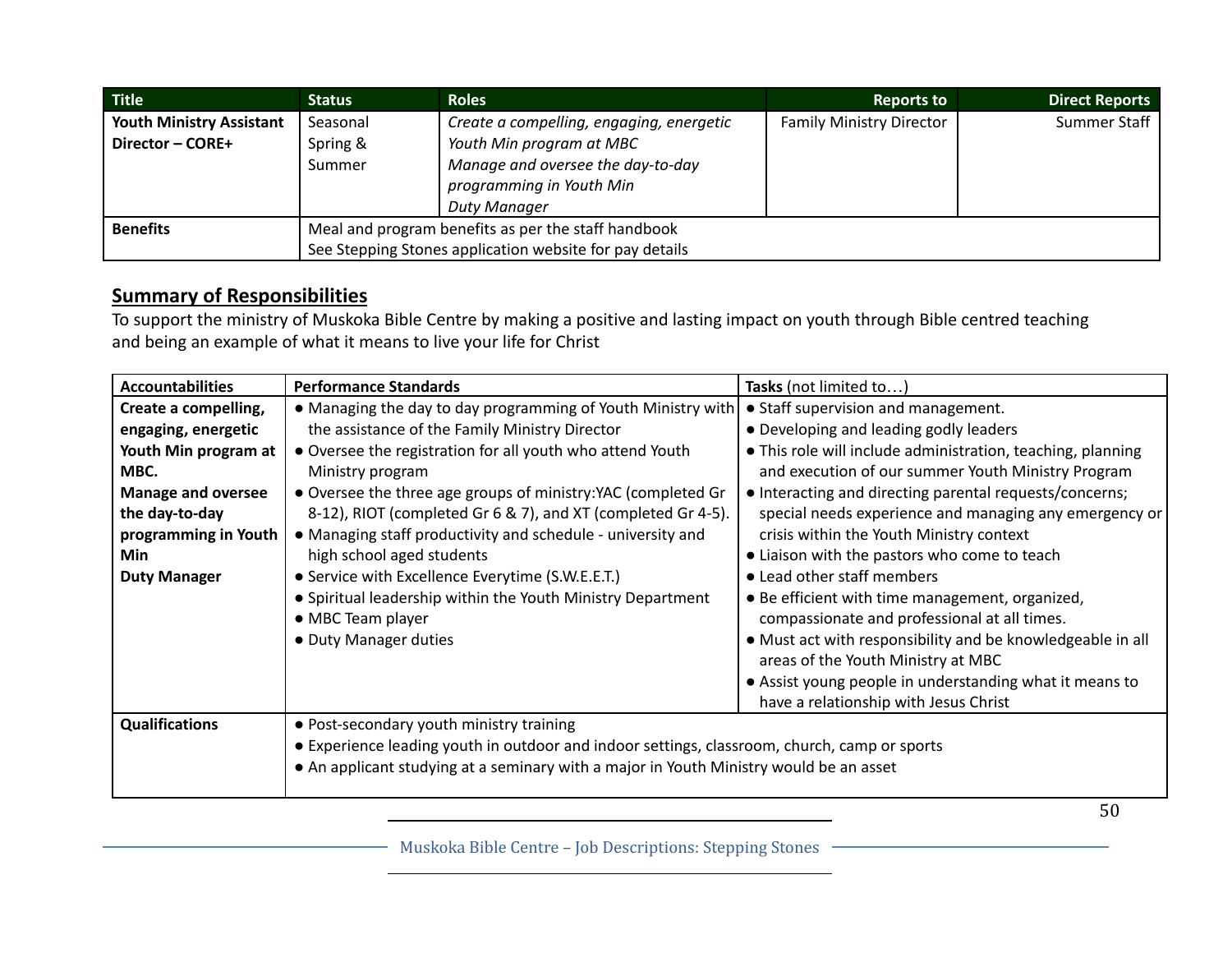| <b>Additional</b><br>Compliance with:<br><b>Responsibilities</b><br>• All relevant government regulations<br>. The MBC Child and Youth Protection Policy (Working with children)<br>• Staff Handbook policies and procedure<br>• Occupational Health and Safety Policy: be aware of your responsibilities and act accordingly<br>Other Duties as required<br><b>Other Requirements</b><br>• Mature in Conduct; Professional in communication, conduct and appearance; Problem Solver; Guest Focused<br>• Quick on feet, quick responding and can handle crises<br>• Able to liaison effectively with guests and program participants<br>• A heart for influencing youth & young adults to be passionate followers of Jesus Christ<br>• Maintain a safe and clean environment by developing, enforcing procedures, rules and regulations<br>• Be a connected member of the MBC staff team, supporting all departments as team members, extending grace and<br>responding with respect<br>Working Conditions (hours, environment, etc.)<br>• Working in a Christian service ministry requires a high standard of personal integrity and lifestyle. Each staff member working at MBC will be expected<br>to adhere to the Code of Conduct as described in the Staff Manual. All staff members are expected to share in the vision, mission and ministry of MBC<br>regardless of their role or position<br>• Weekend and evening work will be required from all staff<br>• Physical Demands General physical working conditions running and playing with kids and youth. High stress conditions are likely to exist during peak<br>program seasons<br>You can expect to work 6 days per week<br>٠<br>You can expect to work 6-8 hours per day<br>$\bullet$<br>You can expect to work 40 total hours (on average) per week<br>$\bullet$ |  |
|------------------------------------------------------------------------------------------------------------------------------------------------------------------------------------------------------------------------------------------------------------------------------------------------------------------------------------------------------------------------------------------------------------------------------------------------------------------------------------------------------------------------------------------------------------------------------------------------------------------------------------------------------------------------------------------------------------------------------------------------------------------------------------------------------------------------------------------------------------------------------------------------------------------------------------------------------------------------------------------------------------------------------------------------------------------------------------------------------------------------------------------------------------------------------------------------------------------------------------------------------------------------------------------------------------------------------------------------------------------------------------------------------------------------------------------------------------------------------------------------------------------------------------------------------------------------------------------------------------------------------------------------------------------------------------------------------------------------------------------------------------------------------------------------------------------------------------|--|
|                                                                                                                                                                                                                                                                                                                                                                                                                                                                                                                                                                                                                                                                                                                                                                                                                                                                                                                                                                                                                                                                                                                                                                                                                                                                                                                                                                                                                                                                                                                                                                                                                                                                                                                                                                                                                                    |  |
|                                                                                                                                                                                                                                                                                                                                                                                                                                                                                                                                                                                                                                                                                                                                                                                                                                                                                                                                                                                                                                                                                                                                                                                                                                                                                                                                                                                                                                                                                                                                                                                                                                                                                                                                                                                                                                    |  |
|                                                                                                                                                                                                                                                                                                                                                                                                                                                                                                                                                                                                                                                                                                                                                                                                                                                                                                                                                                                                                                                                                                                                                                                                                                                                                                                                                                                                                                                                                                                                                                                                                                                                                                                                                                                                                                    |  |
|                                                                                                                                                                                                                                                                                                                                                                                                                                                                                                                                                                                                                                                                                                                                                                                                                                                                                                                                                                                                                                                                                                                                                                                                                                                                                                                                                                                                                                                                                                                                                                                                                                                                                                                                                                                                                                    |  |
|                                                                                                                                                                                                                                                                                                                                                                                                                                                                                                                                                                                                                                                                                                                                                                                                                                                                                                                                                                                                                                                                                                                                                                                                                                                                                                                                                                                                                                                                                                                                                                                                                                                                                                                                                                                                                                    |  |
|                                                                                                                                                                                                                                                                                                                                                                                                                                                                                                                                                                                                                                                                                                                                                                                                                                                                                                                                                                                                                                                                                                                                                                                                                                                                                                                                                                                                                                                                                                                                                                                                                                                                                                                                                                                                                                    |  |
|                                                                                                                                                                                                                                                                                                                                                                                                                                                                                                                                                                                                                                                                                                                                                                                                                                                                                                                                                                                                                                                                                                                                                                                                                                                                                                                                                                                                                                                                                                                                                                                                                                                                                                                                                                                                                                    |  |
|                                                                                                                                                                                                                                                                                                                                                                                                                                                                                                                                                                                                                                                                                                                                                                                                                                                                                                                                                                                                                                                                                                                                                                                                                                                                                                                                                                                                                                                                                                                                                                                                                                                                                                                                                                                                                                    |  |
|                                                                                                                                                                                                                                                                                                                                                                                                                                                                                                                                                                                                                                                                                                                                                                                                                                                                                                                                                                                                                                                                                                                                                                                                                                                                                                                                                                                                                                                                                                                                                                                                                                                                                                                                                                                                                                    |  |
|                                                                                                                                                                                                                                                                                                                                                                                                                                                                                                                                                                                                                                                                                                                                                                                                                                                                                                                                                                                                                                                                                                                                                                                                                                                                                                                                                                                                                                                                                                                                                                                                                                                                                                                                                                                                                                    |  |
| . Work hours:                                                                                                                                                                                                                                                                                                                                                                                                                                                                                                                                                                                                                                                                                                                                                                                                                                                                                                                                                                                                                                                                                                                                                                                                                                                                                                                                                                                                                                                                                                                                                                                                                                                                                                                                                                                                                      |  |
|                                                                                                                                                                                                                                                                                                                                                                                                                                                                                                                                                                                                                                                                                                                                                                                                                                                                                                                                                                                                                                                                                                                                                                                                                                                                                                                                                                                                                                                                                                                                                                                                                                                                                                                                                                                                                                    |  |
|                                                                                                                                                                                                                                                                                                                                                                                                                                                                                                                                                                                                                                                                                                                                                                                                                                                                                                                                                                                                                                                                                                                                                                                                                                                                                                                                                                                                                                                                                                                                                                                                                                                                                                                                                                                                                                    |  |
|                                                                                                                                                                                                                                                                                                                                                                                                                                                                                                                                                                                                                                                                                                                                                                                                                                                                                                                                                                                                                                                                                                                                                                                                                                                                                                                                                                                                                                                                                                                                                                                                                                                                                                                                                                                                                                    |  |
|                                                                                                                                                                                                                                                                                                                                                                                                                                                                                                                                                                                                                                                                                                                                                                                                                                                                                                                                                                                                                                                                                                                                                                                                                                                                                                                                                                                                                                                                                                                                                                                                                                                                                                                                                                                                                                    |  |
|                                                                                                                                                                                                                                                                                                                                                                                                                                                                                                                                                                                                                                                                                                                                                                                                                                                                                                                                                                                                                                                                                                                                                                                                                                                                                                                                                                                                                                                                                                                                                                                                                                                                                                                                                                                                                                    |  |
|                                                                                                                                                                                                                                                                                                                                                                                                                                                                                                                                                                                                                                                                                                                                                                                                                                                                                                                                                                                                                                                                                                                                                                                                                                                                                                                                                                                                                                                                                                                                                                                                                                                                                                                                                                                                                                    |  |
|                                                                                                                                                                                                                                                                                                                                                                                                                                                                                                                                                                                                                                                                                                                                                                                                                                                                                                                                                                                                                                                                                                                                                                                                                                                                                                                                                                                                                                                                                                                                                                                                                                                                                                                                                                                                                                    |  |
|                                                                                                                                                                                                                                                                                                                                                                                                                                                                                                                                                                                                                                                                                                                                                                                                                                                                                                                                                                                                                                                                                                                                                                                                                                                                                                                                                                                                                                                                                                                                                                                                                                                                                                                                                                                                                                    |  |
|                                                                                                                                                                                                                                                                                                                                                                                                                                                                                                                                                                                                                                                                                                                                                                                                                                                                                                                                                                                                                                                                                                                                                                                                                                                                                                                                                                                                                                                                                                                                                                                                                                                                                                                                                                                                                                    |  |
|                                                                                                                                                                                                                                                                                                                                                                                                                                                                                                                                                                                                                                                                                                                                                                                                                                                                                                                                                                                                                                                                                                                                                                                                                                                                                                                                                                                                                                                                                                                                                                                                                                                                                                                                                                                                                                    |  |
|                                                                                                                                                                                                                                                                                                                                                                                                                                                                                                                                                                                                                                                                                                                                                                                                                                                                                                                                                                                                                                                                                                                                                                                                                                                                                                                                                                                                                                                                                                                                                                                                                                                                                                                                                                                                                                    |  |
|                                                                                                                                                                                                                                                                                                                                                                                                                                                                                                                                                                                                                                                                                                                                                                                                                                                                                                                                                                                                                                                                                                                                                                                                                                                                                                                                                                                                                                                                                                                                                                                                                                                                                                                                                                                                                                    |  |
|                                                                                                                                                                                                                                                                                                                                                                                                                                                                                                                                                                                                                                                                                                                                                                                                                                                                                                                                                                                                                                                                                                                                                                                                                                                                                                                                                                                                                                                                                                                                                                                                                                                                                                                                                                                                                                    |  |
| Early, late and split shifts should be expected<br>$\bullet$                                                                                                                                                                                                                                                                                                                                                                                                                                                                                                                                                                                                                                                                                                                                                                                                                                                                                                                                                                                                                                                                                                                                                                                                                                                                                                                                                                                                                                                                                                                                                                                                                                                                                                                                                                       |  |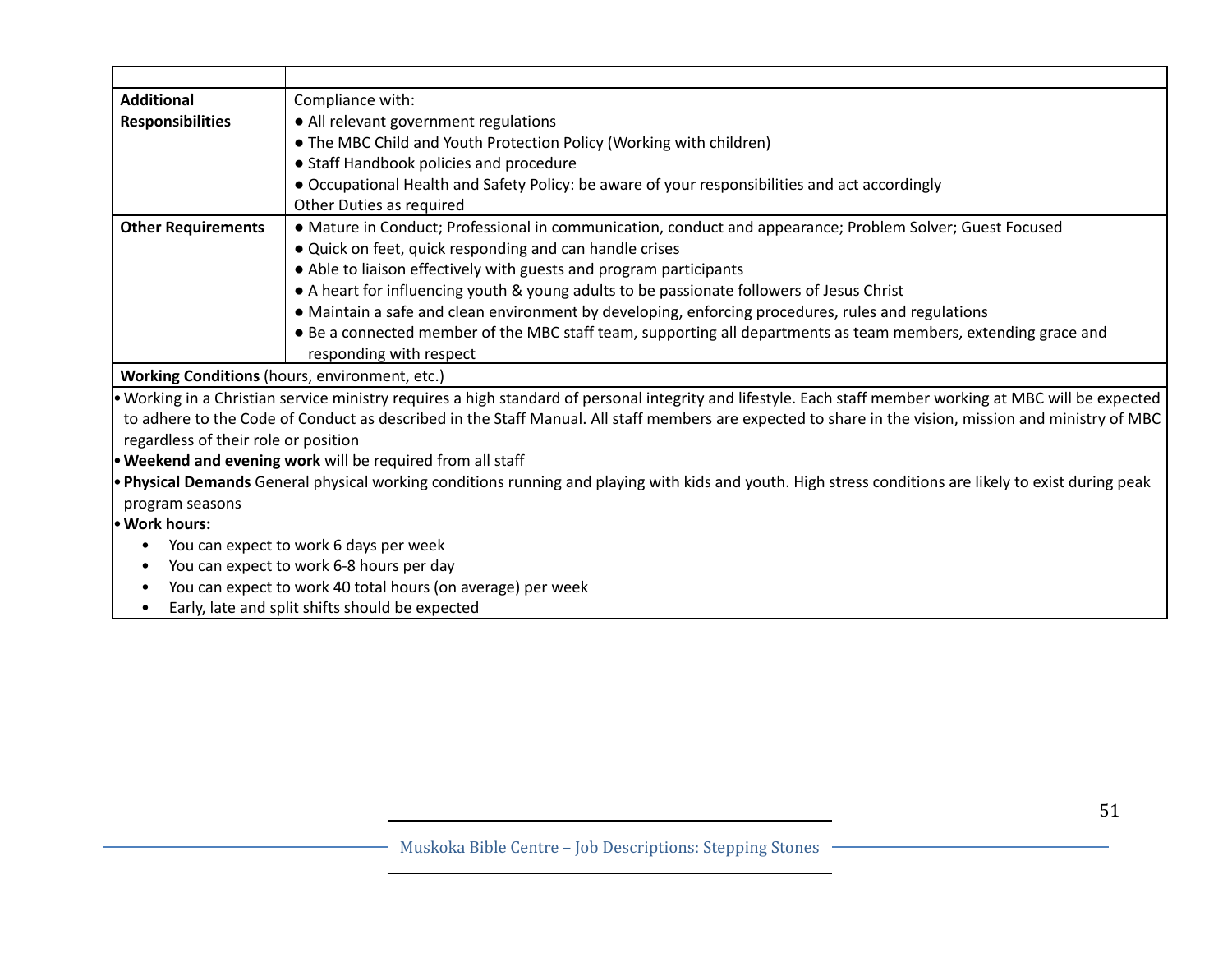| <b>Title</b>     | <b>Status</b>                                           | <b>Roles</b>                  | <b>Reports to</b>                 | <b>Direct Reports</b> |
|------------------|---------------------------------------------------------|-------------------------------|-----------------------------------|-----------------------|
| Youth Min Team - | Seasonal                                                | To help create a compelling,  | Youth Ministry Assistant Director | Summer Staff          |
| <b>CORE</b>      | Spring & Summer                                         | engaging, energetic Youth Min | <b>Family Ministry Director</b>   |                       |
|                  |                                                         | program at MBC                |                                   |                       |
| <b>Benefits</b>  | Meal and program benefits as per the staff handbook     |                               |                                   |                       |
|                  | See Stepping Stones application website for pay details |                               |                                   |                       |

To support the ministry of Muskoka Bible Centre by making a positive and lasting impact on youth through Bible centred teaching and being an example of what it means to live your life for Christ

| <b>Accountabilities</b>                                                            | <b>Performance Standards</b>                                                                                                                                                                                                                                                                                                                                                                                                                                        | Tasks (not limited to                                                                                                                                                                                                                                                                                                                                                                                                                                                                                                                                                      |  |
|------------------------------------------------------------------------------------|---------------------------------------------------------------------------------------------------------------------------------------------------------------------------------------------------------------------------------------------------------------------------------------------------------------------------------------------------------------------------------------------------------------------------------------------------------------------|----------------------------------------------------------------------------------------------------------------------------------------------------------------------------------------------------------------------------------------------------------------------------------------------------------------------------------------------------------------------------------------------------------------------------------------------------------------------------------------------------------------------------------------------------------------------------|--|
| To help create a<br>compelling, engaging,<br>energetic Youth Min<br>program at MBC | . Running the day to day programming of Youth Ministry<br>• Assist in creating and executing a compelling, engaging<br>program for the youth<br>• Oversee the three age groups of ministry: YAC (completed Gr<br>8-12), RIOT (completed Gr 6 & 7), and XT (completed Gr 4-5).<br>• Managing staff productivity and schedule<br>• Service with Excellence Everytime (S.W.E.E.T.)<br>• Spiritual leadership within the Youth Ministry Department<br>• MBC Team player | • Be an energetic, positive Christian role model with<br>competence to teach the Bible and prepare relevant<br>lesson plans for the appropriate age<br>• Preparing and leading morning Bible studies and program<br>• Preparing and leading youth events (worship, prayer, Bible)<br>teaching, activities, hangouts) that engage students<br>• Each leader is expected to minister in both a group and<br>one-on-one setting, as they seek to be a Christ-like witness<br>and encouragement to the youth they serve<br>. Working alongside of and training Frontline staff |  |
| <b>Qualifications</b>                                                              | • A demonstrated spiritual maturity is absolutely needed<br>• Must have a passion for encouraging youth to have a deeper walk with God                                                                                                                                                                                                                                                                                                                              |                                                                                                                                                                                                                                                                                                                                                                                                                                                                                                                                                                            |  |
| <b>Additional</b><br><b>Responsibilities</b>                                       | Compliance with:<br>• All relevant government regulations<br>• The MBC Child and Youth Protection Policy (Working with children)<br>• Staff Handbook policies and procedure<br>• Occupational Health and Safety Policy: be aware of your responsibilities and act accordingly<br>Other Duties as required                                                                                                                                                           |                                                                                                                                                                                                                                                                                                                                                                                                                                                                                                                                                                            |  |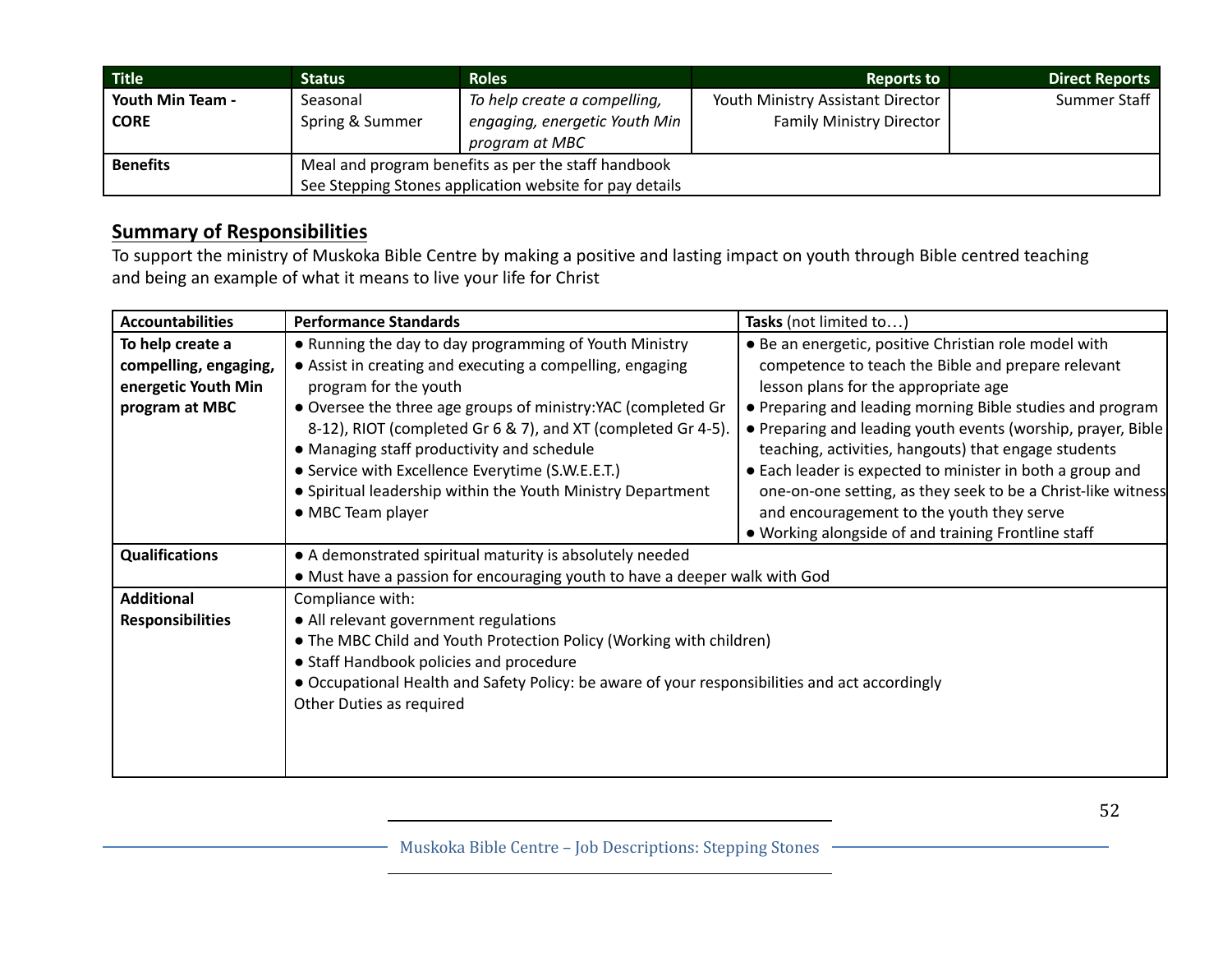| <b>Other Requirements</b>                             | • Mature in Conduct; Professional in communication, conduct and appearance; Problem Solver; Guest Focused                                                 |  |  |  |
|-------------------------------------------------------|-----------------------------------------------------------------------------------------------------------------------------------------------------------|--|--|--|
|                                                       | • Quick on feet, quick responding and can handle crises                                                                                                   |  |  |  |
|                                                       | • Able to liaison effectively with guests and program participants                                                                                        |  |  |  |
|                                                       | • A heart for influencing youth & young adults to be passionate followers of Jesus Christ                                                                 |  |  |  |
|                                                       | • Maintain a safe and clean environment by developing, enforcing procedures, rules and regulations                                                        |  |  |  |
|                                                       | • Be a connected member of the MBC staff team, supporting all departments as team members, extending grace and                                            |  |  |  |
|                                                       | responding with respect                                                                                                                                   |  |  |  |
| <b>Working Conditions</b> (hours, environment, etc.)  |                                                                                                                                                           |  |  |  |
|                                                       | • Working in a Christian service ministry requires a high standard of personal integrity and lifestyle. Each staff member working at MBC will be expected |  |  |  |
|                                                       | to adhere to the Code of Conduct as described in the Staff Manual. All staff members are expected to share in the vision, mission and ministry of MBC     |  |  |  |
| regardless of their role or position                  |                                                                                                                                                           |  |  |  |
|                                                       | <b>• Weekend and evening work</b> will be required from all staff                                                                                         |  |  |  |
|                                                       | • Physical Demands General physical working conditions running and playing with kids and youth. High stress conditions are likely to exist during peak    |  |  |  |
| program seasons                                       |                                                                                                                                                           |  |  |  |
| • Work hours:                                         |                                                                                                                                                           |  |  |  |
| You can expect to work 6 days per week                |                                                                                                                                                           |  |  |  |
| You can expect to work 6-8 hours per day<br>$\bullet$ |                                                                                                                                                           |  |  |  |
| $\bullet$                                             | You can expect to work 40 total hours (on average) per week                                                                                               |  |  |  |
| $\bullet$                                             | Early, late and split shifts should be expected                                                                                                           |  |  |  |
|                                                       |                                                                                                                                                           |  |  |  |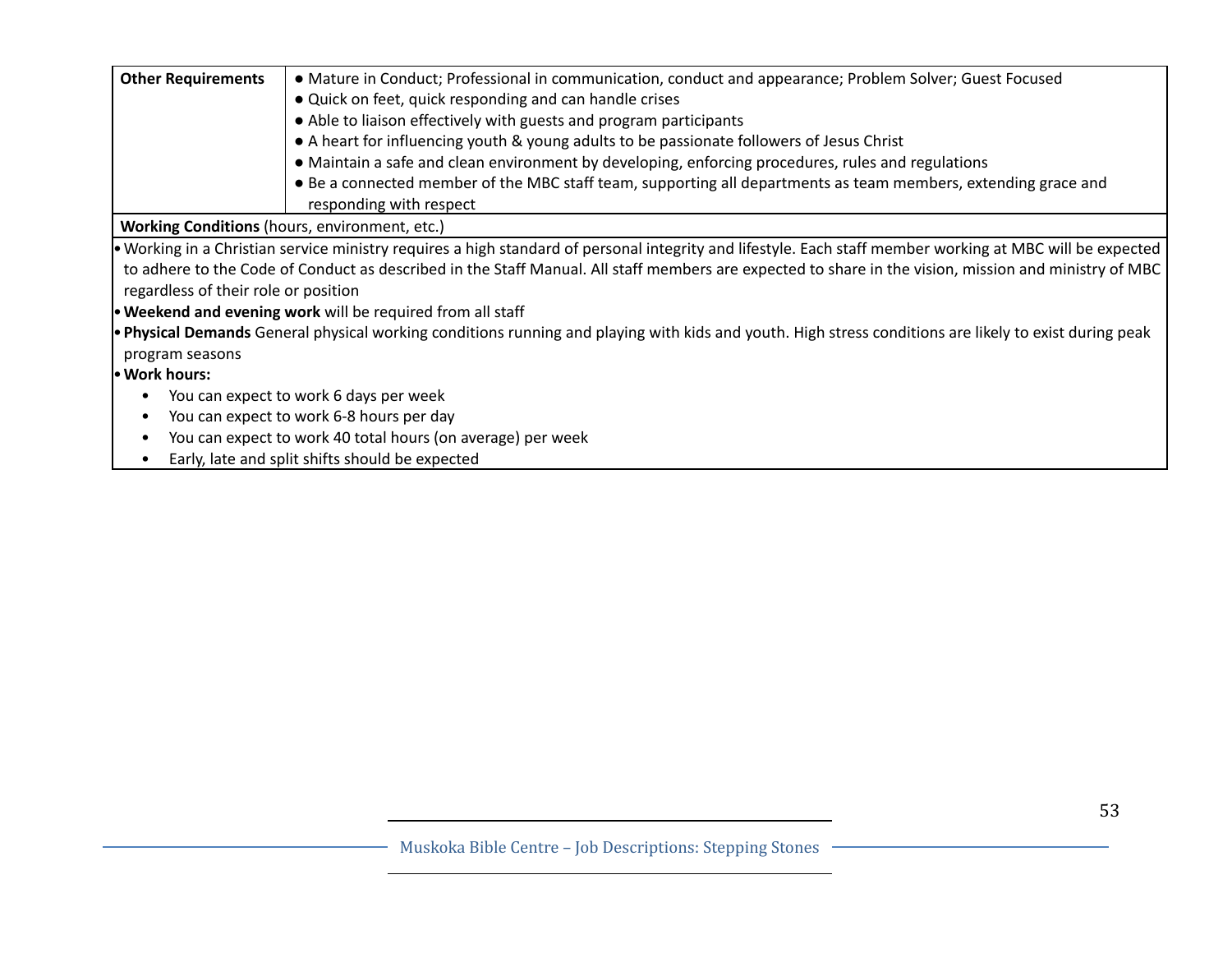| <b>Title</b>          | <b>Status</b>                                           | <b>Roles</b>                 | <b>Reports to</b>                 | <b>Direct Reports</b> |
|-----------------------|---------------------------------------------------------|------------------------------|-----------------------------------|-----------------------|
| Youth Ministry Team - | Seasonal                                                | Assist in all areas of Youth | Youth Min Team Lead - CORE        | N/A                   |
| <b>FRONTLINE+</b>     | Summer                                                  | programming and support the  | Youth Ministry Assistant Director |                       |
|                       |                                                         | <b>Recreation teams</b>      | <b>Recreation Director</b>        |                       |
| <b>Benefits</b>       | Meal and program benefits as per the staff handbook     |                              |                                   |                       |
|                       | See Stepping Stones application website for pay details |                              |                                   |                       |

To support the ministry of Muskoka Bible Centre by making a positive and lasting impact on youth through Bible centred teaching and being an example of what it means to live your life for Christ

| <b>Accountabilities</b>   | <b>Performance Standards</b>                                                                                           | Tasks (not limited to)                                     |  |  |
|---------------------------|------------------------------------------------------------------------------------------------------------------------|------------------------------------------------------------|--|--|
| Assist in all areas of    | • Assist in all areas of Youth programming and support the                                                             | . Help plan and execute Bible teaching, worship and group  |  |  |
| Youth programming         | Kids Min/Rec teams                                                                                                     | activities                                                 |  |  |
| and support the Kids      | • YAC (completed Gr 8-12), RIOT (completed Gr 6 & 7), and                                                              | • Each team member is expected to minister in both a group |  |  |
| Min/Rec teams             | XT (completed Gr 4-5)                                                                                                  | and one-on-one setting, as they seek to be a Christ-like   |  |  |
|                           | • Service with excellence every time                                                                                   | witness and encouragement to the youth they serve          |  |  |
| <b>Qualifications</b>     | • Interest and aptitude for teaching others is important                                                               |                                                            |  |  |
|                           | • A demonstrated spiritual maturity is absolutely needed, accompanied by a strong desire to work in the lives of youth |                                                            |  |  |
| <b>Additional</b>         | Compliance with:                                                                                                       |                                                            |  |  |
| <b>Responsibilities</b>   | • All relevant government regulations                                                                                  |                                                            |  |  |
|                           | • The MBC Child and Youth Protection Policy (Working with children)                                                    |                                                            |  |  |
|                           | • Staff Handbook policies and procedure                                                                                |                                                            |  |  |
|                           | • Occupational Health and Safety Policy: be aware of your responsibilities and act accordingly                         |                                                            |  |  |
|                           | Other Duties as required                                                                                               |                                                            |  |  |
| <b>Other Requirements</b> | • Mature in Conduct; Professional in communication, conduct and appearance; Problem Solver; Guest Focused              |                                                            |  |  |
|                           | • Quick on feet, quick responding and can handle crises                                                                |                                                            |  |  |
|                           | • Able to liaison effectively with guests and program participants                                                     |                                                            |  |  |
|                           | • A heart for influencing youth & young adults to be passionate followers of Jesus Christ                              |                                                            |  |  |
|                           | • Maintain a safe and clean environment by developing, enforcing procedures, rules and regulations                     |                                                            |  |  |
|                           | • Be a connected member of the MBC staff team, supporting all departments as team members, extending grace and         |                                                            |  |  |
|                           | responding with respect                                                                                                |                                                            |  |  |
|                           | • Flexibility to adapt to changing environments                                                                        |                                                            |  |  |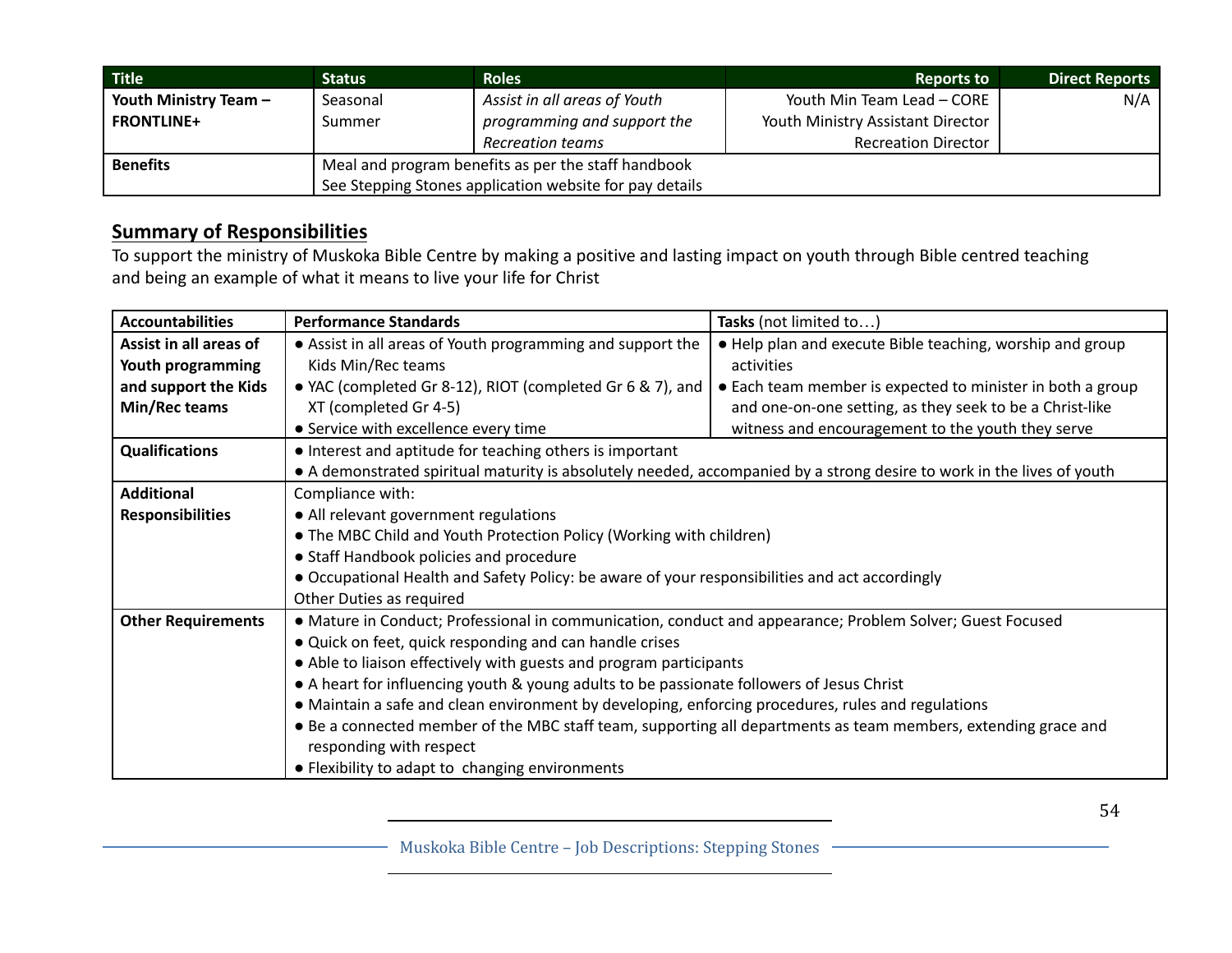**Working Conditions** (hours, environment, etc.)

•Working in a Christian service ministry requires a high standard of personal integrity and lifestyle. Each staff member working at MBC will be expected to adhere to the Code of Conduct as described in the Staff Manual. All staff members are expected to share in the vision, mission and ministry of MBC regardless of their role or position

•**Weekend and evening work** will be required from all staff

•**Physical Demands** General physical working conditions. High stress conditions are likely to exist during peak program seasons

•**Work hours:**

- You can expect to work 6 days per week
- You can expect to work 6-8 hours per day
- You can expect to work 40 total hours (on average) per week
- Early, late and split shifts should be expected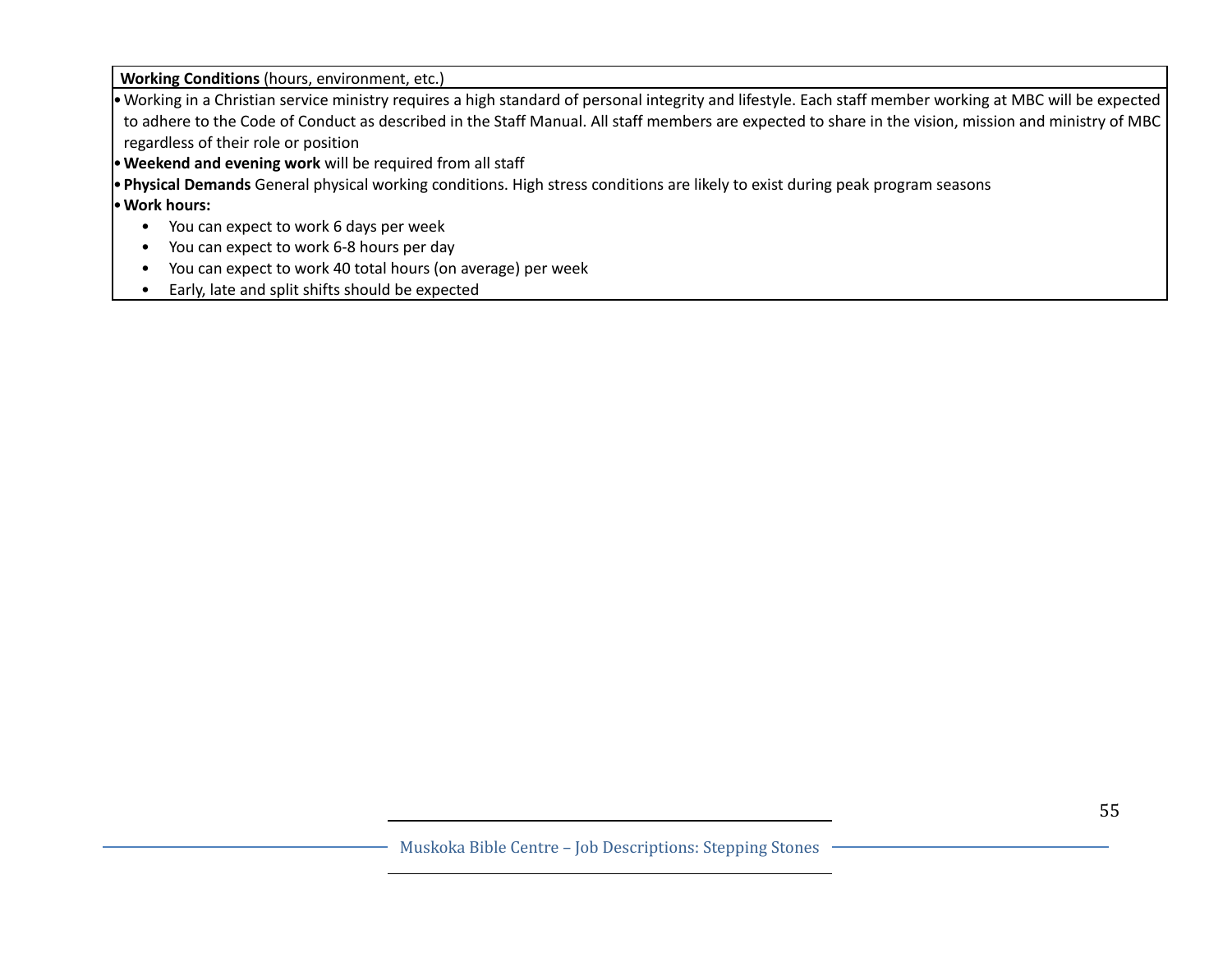| <b>Title</b>                 | <b>Status</b>                                       | <b>Roles</b>                                                  | <b>Reports to</b>                  | <b>Direct Reports</b> |
|------------------------------|-----------------------------------------------------|---------------------------------------------------------------|------------------------------------|-----------------------|
| <b>Health &amp; Wellness</b> | Seasonal                                            | Provide support for Health and                                | Human Resources Administrator      | N/A                   |
| Coordinator - CORE+          | Spring & Summer                                     | Safety and medical care of<br>everyone at MBC<br>Duty Manager | in conjunction with Community Life |                       |
| <b>Benefits</b>              | Meal and program benefits as per the staff handbook |                                                               |                                    |                       |
|                              |                                                     | See Stepping Stones application website for pay details       |                                    |                       |

To support the ministry of Muskoka Bible Centre by providing high level of general health and wellness for staff and guests

| <b>Accountabilities</b>         | <b>Performance Standards</b>                                   | Tasks (not limited to)                                           |
|---------------------------------|----------------------------------------------------------------|------------------------------------------------------------------|
| <b>First Aid Supplies &amp;</b> | Ensure:                                                        | • Identify First Aid requirements and map out all locations      |
| <b>Readiness</b>                | • all First Aid stations and kits are adequately stocked and   | for First Aid kits on property                                   |
|                                 | accessible                                                     | • Conduct a starting inventory of all First Aid stations and     |
|                                 | • all required signage for First Aid equipment is in place     | kits (in May)                                                    |
|                                 | · all relevant staff are trained on First Aid procedures       | • Order supplies and stock First Aid kits                        |
|                                 | • S.W.E.E.T Service with Excellence Every Time                 | • Closing inventory at end of summer to ensure First Aid kits    |
|                                 |                                                                | are stocked for fall/winter retreats                             |
|                                 |                                                                | • Storage of any supplies ie: epi pens etc                       |
|                                 |                                                                | • Design and prepare a training plan for First Aid at MBC        |
| <b>Student Community</b>        | Ensure students feel well cared for from a health and wellness | Design and implement:                                            |
| Care                            | perspective                                                    | • a student care program addressing health concerns              |
|                                 |                                                                | including dietary needs, cleanliness and hygiene                 |
|                                 |                                                                | • a plan for safe disbursement of student medication for         |
|                                 |                                                                | students over and under 18 years of age                          |
|                                 |                                                                | • a plan to prevent and manage community health concerns         |
|                                 |                                                                | such as lice, bed bugs and other                                 |
|                                 |                                                                | • a Covid-19 plan within the larger MBC Covid-19 protocol        |
|                                 |                                                                | • prepare and implement a plan for student care in the           |
|                                 |                                                                | event of illness, quarantines, clinic/hospital visits as well as |
|                                 |                                                                | follow up with students upon return to site                      |
|                                 |                                                                | • Report any staff sickness to Department Managers               |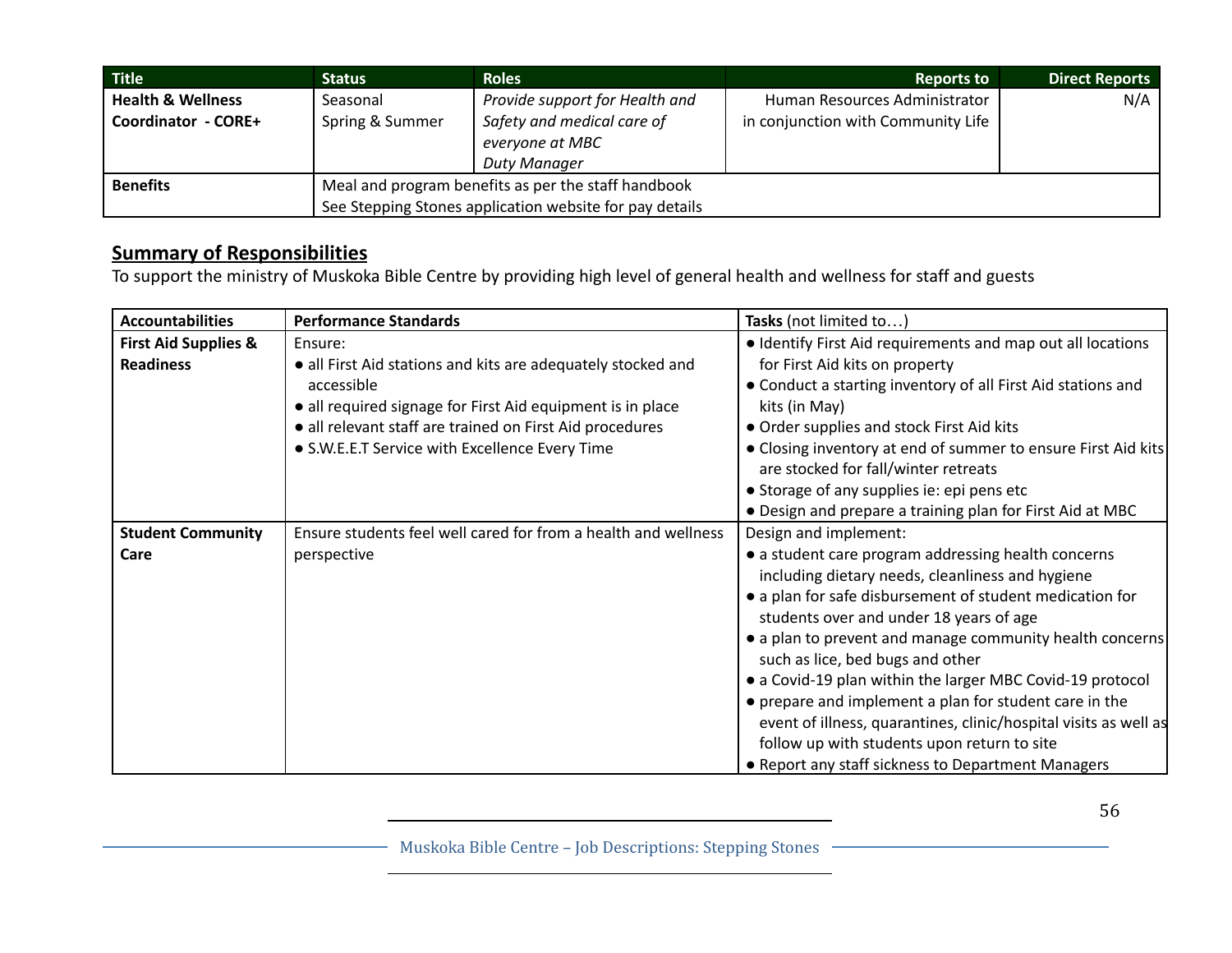| <b>Guests First Aid Care</b>                  | • Guests are assured of a proactive plan to respond to First Aid                                                                                          | • Develop a First Aid protocol for MBC guests             |
|-----------------------------------------------|-----------------------------------------------------------------------------------------------------------------------------------------------------------|-----------------------------------------------------------|
|                                               | situations                                                                                                                                                | • Train MBC staff on First Aid protocol                   |
|                                               |                                                                                                                                                           | • Prepare and maintain a schedule to ensure coverage for  |
|                                               |                                                                                                                                                           | First Aid calls                                           |
|                                               |                                                                                                                                                           | • Respond to First Aid calls, document any incidents      |
|                                               |                                                                                                                                                           |                                                           |
|                                               |                                                                                                                                                           | requiring First Aid and submit reports to Human Resources |
| <b>Additional</b>                             | . To fulfill Duty Manager shifts scheduled for 1 or 2 shifts per week                                                                                     |                                                           |
| <b>Responsibilities</b>                       | • Assist in other departments as scheduled (May & June)                                                                                                   |                                                           |
|                                               | Compliance with:                                                                                                                                          |                                                           |
|                                               | • All relevant government regulations                                                                                                                     |                                                           |
|                                               | • The MBC Child and Youth Protection Policy (Working with children)                                                                                       |                                                           |
|                                               | • Staff Handbook policies and procedure                                                                                                                   |                                                           |
|                                               | • Occupational Health and Safety Policy: be aware of your responsibilities and act accordingly                                                            |                                                           |
|                                               | Other Duties as required                                                                                                                                  |                                                           |
| <b>Education</b>                              | Fully First Aid and certified with Ontario standards                                                                                                      |                                                           |
| <b>Other Requirements</b>                     | • Mature in conduct; Professional in communication, conduct and appearance; Problem Solver; Guest Focused                                                 |                                                           |
|                                               | • Quick on feet, quick responding and can handle crises                                                                                                   |                                                           |
|                                               | • Able to liaison effectively with guests and program participants                                                                                        |                                                           |
|                                               | • A heart for influencing staff and guests to be passionate followers of Jesus Christ                                                                     |                                                           |
|                                               | • Comply with the requirements of the Occupational Health and Safety Policy by being aware of your responsibilities and act                               |                                                           |
|                                               | accordingly                                                                                                                                               |                                                           |
|                                               | • Adhere to the MBC Statement of Faith & Doctrine                                                                                                         |                                                           |
| Working Conditions (hours, environment, etc.) |                                                                                                                                                           |                                                           |
|                                               | . Working in a Christian service ministry requires a high standard of personal integrity and lifestyle. Each staff member working at MBC will be expected |                                                           |
|                                               | to adhere to the Code of Conduct as described in the Staff Manual. All staff members are expected to share in the vision, mission and ministry of MBC     |                                                           |
| regardless of their role or position          |                                                                                                                                                           |                                                           |
|                                               | . Weekend and evening work will be required from all staff                                                                                                |                                                           |
|                                               | . Physical Demands General office environment and physical working conditions including lifting and moving equipment. High stress conditions are          |                                                           |
| likely to exist during peak program season    |                                                                                                                                                           |                                                           |
| · Work hours:                                 |                                                                                                                                                           |                                                           |
| $\bullet$                                     | You can expect to work 5 days per week                                                                                                                    |                                                           |
| $\bullet$                                     | You can expect to work 8 hours per day                                                                                                                    |                                                           |
| $\bullet$                                     | You can expect to work 40 total hours (on average) per week                                                                                               |                                                           |
| $\bullet$                                     | Early, late and split shifts should be expected                                                                                                           |                                                           |
|                                               |                                                                                                                                                           |                                                           |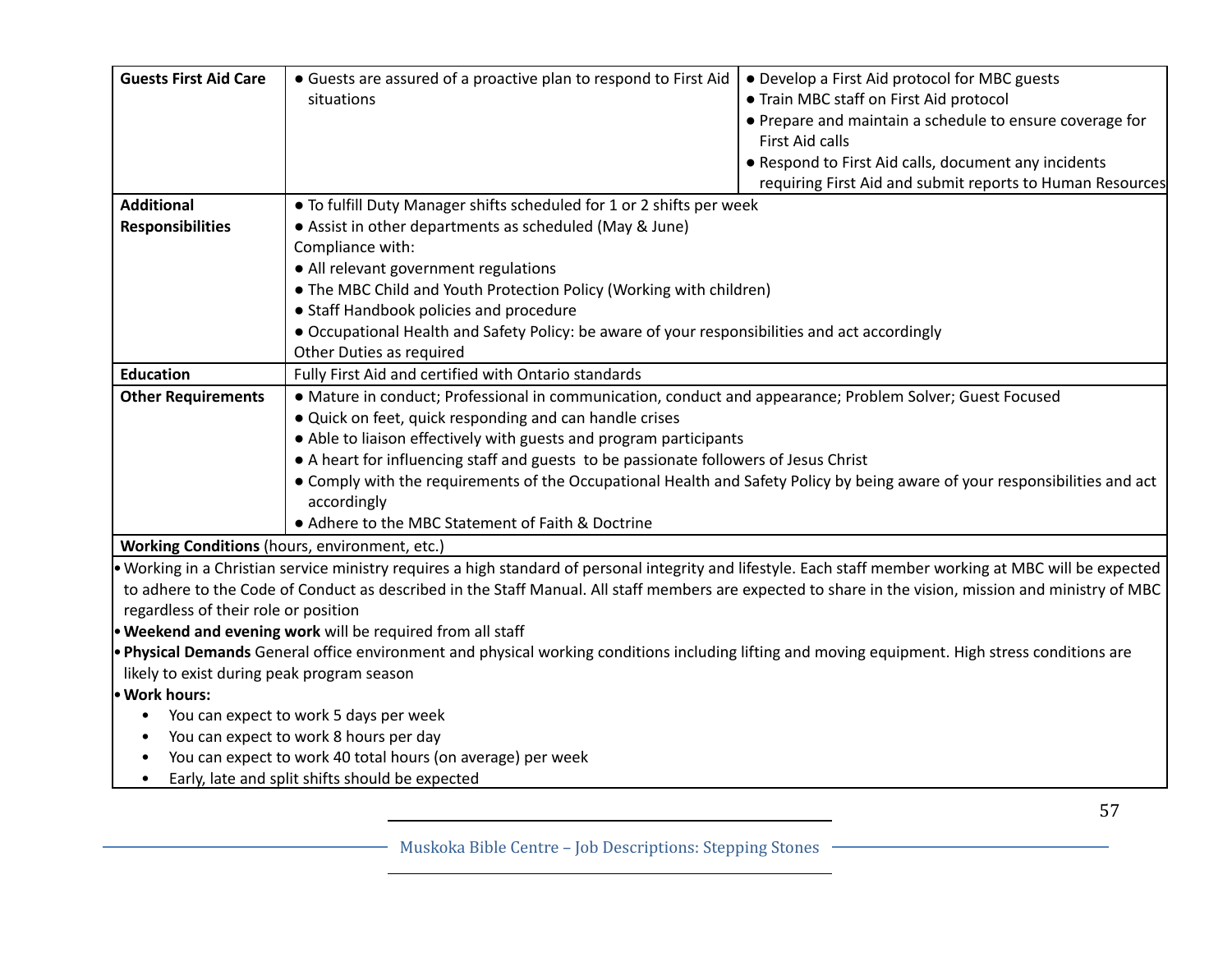| <b>Title</b>                  | Status                                                  | <b>Roles</b>                   | <b>Reports to</b>        | Direct Reports |
|-------------------------------|---------------------------------------------------------|--------------------------------|--------------------------|----------------|
| <b>Bookstore Clerk - CORE</b> | Seasonal                                                | Support the clean, efficient   | <b>Bookstore Manager</b> | N/A            |
|                               | Spring & Summer                                         | operation of the MBC bookstore |                          |                |
| <b>Benefits</b>               | Meal and program benefits as per the staff handbook     |                                |                          |                |
|                               | See Stepping Stones application website for pay details |                                |                          |                |

To support the ministry of Muskoka Bible Centre by supporting a clean, well-stocked bookstore where guests can learn more about how to love God.

| <b>Accountabilities</b>                                           | <b>Performance Standards</b>                                                                                                                                                                                                                                                                                                                                                                                                                                                                                                            | Tasks (not limited to)                                                                                                                                                                                 |
|-------------------------------------------------------------------|-----------------------------------------------------------------------------------------------------------------------------------------------------------------------------------------------------------------------------------------------------------------------------------------------------------------------------------------------------------------------------------------------------------------------------------------------------------------------------------------------------------------------------------------|--------------------------------------------------------------------------------------------------------------------------------------------------------------------------------------------------------|
| Support the clean,<br>efficient operation of<br>the MBC Bookstore | • An organized, well-presented bookstore with stock that meets<br>the needs of MBC guests<br>• Guests are satisfied with the level of care they receive from<br>bookstore staff when they have questions or concerns<br>. Volunteers and summer students are able to adequately help<br>keep the bookstore in good working order.                                                                                                                                                                                                       | Operate the Point of Sales system during Bookstore<br>$\bullet$<br>operating hours<br>Receive inventory, label products, stock shelves<br>Recommending orders for purchase to the Bookstore<br>Manager |
| <b>Qualifications</b>                                             | • A good working knowledge of computer systems, including a competency learning the Bookstore Manager POS system.<br>• Able to lift 25 pounds at a time<br>• A willingness to train and support summer students and volunteers working in the Bookstore                                                                                                                                                                                                                                                                                 |                                                                                                                                                                                                        |
| <b>Additional</b><br><b>Responsibilities</b>                      | Compliance with:<br>• All relevant government regulations<br>• The MBC Child and Youth Protection Policy (Working with children)<br>• Staff Handbook policies and procedure<br>• Occupational Health and Safety Policy: be aware of your responsibilities and act accordingly<br>Other Duties as required                                                                                                                                                                                                                               |                                                                                                                                                                                                        |
| <b>Other Requirements</b>                                         | • Mature in Conduct; Professional in communication, conduct and appearance; Problem Solver; Guest Focused<br>• Quick on feet, quick responding and can handle crises<br>• Able to liaison effectively with guests and program participants<br>• Passionate followers of Jesus Christ<br>• Maintain a safe and clean environment by developing, enforcing procedures, rules and regulations<br>• Be a connected member of the MBC staff team, supporting all departments as team members, extending grace and<br>responding with respect |                                                                                                                                                                                                        |